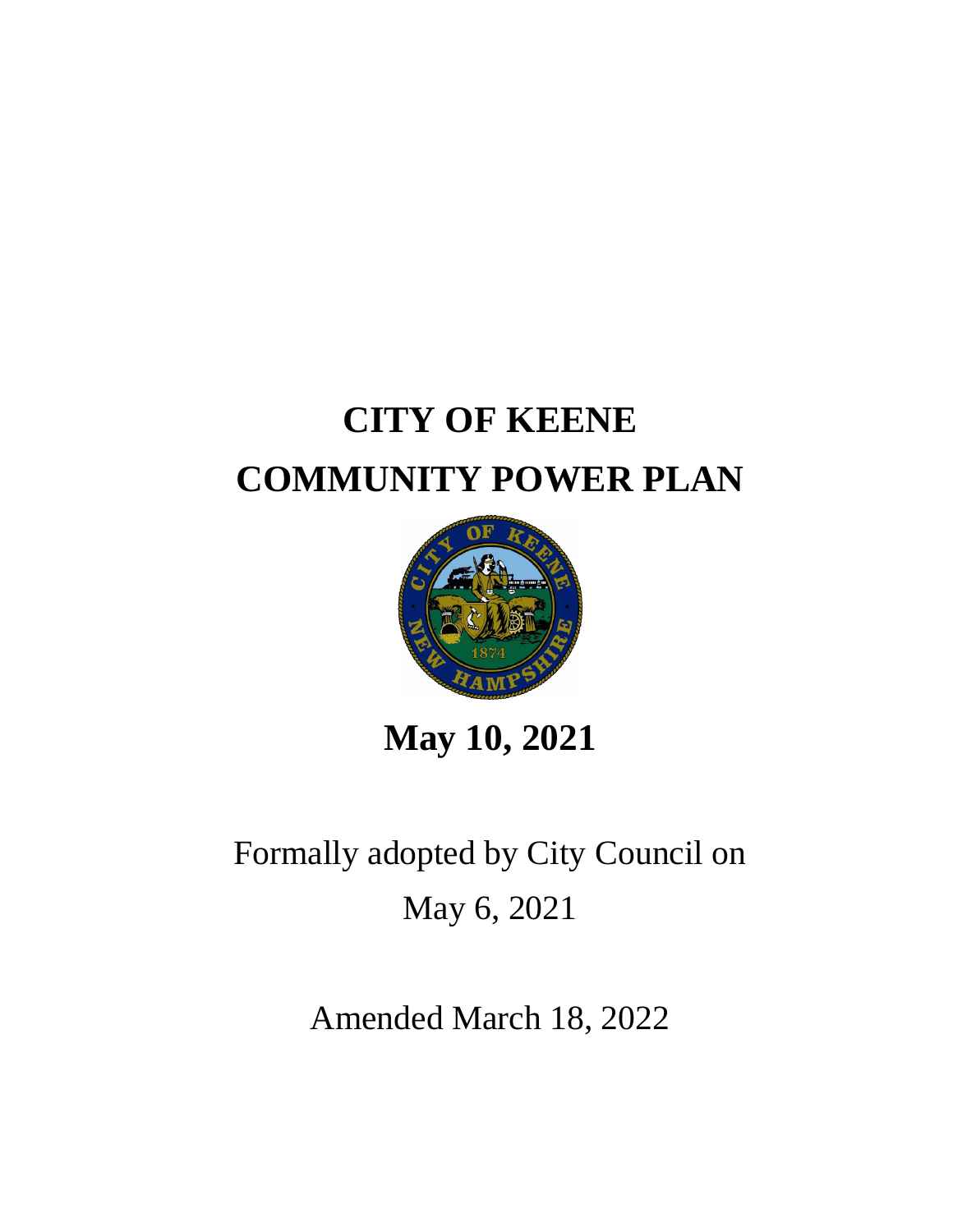# **TABLE OF CONTENTS**

| I. Community Power Goals and Vision                                     | $\mathbf{1}$   |
|-------------------------------------------------------------------------|----------------|
| II. Process to Develop and Approve Plan                                 | 3              |
| <b>III.</b> Customer Participation                                      | 4              |
| III.a. Applicable classes of customers                                  | $\overline{4}$ |
| III.b. Universal access                                                 | 4              |
| III.c. Equitable treatment                                              | 5              |
| III.d. Reliability                                                      | 6              |
| IV. Organizational Structure                                            | 6              |
| <b>IV.a Roles</b>                                                       | 6              |
| IV.b. Data Security                                                     | 7              |
| V. Electricity Supply Product Options                                   | $8\phantom{1}$ |
| V.a. Default and Optional Electricity Supply Products                   | 8              |
| V.b. Green & Local Definitions                                          | 9              |
| V.c. NH Class I Renewable Energy                                        | 10             |
| VI. Operation                                                           | 11             |
| VI.a. Issue an RFP for power supply and select a competitive supplier   | 11             |
| VI.b. Implement public information program including an opt-out notice  | 12             |
| VI.c. Enroll customers and provide service                              | 14             |
| VI.d. Plan for program evolution                                        | 15             |
| VII. Funding                                                            | 15             |
| VIII. Rate Setting and Other Costs to Participants                      | 15             |
| IX. Net Metering Compensation                                           | 16             |
| X. Electric Assistance Program and other discounts                      | 17             |
| XI. Aggregating Municipalities & Buying Group                           | 17             |
| XII. Promoting Energy Efficiency                                        | 18             |
| XIII. Method of Entering and Terminating Agreements with Other Entities | 18             |
| XIV. Rights and Responsibilities of Program Participants                | 19             |
| XV. Extensions or Termination of Program                                | 19             |
| XVI. Planned Schedule                                                   | 20             |
| XVII. Conclusion                                                        | 21             |
| <b>Exhibit I - Historical Overview</b>                                  | 22             |
| Exhibit II - Education & Outreach Plan                                  | 28             |
| Exhibit III - Data Protection Plan                                      | 36             |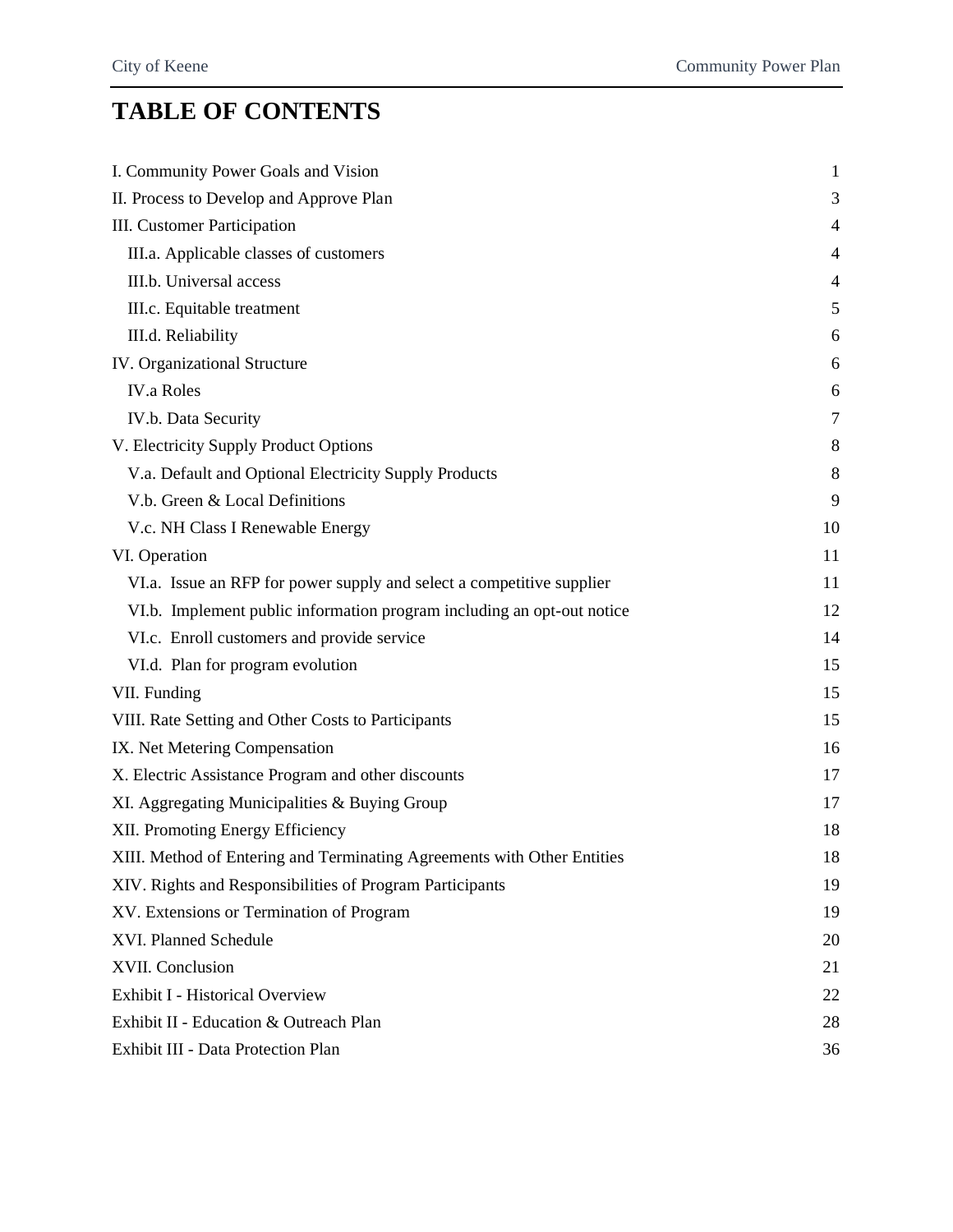# <span id="page-2-0"></span>**I. Community Power Goals and Vision**

The City of Keene will develop and implement its Community Power Program ("Program") as described in this Community Power Plan ("Plan").

Community Power creates new electricity supply choices for Keene residents and businesses with the potential for cost and environmental benefits beyond that of the Default Service supply from the utility, Eversource. Instead of simply utilizing Eversource's electricity supply, Keene will bundle together the electricity needs of its residents and small businesses and put out a bid for an electricity supplier to provide the necessary electricity at competitive prices. With Community Power, the City is able to make strategic decisions about when to solicit bids, lock in fixed pricing for multiple years, and increase the amount of renewable energy above the existing statewide minimum. Eversource will continue to manage billing and maintain wires and poles.

Community Power is part of the City's comprehensive climate and energy planning process. One of the primary goals of Keene's process, embodied in the City Council's 2018 Resolution R 2018-36, is to achieve 100% renewable electricity use:

*"It is the goal of the City of Keene that all electricity consumed in the City will come from renewable energy sources by the year 2030 and that 100% of all thermal energy and energy used for transportation come from renewable energy sources by the year 2050. This goal will apply to the entire Keene community, not just municipal government operations.*

Keene's climate and energy planning process also seeks to support equity, energy efficiency, job creation, and climate resilience and preparedness.

To establish specific goals and a vision for the Program, the City held information sessions and surveyed community members to ask about their priorities and preferences. While individual opinions differed, there was strong support from the majority of survey respondents from all income classes and age groups for five community priorities related to electricity supply:

- Choice for electricity options
- Control of electricity costs
- Competitive rates and lower bills
- Increased local renewable energy
- Local jobs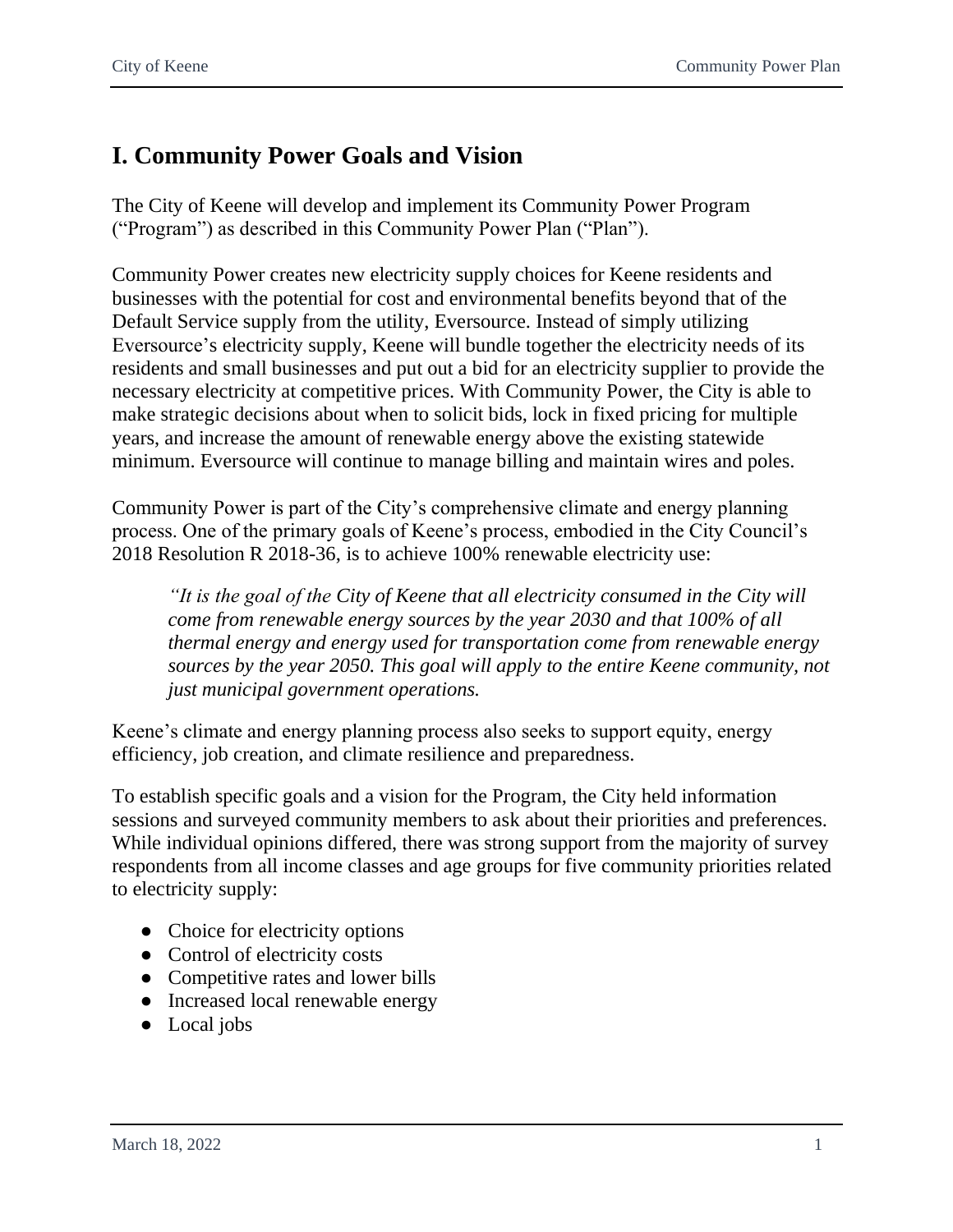Particularly strong among respondents was support for renewable energy. As shown at right, over 90% of all respondents indicated a desire for extra renewables, and almost half indicated a willingness to pay more for extra renewables.

The desire for extra renewable energy generally held across age and household income brackets, with the strongest support overall in the middle income bracket, as shown below.





Detailed survey results can be found in **Exhibit I**.

The Keene community goals translate into the following goals for Keene's Community Power Program:

- 1. Establish a standard (or default) electricity supply product that delivers economic value via competitive rates, uses more renewable energy, and supports the growth of local renewable energy as defined in Section V.b.
- 2. Increase the contribution of renewables toward 100% renewable electricity *for the entire program* by 2030, using optional products, tools and incentives that include: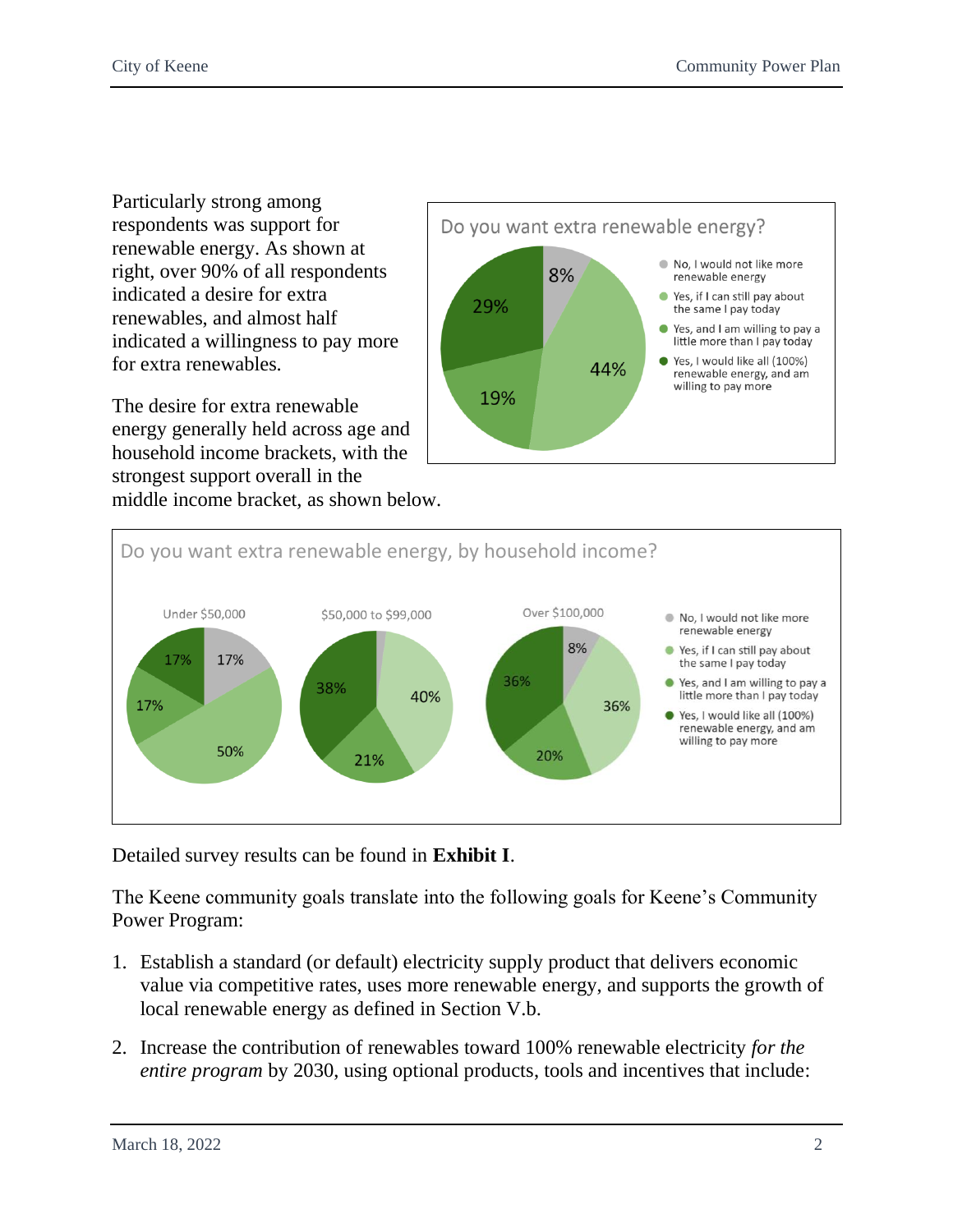- Provide optional electricity supply products with alternative renewable electricity amounts (for example, 100%). Options afford individual participants the opportunity to meet higher renewable goals immediately and increase the overall renewable energy impact of the Program;
- Catalyze the development of distributed energy resources within Keene, such as rooftop solar, by providing enhanced net metering and other incentives;
- Explore opportunities to support the development of and utilize new renewable energy supply at utility scale within our region; and
- Support energy efficiency initiatives to reduce total Program electricity demand and costs for participants;
- Explore, and implement when possible, other tools and incentives successfully established elsewhere in New Hampshire, in other states or around the world (for example, time-of-use rate structures).
- 3. Engage the community to bring new ideas and resources into the Program, through every means possible, over the life of the program. Also engage the community to assess how benefits of the program can be allocated equitably.
- 4. Work with regulators, utilities and suppliers to craft solutions and remove barriers to harnessing all cost-effective solutions, especially recognizing that increased electrification will be part of the solution toward 100% transportation and thermal renewable energy by 2050.
- 5. Expand the Program's impact by empowering other communities with similar goals. This includes sharing information and materials to help launch other programs as well as evaluating regional buying groups as to whether they provide greater cost savings to all participants through economies of scale.

The vision for Keene Community Power is to launch a timely Community Power Program that provides community members with attractive choices and substantially enhanced renewable energy options at competitive prices, and opens a new promising community path to 100% renewable electricity in 2030.

Community Power is emerging as a leading strategy to reach multiple community goals efficiently and equitably. The City of Keene looks forward to refining this vision for meeting our 100% renewable energy goals and all of Keene's goals that are impacted by energy choices.

# <span id="page-4-0"></span>**II. Process to Develop and Approve Plan**

Before implementation, the Plan must be reviewed and approved by the Community Power Committee ("Committee") and adopted by the Keene City Council. The Committee will ensure that the Program satisfies all of the statutory requirements,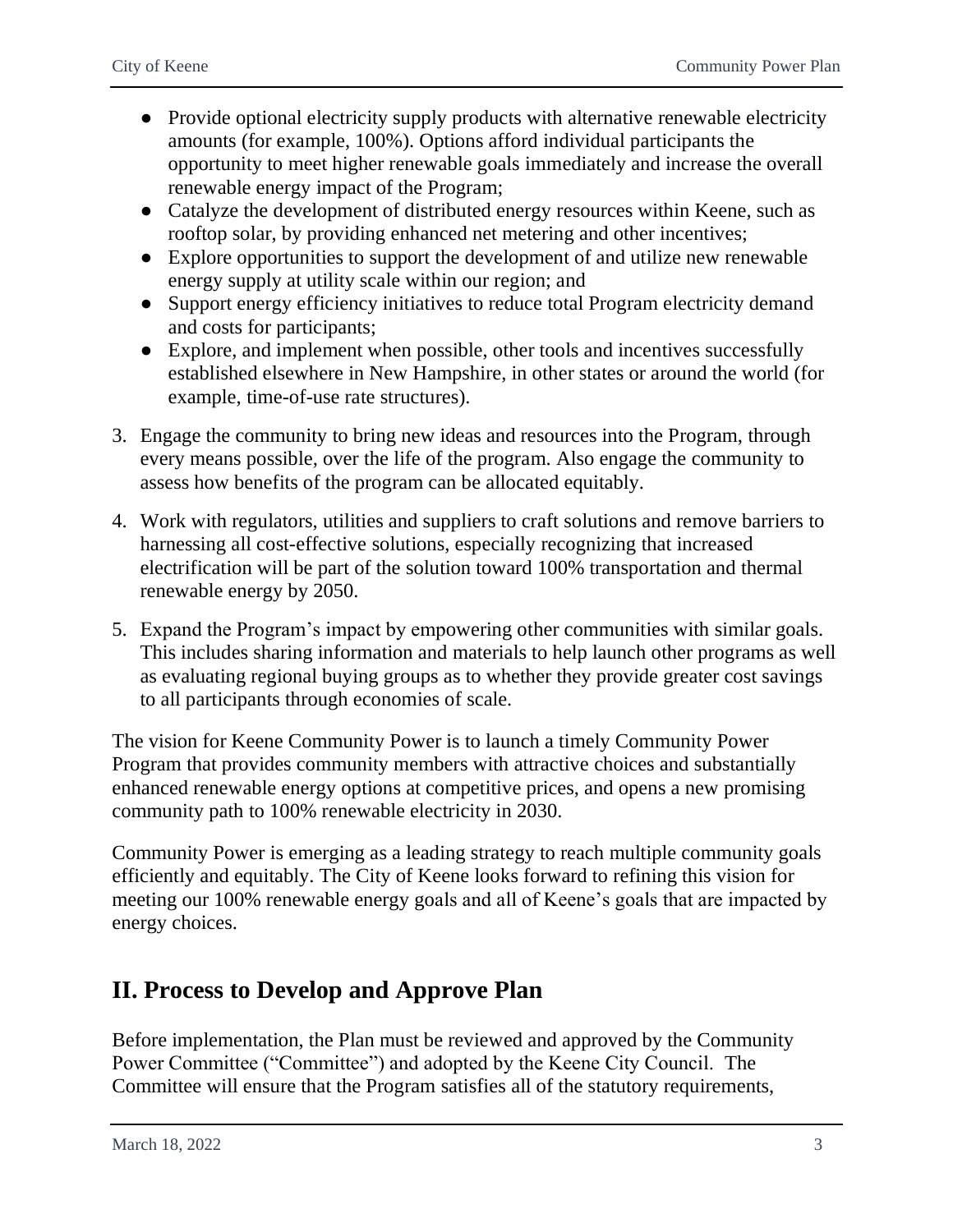including that the Plan provides universal access, reliability and equitable treatment for all classes of customers. This Plan was developed to demonstrate that the Program of the City satisfies all the requirements necessary for approval by the Committee and adoption by the City Council.

This plan was developed through the following process, consistent with New Hampshire Revised Statutes Annotated (RSA) 53-E:

- 1. Creation of Community Power Committee
- 2. Creation of a Draft Plan with public hearings,
- 3. Approval of Plan by Community Power Committee,
- 4. Adoption of Plan by City Council, and
- 5. Submission of Final Plan to Public Utilities Commission.

Please see **Exhibit I** for detail on these steps.

# <span id="page-5-0"></span>**III. Customer Participation**

### <span id="page-5-1"></span>**III.a. Applicable classes of customers**

The Community Power Program will be available for the residential, commercial and industrial classes of electricity customers as defined by City's electric distribution company, Eversource ("Applicable Classes"). See Eversource for current classes: [https://www.eversource.com/content/nh/residential/my-account/billing-payments/about-your](https://www.eversource.com/content/nh/residential/my-account/billing-payments/about-your-bill/rates-tariffs)[bill/rates-tariffs](https://www.eversource.com/content/nh/residential/my-account/billing-payments/about-your-bill/rates-tariffs)

### <span id="page-5-2"></span>**III.b. Universal access**

The Plan provides for universal access for all customers by guaranteeing that all customer classes will be included in the Program under equitable terms.

All retail electric customers will have access to the Program. All customers receiving Default Service supply will be eligible for automatic enrollment in the Program, and they will be automatically enrolled in the Program unless they choose to opt out.

All customers will have the right to opt-out of the Program at any time with no charge.

As required by the statute, there shall be equitable treatment of Applicable Classes within the Program.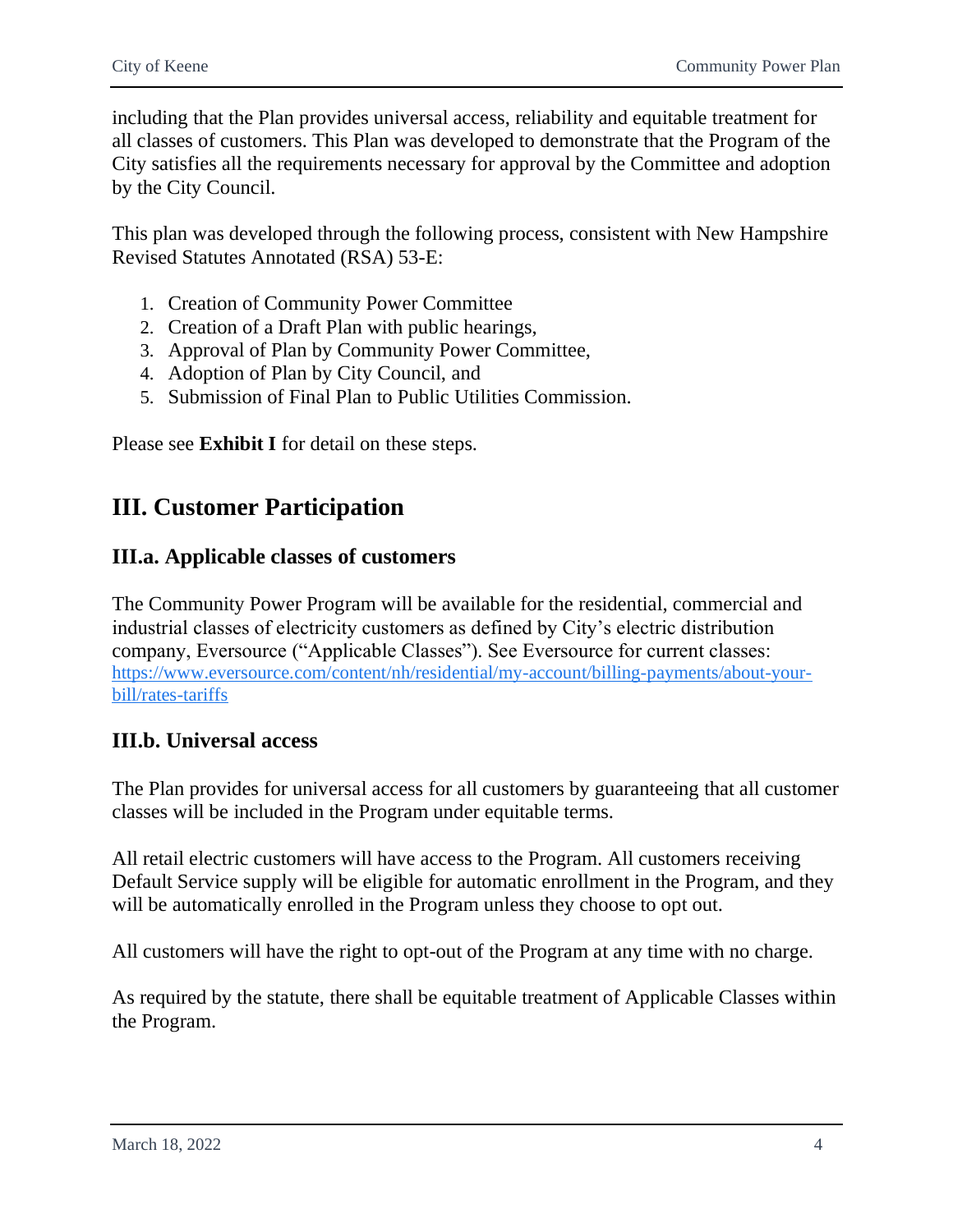# <span id="page-6-0"></span>**III.c. Equitable treatment**

The community power statute requires equitable treatment of all classes of customers subject to any differences arising from varying opportunities, tariffs and arrangements between different electric distribution utilities in their respective franchise territories. This does not mean that all classes of customers must be treated "equally," but rather that similarly situated classes of customers be treated "equitably."

Among applicable classes of customers, the Plan makes three distinctions.

First, the Program will distinguish among customer classes by soliciting separate pricing for each of the same customer classes the electric distribution utility uses for the distribution service.

Second, the Program will distinguish between customers receiving the default product and customers that affirmatively choose an optional product. Customers selecting an optional product will be charged the price associated with that product.

Third, the Program will distinguish between customers that join the program through an automatic enrollment process (i.e. customers who do not choose to opt-out) and customers that affirmatively elect to join the program.

- Customers that join through an automatic enrollment process include a) the initial customers at the start of the program and b) new customers that move into the City after the program start-date. All initial customers will receive the standard program pricing for their rate class. Among new customers, the Program will distinguish between new residential and small commercial customers, who will receive the standard program pricing, and all other commercial and industrial customers, who may receive pricing based on market prices at the time the customer joins the Program.
- Finally, customers that affirmatively elect to join include two types of customers: a) customers that did not become part of the Program initially because they were being served by a Competitive Supplier but then later join the Program; and b) customers re-joining the Program after having previously opted out. Those customers that were being served by a Competitive Supplier at program initiation but who later join the Program will be treated the same as new customers – residential and small commercial customers will receive the standard program pricing and all other commercial and industrial customers may be offered a price based on the then-current market rates. All customers that join the Program after having previously opted out may be offered a price based on then-current market rates rather than the standard contract price. This distinction is designed to limit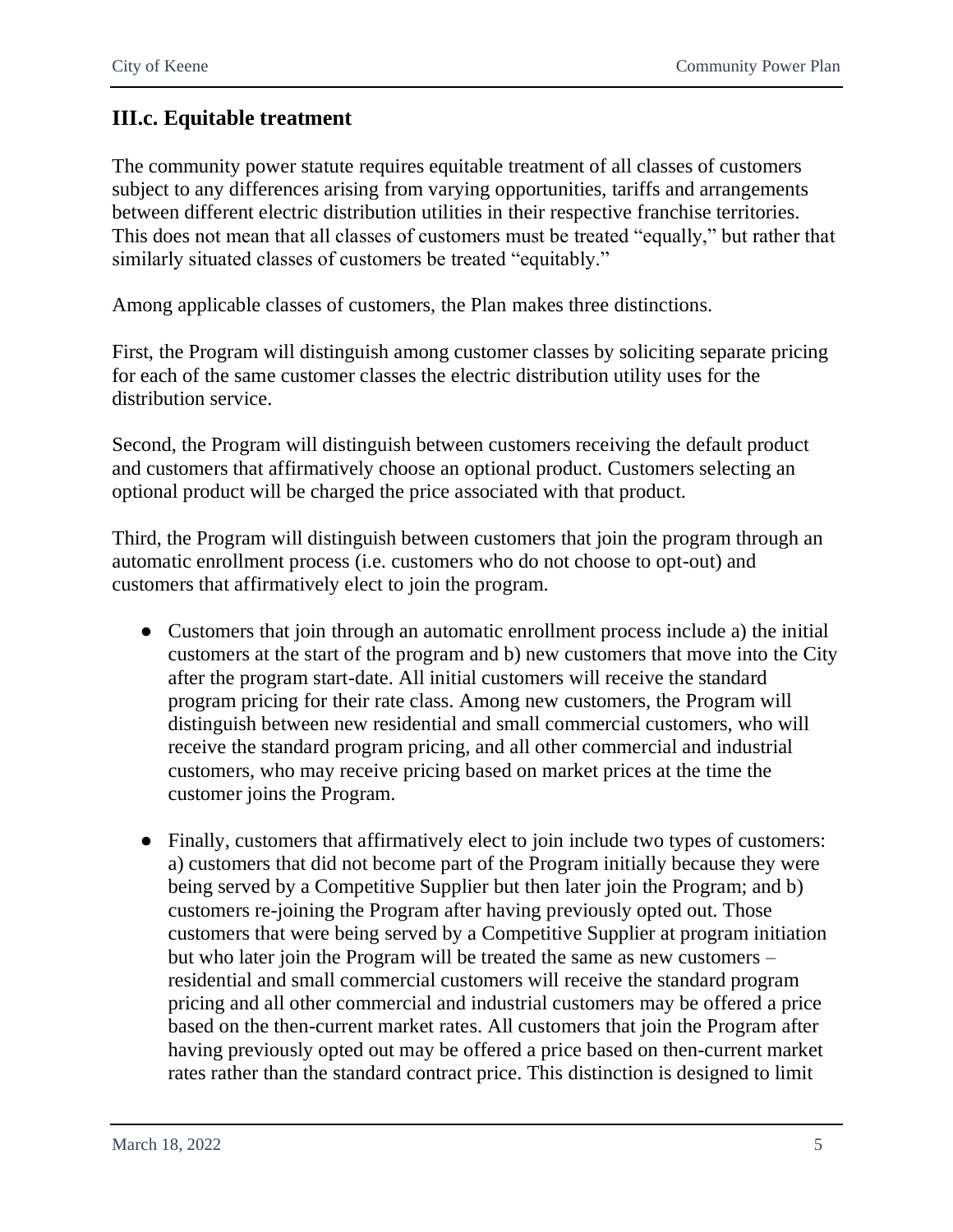any incentive for frequent switching back and forth between the Program and Default Service of the electric distribution utility.

# <span id="page-7-0"></span>**III.d. Reliability**

Reliability has both physical and financial components. The Program will address both through the Electricity Supply Agreement ("ESA") with the Competitive Supplier. From a physical perspective, the ESA commits the Competitive Supplier to provide allrequirements power supply and to use proper standards of management and operations. All-requirements power supply includes all of the electrical energy, capacity, reserves, ancillary services, transmission services, transmission and distribution losses, congestion management, and other such services or products necessary to provide firm power supply to Program participants and meet the state's Renewable Portfolio Standard and any additional renewable energy requirements of the default or optional products. The electric distribution utility will continue to remain responsible for delivery service, including the physical delivery of power to the customer, maintenance of the delivery system, and restoration of power in the event of an outage. From a financial perspective, the ESA requires the Competitive Supplier to pay actual damages for any failure to provide supply at the contracted rate (i.e., to pay the difference between the contract rate and the utility supply rate). The ESA requires the Competitive Supplier to maintain insurance and the Request for Proposals for a Competitive Supplier will require that an investment-grade entity either execute or guarantee the ESA. Accordingly, the Program satisfies the reliability requirement of the statute.

# <span id="page-7-1"></span>**IV. Organizational Structure**

### <span id="page-7-2"></span>**IV.a Roles**

*Community Power Committee (CPC)*: The Finance, Organization and Personnel Committee, a standing committee of the City Council, voted to request that the Mayor constitute an ad-hoc Community Power Committee, as the designee of the Mayor and as established under RSA 53-E:6, to develop and approve a Community Power Plan for submission to and adoption by the City Council, as the legislative body of the City. The Committee will develop a draft plan, hold public hearings on the plan to solicit public input, revise the draft plan based on that input, and ultimately submit an approved Plan to the City Council. See **Exhibit I** for detail on the public input process.

*City Council*: In accordance with RSA 53-E:7, the City Council, as the legislative body of the municipality, will be the body to adopt the Community Power Plan after it has been approved by the Community Power Committee. The City Council will review and approve any proposed amendments to the Plan.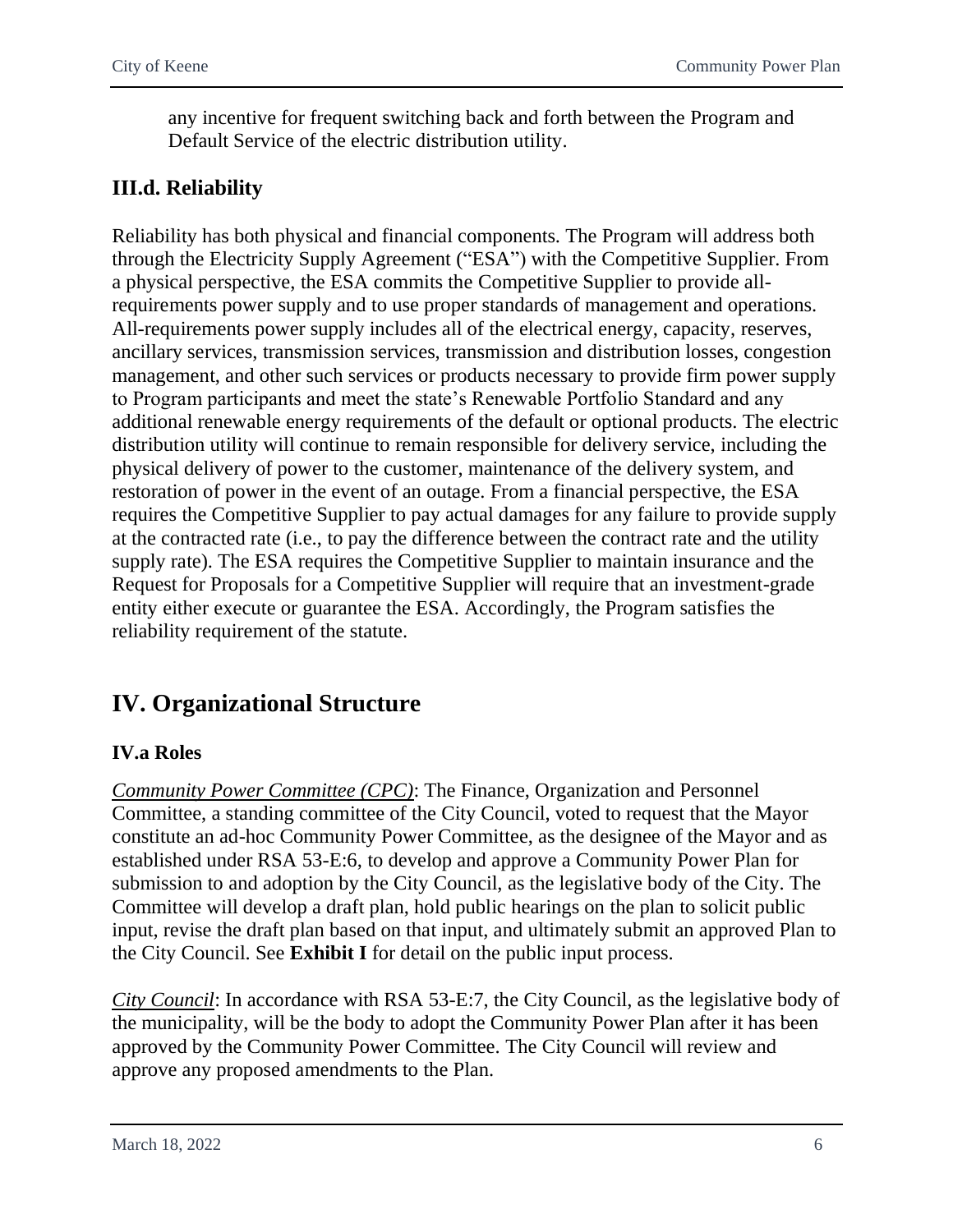*City Manager:* The City Manager is designated by the City Council to provide direct management and oversight of the Plan on behalf of the City. The City Manager, or their designee(s), shall regularly meet with the Community Power Consultant for the purpose of providing oversight of the Plan and shall make recommendations to the City Council on Plan amendments. The City Manager shall authorize the issuance of bids for power supply and shall negotiate and execute a Electric Service Agreements ("ESA") consistent with the products and goals described in this Plan.

*Community Power Consultant*: The Community Power Consultant will manage certain Program activities under the direction of the City Manager. Their responsibilities will include managing the supply procurement, developing and implementing the public education plan, interacting with the electric distribution utility and monitoring the supply contract. Through a competitive procurement process the City has selected the partnership of Good Energy, L.P. and Standard Power ("GE/SP") to provide these services.

*Competitive Supplier:* The Competitive Supplier will provide power for the Program, provide customer support including staffing a toll-free number for customer questions, and fulfill other responsibilities as detailed in the ESA. The Competitive Supplier shall be required to enter into an individual ESA with the City under terms deemed reasonable and appropriate for the retail electric customers by the City Manager.

*Buying Group*: The City may elect to join with other municipal aggregators in combining its load for purposes of soliciting bids from Competitive Suppliers. The purpose of the Buying Group is to allow municipal aggregators to capture the benefits of collective purchasing power while retaining full municipal autonomy. The City shall be represented by the City Manager, or their designee, on the executive committee of the Buying Group. The City, through the City Manager or their designee, shall select a Competitive Supplier based on the needs of the City and shall not be required to select the same terms or Competitive Supplier as other members of the Buying Group.

*Retail electric customers:* Retail electric customers shall include all electric customers taking distribution service of electricity located within the geographic boundaries of the City of Keene.

### <span id="page-8-0"></span>**IV.b. Data Security**

Pursuant to RSA 363:38 and PUC 2004.19, the Program, as an aggregator, is required to protect individual customer data that it may receive as part of program implementation. See Exhibit III for the data protection plan to be used by the Program.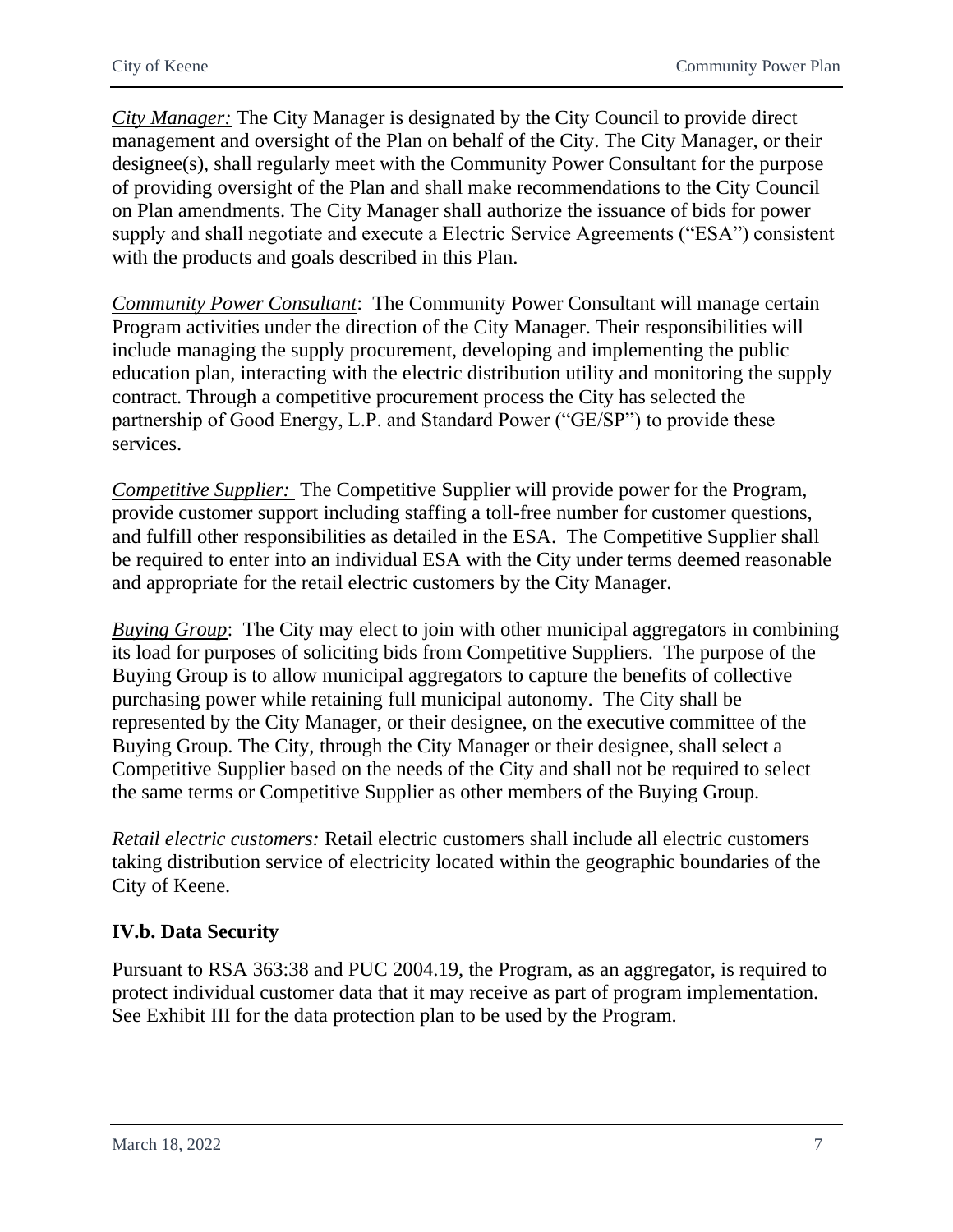# <span id="page-9-0"></span>**V. Electricity Supply Product Options**

# <span id="page-9-1"></span>**V.a. Default and Optional Electricity Supply Products**

The Program intends to offer the following electricity supply products. Any retail electric customer that joins through an automatic enrollment process, shall be enrolled into the Program's default product, unless they affirmatively choose to enroll in any of the optional products.

|                                | <b>Default Product</b><br>(Automatic enrollment)                           | <b>Optional Products</b>                                             |                                                                      |                                                               |
|--------------------------------|----------------------------------------------------------------------------|----------------------------------------------------------------------|----------------------------------------------------------------------|---------------------------------------------------------------|
| <b>Product</b><br><b>Name</b>  | Keene<br><b>Local Green</b>                                                | <b>Keene</b><br><b>Basic</b>                                         | <b>Keene</b>                                                         | <b>Keene</b><br>50% Local Green 100% Local Green              |
| <b>Product</b><br><b>Goals</b> | Increase renewable<br>energy use while<br>maintaining<br>competitive rates | Most competitive<br>rate (no increase<br>in renewable<br>energy use) | Significant<br>increase in<br>renewable energy<br>use (e.g. $50\%$ ) | Largest increase<br>in renewable<br>energy use (e.g.<br>100%) |

- Default Product
	- **Keene Local Green:** The Program intends to offer Keene Local Green as its default product. The Keene Local Green product has a goal of maintaining rough cost parity with Eversource's Default Service supply while including extra renewable electricity above the Renewable Portfolio Standard ("RPS") required in New Hampshire. The exact amount of extra renewable electricity will be determined after the receipt of bids from competitive suppliers. It is expected to include 5-10% extra renewable energy in the initial ESA. It is the City's goal to increase this amount in subsequent ESAs, while maintaining cost parity with Eversource's Default Service. This product is intended to include as much local renewable energy as possible, as defined in Section V.b. Including additional renewable energy in this product enables customers to have a meaningful impact on the reduction of greenhouse gas emissions through the support of local renewable energy sources.
- Optional Products
	- **Keene Basic:** Some customers may feel that the amount of new, renewable energy required by the RPS in New Hampshire is sufficient to fulfill their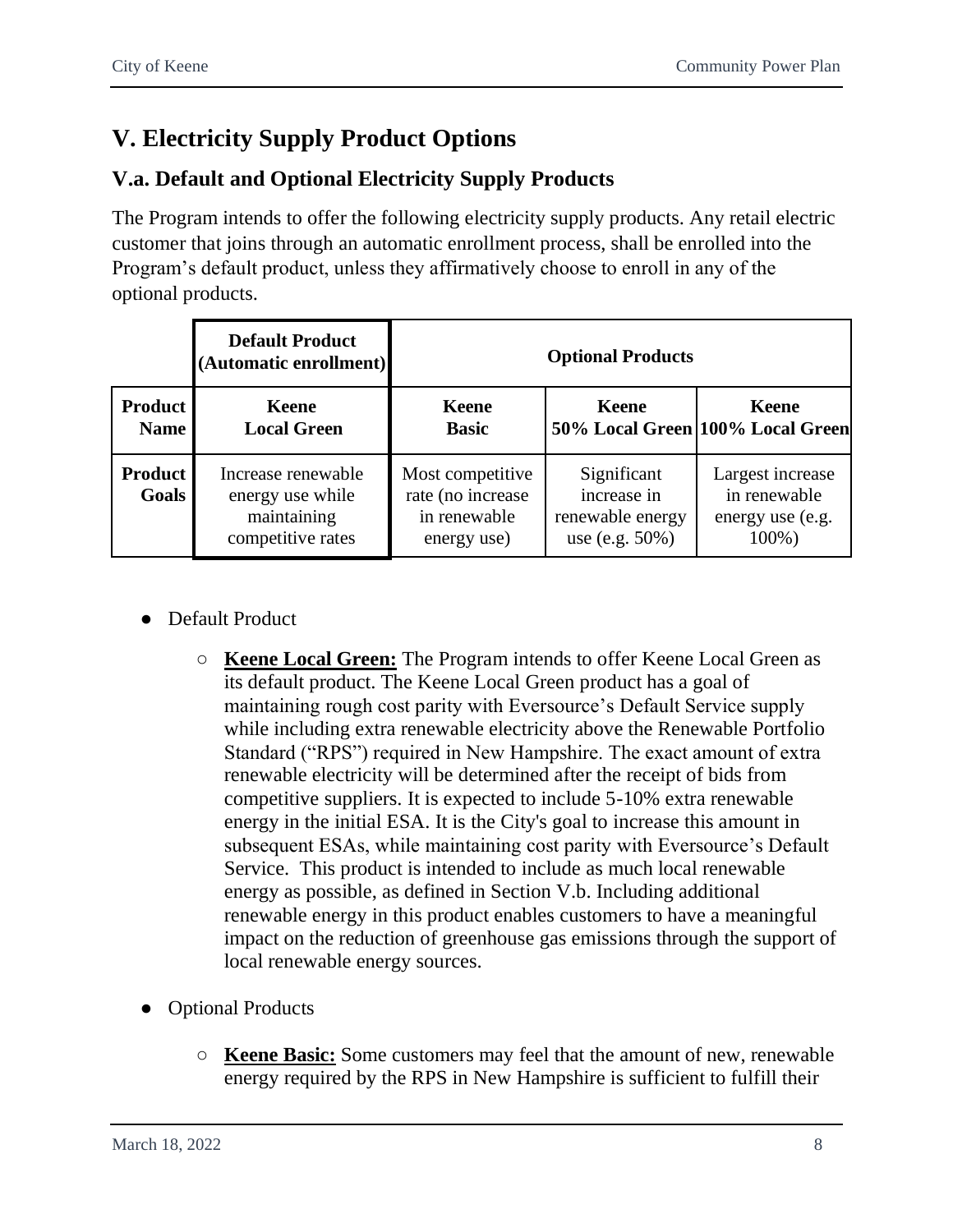renewable energy objectives. This product offers the same amount of renewable energy as Default Service from Eversource as required by the RPS of New Hampshire. Keene Basic will be the lowest cost option in the Program.

- **Keene 50% Local Green:** For customers that want more renewable electricity than is offered by Keene Local Green, this product offers up to 50% local renewable energy above the RPS. The City reserves the right to adjust the amount of renewable energy to be included with this product and that amount will be the same for all customers choosing this option. This product enables customers who chose this option to have a more meaningful impact on the reduction of greenhouse gas emissions through the support of local renewable energy sources.
- **Keene 100% Local Green:** For customers that want more renewable electricity than is offered by Keene Local Green, this product offers up to 100% local renewable energy above the RPS. City reserves the right to adjust the amount of renewable energy to be included with this product and that amount will be the same for all customers choosing this option. This product enables customers who chose this option to have a more meaningful impact on the reduction of greenhouse gas emissions through the support of local renewable energy sources.

The Program reserves the right to adjust product names as needed.

The Program notes that it cannot guarantee savings for any of its products compared to the utility Default Service rates, because utility Default Service rates may not be known for the entirety of any Program supply contract.

Any charge for the additional renewable energy would be included in the rate submitted to the electric distribution utility or be purchased separately as Renewable Energy Certificates ("RECs") from a third party. RECs are the accepted legal instrument used to track renewable energy generation and to substantiate claims of renewable energy use. For every one megawatt-hour (MWh) of renewable electricity that is generated and fed onto our electricity grid, one REC is created. In order to claim the use of a certain quantity of renewable energy, one must hold and retire an equivalent quantity of RECs. Retiring a REC ensures that there can be no double counting of renewable energy (i.e. no one else may claim to use the same REC one it has been retired).

# <span id="page-10-0"></span>**V.b. Green & Local Definitions**

The term "Green" means that the product contains additional renewable energy, substantiated through REC retirement, above that required by state law.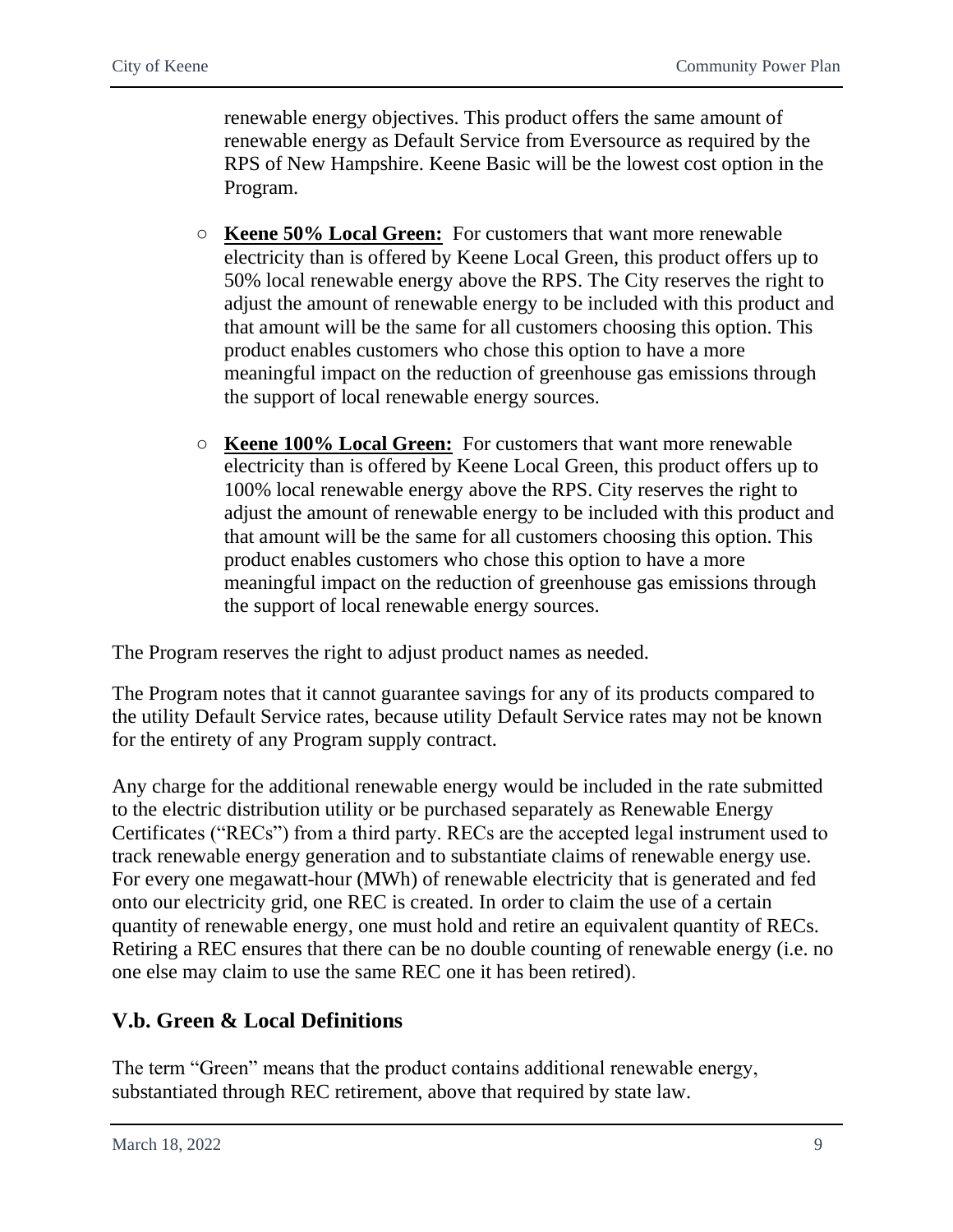"Local" means that the additional RECs come from renewable energy sources that are part of our ISO-New England electricity grid. This means the sources are located in New England or the energy is imported as allowed by ISO-New England from locations such as New York or eastern Canada. This stands in contrast to some electricity supplies that obtain RECs from national sources (e.g. Texas) in which the electricity is not part of our ISO-New England electricity grid.

In its procurement, as described in Section VI.a, Keene seeks to support renewable energy generation located within Keene or as close to Keene in New Hampshire as possible. Keene also seeks to support the growth of renewable energy, thereby displacing fossil fuels and reducing greenhouse gas (GHG) emissions.

### <span id="page-11-0"></span>**V.c. NH Class I Renewable Energy**

New Hampshire Class I renewable energy is known as "new renewable energy". The State requires all electricity supplies to include a minimum quantity of Class I renewable energy, and that amount increases annually (currently plateauing after 2025). This increasing requirement, along with similar requirements in other New England states, has been a major driver of the growth of renewable energy in our region. If the Program voluntarily purchases additional Class I renewable energy at significant scale, Keene will augment this growth even further.

Class I renewable energy can come from wind, solar, small hydroelectric, biomass, methane, as well as hydrogen and ocean thermal, tidal or wave energy. These categories align with the Keene Energy Plan's support for "Green Power" as defined by the US Environmental Protection Agency (EPA). All Class I renewable energy must have started operation after January 1, 2006 and must be physically delivered to our regional electricity grid, which means it can come from New England, New York or eastern Canada.

- Additional detail on NH Class I renewable energy, as well as the other classifications of renewable energy covered by the New Hampshire Renewable Portfolio Standard, may be found at [https://www.puc.nh.gov/Sustainable%20Energy/Renewable\\_Portfolio\\_Standard\\_P](https://www.puc.nh.gov/Sustainable%20Energy/Renewable_Portfolio_Standard_Program.htm) [rogram.htm](https://www.puc.nh.gov/Sustainable%20Energy/Renewable_Portfolio_Standard_Program.htm)
- Additional detail on EPA's Green Power definition can be found at [https://www.epa.gov/greenpower/what-green-power.](https://www.epa.gov/greenpower/what-green-power)

As described above, the City intends to purchase a portion of the RECs from renewable energy generators and include these RECs in a renewable energy product. If RECs are obtained through the Competitive Supplier, any charge for these RECs would be included in the same rate submitted to the electric distribution utility.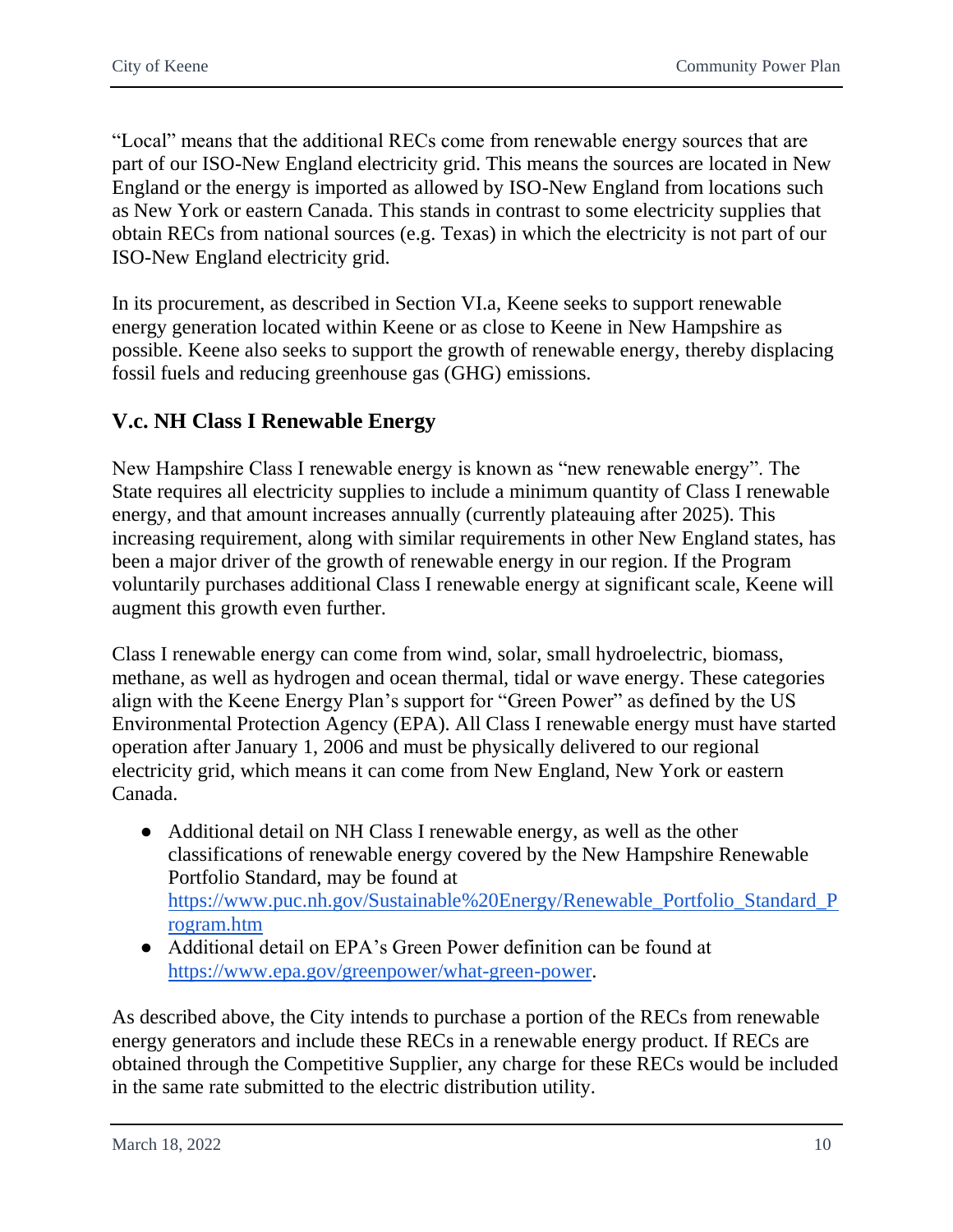# <span id="page-12-0"></span>**VI. Operation**

The implementation of the Community Power Program requires extensive interaction between the City, the Competitive Supplier, and the electric distribution utility.

Following adoption of the Plan by the City Council, the key operational steps will be:

- a. Issue a Request for Proposals (RFP) for power supply and select a Competitive Supplier
- b. Implement a public information program, including an opt-out notice
- c. Enroll customers and provide service, including quarterly notifications and annual reporting
- d. Plan for program evolution

These steps are described in the sections below.

### <span id="page-12-1"></span>**VI.a. Issue an RFP for power supply and select a competitive supplier**

The City, under direction of the City Manager or its designee, will solicit bids from leading competitive suppliers, including those currently supplying community power programs in New England and other states. In seeking bids from competitive suppliers, the City may solicit bids for its load individually or as part of a Buying Group with other municipal aggregators. The RFP will require that the supplier satisfy key threshold criteria, including:

- Registration with the New Hampshire Public Utilities Commission (NHPUC)
- Strong financial background
- Experience serving the New England competitive market or community power programs (also known as municipal aggregations) in other states
- Demonstrated ability, supported by references, to provide strong customer service.

In addition, suppliers will be required to agree to the substantive terms and conditions of the ESA, including, for example, the requirement to:

- Provide all-requirements power supply at a fixed price
- Allow customers to exit the program at any time with no charge
- Agree to specified customer service standards
- Comply with all requirements of the NHPUC and the electric distribution utility

The City will solicit price bids from suppliers that meet the threshold criteria and agree to the terms and conditions of the ESA. The City will request bids for a variety of term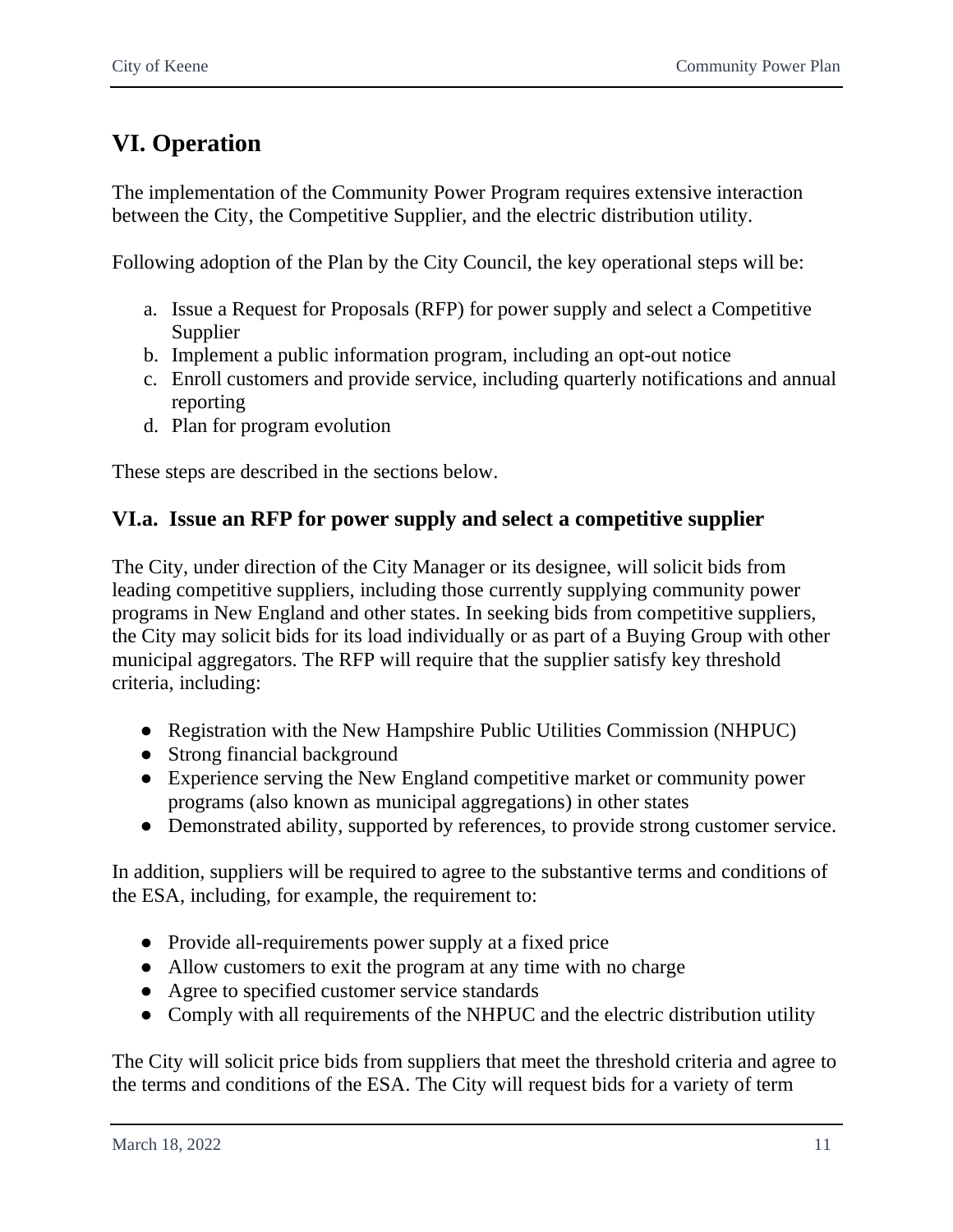lengths (e.g. 12, 24, 36 or 48 months) and for power from different sources. The City Manager, or their designee(s), will determine the appropriate level of renewable energy to be included with the default product and the optional products based upon their assessment of market conditions and what would be in the best interest of retail electric customers at the time of the solicitation. As noted in **Section V.a.**, all claims of renewable energy use will be substantiated by the supplier obtaining and retiring the appropriate quantity of RECs. The City will require bidders to identify the technology, vintage, and location of the renewable energy generators that are the sources of the RECs. It will also require that the RECs be created and recorded in the New England Power Pool Generation Information System. The City may seek RECs from a variety of renewable energy sources; may elect to procure from those sources RECs, power or both; and will choose the best combination of environmental benefits and price. All additional RECs, above those required by the RPS, are initially expected to be New Hampshire Class I eligible RECs or RECs from sources located within the greater Monadnock region.

The City may provide customers with renewable energy generation source information through a variety of vehicles including the program web site, content disclosure labels and the customer notification letter.

In consultation with its Community Power Consultant, the City Manager, or its designee, will evaluate the bid results including price, term and source. Whether the City conducts an individual solicitation or participates in a solicitation with a Buying Group, at the conclusion of the bidding process it will select a price, term and supplier appropriate for its retail electric customers. Participation in the Buying Group shall not require the City to select the same price, terms or supplier as other members of the Buying Group. If a bid is satisfactory, the City Manager, or its designee, shall execute an Electric Service Agreement ("ESA") with the selected supplier(s). The City reserves the right to select supplier(s) per customer class (as distinguished in Section III.c. to ensure equitable treatment). If none of the bids is satisfactory, the City will reject all bids and repeat the solicitation for bids as often as needed until market conditions yield a price that is acceptable. The City will only accept a bid that enables it to launch the Program with a price, terms and characteristics that meet the criteria set by their municipal officials.

### <span id="page-13-0"></span>**VI.b. Implement public information program including an opt-out notice**

An Education and Outreach Plan is required to fully inform and educate potential customers and participants in advance of automatic enrollment in the Community Power Program. Customers, including customers with limited English language proficiency and disabilities, must be informed that they would be automatically enrolled in the Program and that they would have the right to opt-out of the Program without penalty. The purpose of the Education and Outreach Plan is to raise awareness and provide retail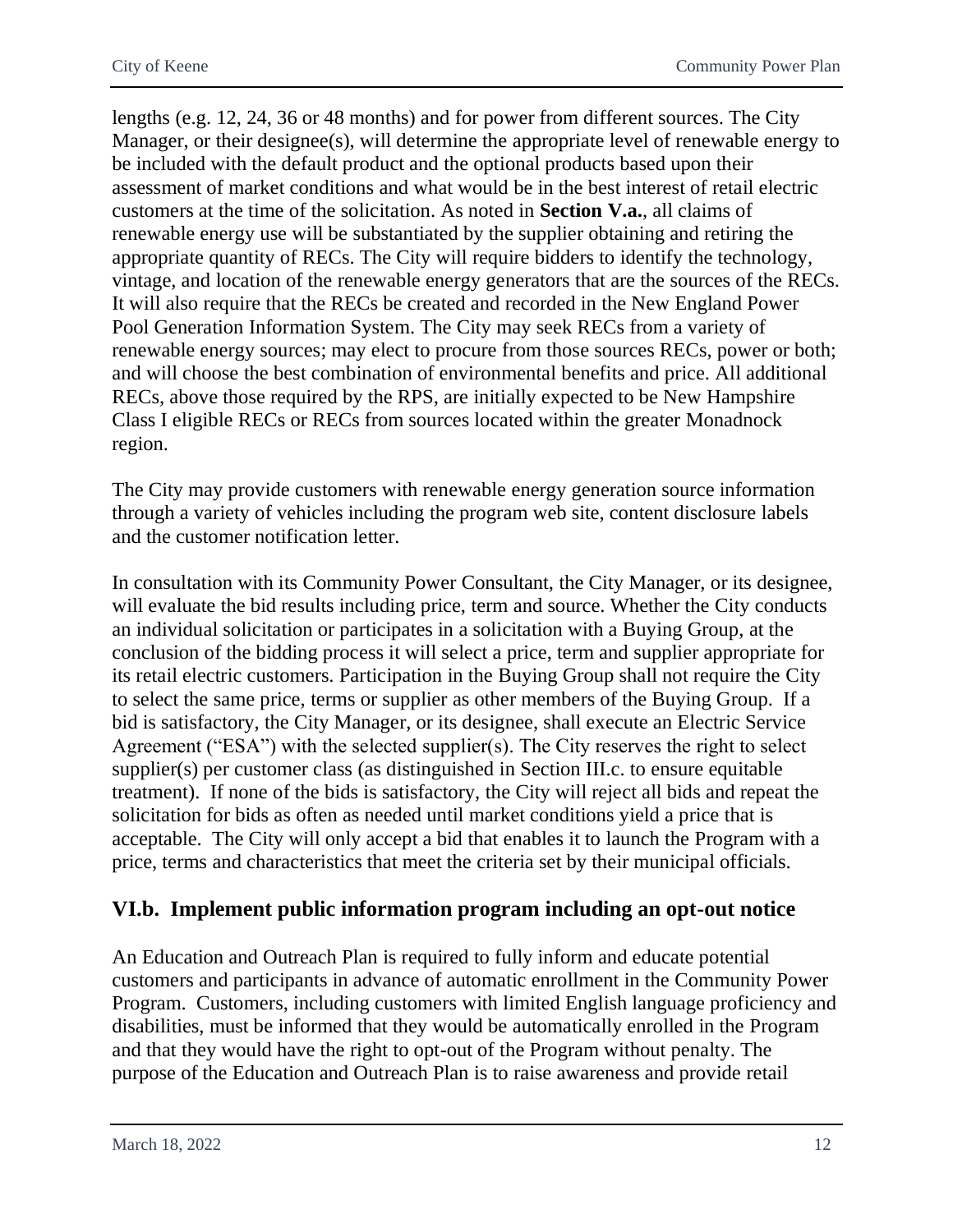electric customers with information concerning their opportunities, options and rights for participation in the Program.

The Education and Outreach Plan **(See Exhibit II)** consists of five components:

**i. Initial Outreach and Education**: This will be conducted after the selection of a Competitive Supplier and prior to arrival of the customer notification letter. It is intended to promote general awareness of the upcoming program, minimize any questions generated by the arrival of the customer notification letter and maximize recipients' ability to make an informed choice about their participation in the Program. This effort will include information about the goals of the Program, the basic terms and conditions including renewable energy components, and the optout process.

**ii. Customer Notification Letter:** In addition to the initial outreach and education initiatives, a customer notification letter (also known as an opt-out notice) will be mailed to every retail electric customer on Default Service with the electric distribution utility. This letter will contain all details on the products offered by the Program; explain that the customer will be automatically enrolled in the default product unless they choose otherwise; have instructions for how to not participate (opt out) via web, phone or a pre-addressed envelope included with the letter; and instruction for how to enroll in an optional Program product.

**iii. Opt-Out Period Education & Outreach:** The opt-out period will last a minimum of 30 days from the date of mailing of the customer notification letter. After the customer notification letter has been sent, the City will continue its education and outreach to afford residents and businesses the opportunity to learn more and find answers to key questions relating to their decision to opt out or enroll in one of the optional products of the program. This will include, at a minimum, a public information meeting within 15 days of the mailing of the customer notification letter.

**iv. Timeline and Preliminary Marketing Plan for Launch**: This component identifies the steps the City intends to take in marketing the Program including identification of media and other community resources, examples of education and outreach documents, and an expected timeframe for the outreach effort.

**v. Ongoing Outreach & Education:** This component describes the expected outreach and education activities following Program launch. Key elements include:

● Program goals and performance, particularly as they relate to progress towards the City's ambitious short- and long- term goals for renewable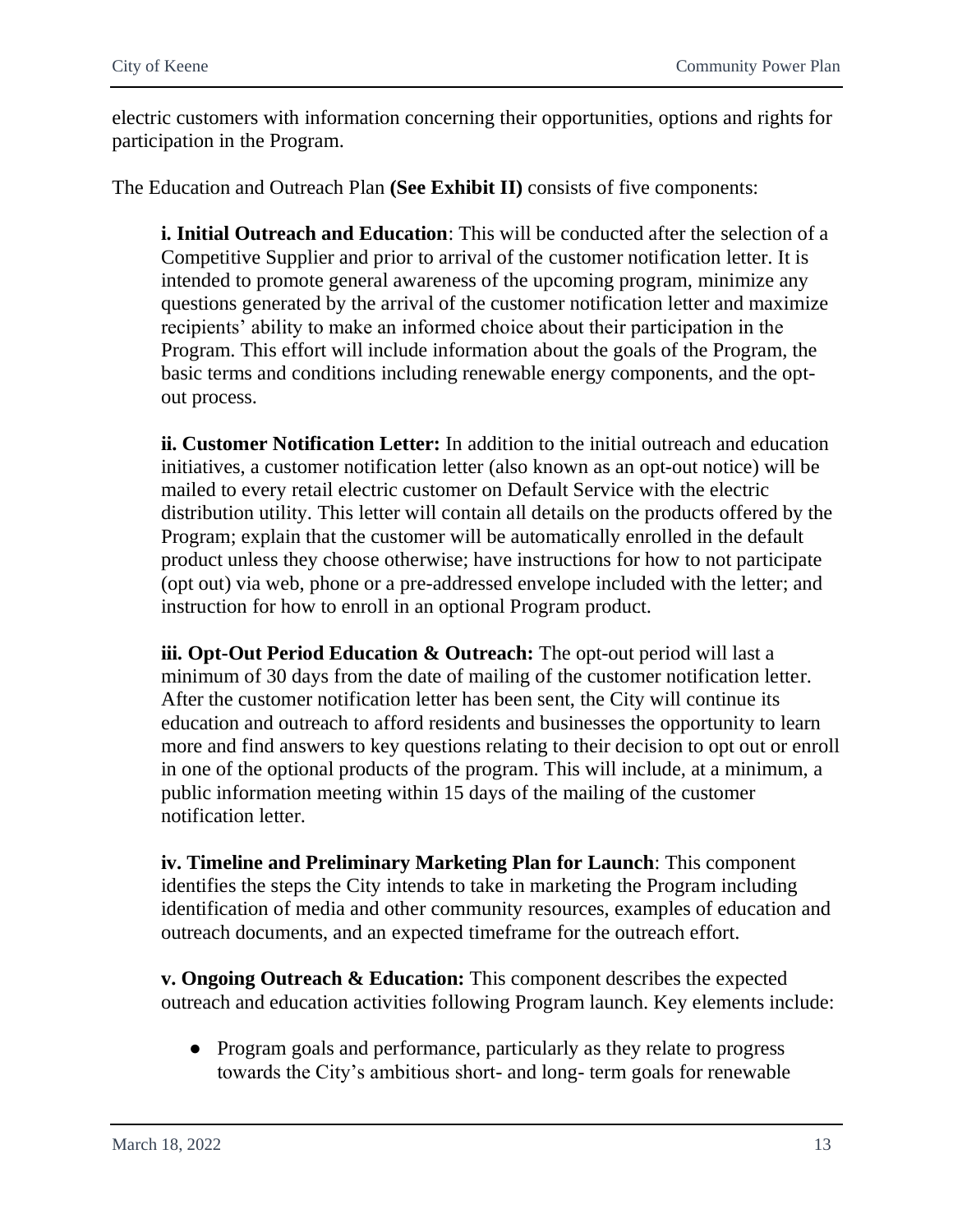energy, particularly for 2030 and 2050.

- On-going campaigns to recruit participation into its optional product(s) that contain more renewable energy than required by law ("Opt up campaigns"). Increasing participation in these products will serve the City's goals to expand new renewable energy and increase overall renewable energy use; AND
- Promotion and support of the NHSaves energy efficiency program, and future energy efficiency and weatherization programs

The attached Education and Outreach Plan **(Exhibit II**) describes in detail the City's anticipated outreach efforts, including a timeline.

### <span id="page-15-0"></span>**VI.c. Enroll customers and provide service**

**i. Enroll Customers:** After the conclusion of the opt-out period (i.e. no sooner than 37 days from the date of the postmark of the opt-out notice), the Competitive Supplier will enroll into the Program all retail electric customers on Default Service with the electric distribution utility who did not opt out. All enrollments and other transactions between the Competitive Supplier and the electric distribution utility will be conducted in compliance with the relevant provisions of New Hampshire Public Utilities Commission regulations, Terms and Conditions for Competitive Suppliers, and the protocols of the New Hampshire Electronic Business Transaction (EBT) standards.

**ii. Provide Service:** Once customers are enrolled, the Program will provide allrequirements power supply service. The Program will also provide ongoing customer service, maintain the Program web site, and process customer enrollments, ongoing opt outs, and customer selections of optional products. The Program will provide Energy Source Disclosure labels to participants as required by RSA 378:49.

Prior to the expiration of the initial ESA, the City intends to solicit a new power supply agreement, as described in **Section XIII. Method of Terminating and Entering Agreements with Other Entities.** If the City elects not to enter into a new power supply agreement, participating customers would return to Default Service as described in **Section XV. Extensions or Termination of Program**.

When new customers move into the City, they will receive a customer notification letter detailing the Plan and an opt-out card. At the end of the opt-out period they will be enrolled in the Program unless they elect to opt-out. New customers may proactively enroll by contacting the Program directly.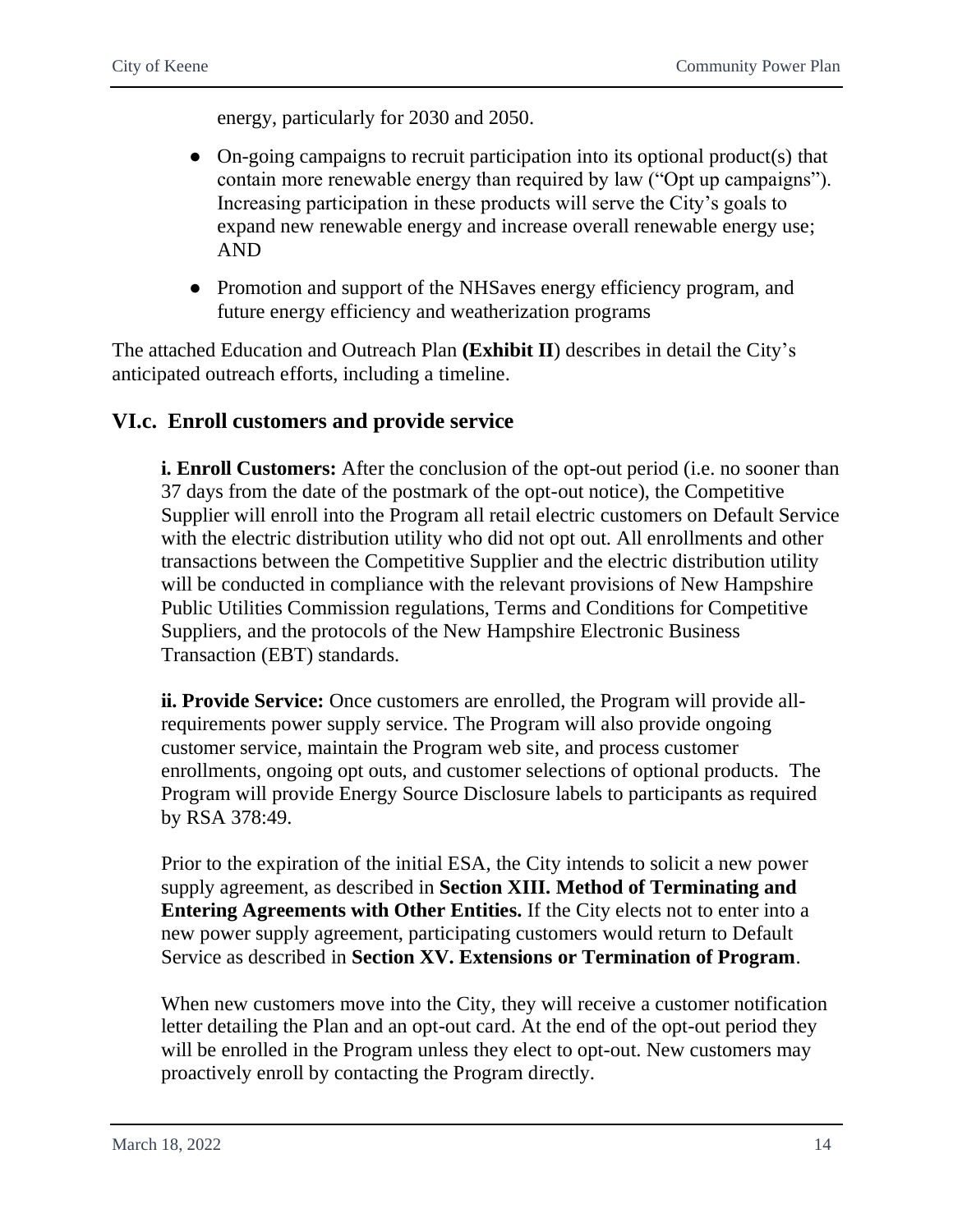**iii. Annual Report:** On an annual basis, the City Manager, or its designee(s) will report to the City Council on the status of the Community Power Program, including the number of customers enrolled and opting-out, kilowatt-hour usage, customer savings, participation in renewable energy products, and such other information as the City may request. The information for this report will be prepared by the Community Power Consultant, and the Community Power Consultant will assist or lead in presenting to the City Council as desired by the City Manager.

**iv. Data Portal:** The Community Power Consultant will make available to the City Manager and its designee(s) a secure, password-protected cloud-based data portal that provides the ability to run reports on key program metrics and performance.

### <span id="page-16-0"></span>**VI.d. Plan for program evolution**

City seeks to continually improve the program and progress towards its long-term goals. To this end, the Community Power Consultant and City will regularly assess new opportunities such as technologies, services, regulatory policy changes, and more for their applicability to the program. Community Power Consultant will develop appropriate strategies to integrate these opportunities into the Program. Community Power Consultant will support the City to present new opportunities to the City Council for their consideration and approval, if amendments to the Plan are needed.

# <span id="page-16-1"></span>**VII. Funding**

All of the costs of the Program will be funded through the ESA.

The primary cost will be the charges of the Competitive Supplier for the power supply. These charges will be established through the competitive solicitation for a supplier.

The administrative costs of the Program will be funded through a per kilowatt-hour implementation fee that will be paid by the Competitive Supplier to the Community Power Consultant, as specified in the ESA. This implementation fee will cover the services of the Community Power Consultant, including developing the Community Power Plan, managing the supply procurement, developing and implementing the public education plan, providing customer support, interacting with the electric distribution utility, monitoring the supply contract, and providing ongoing reports.

# <span id="page-16-2"></span>**VIII. Rate Setting and Other Costs to Participants**

The Program is offered on an opt-out basis, such that eligible customers will be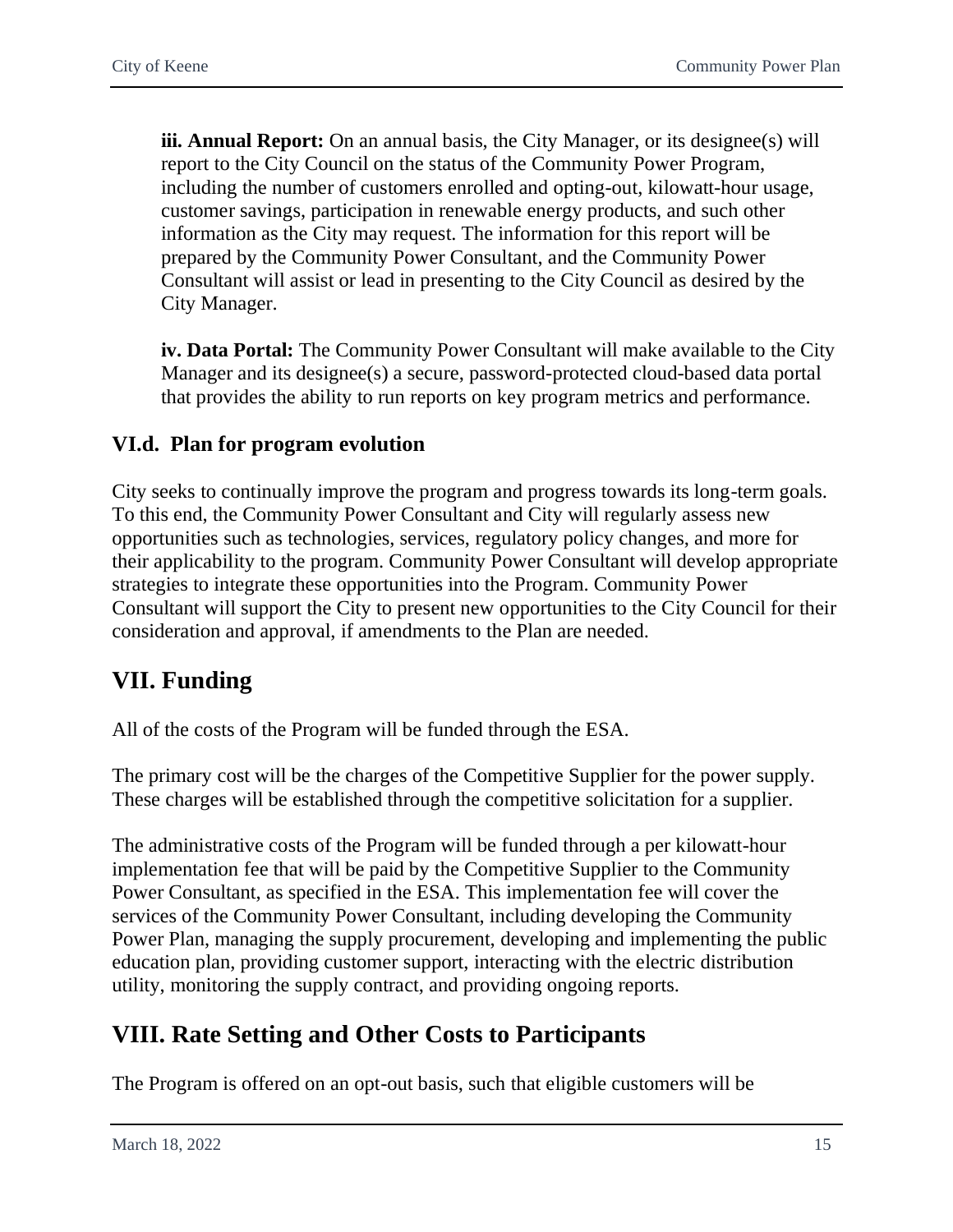automatically enrolled unless they proactively choose to opt out.

As described above, the power supply charges of the Program will be set through a competitive bidding process and will include the implementation fee and applicable taxes pursuant to the ESA. Prices, terms, and conditions may differ among customer classes, which classes will be the same as the Default Service customer classes of the electric distribution utility. The frequency of price changes will be determined through the competitive bid process. The City expects to solicit bids for a number of different contract terms. Prices may change as specified in the winning bid and customers will be notified of price changes through media releases and postings on the Community Power Program website.

Regulatory events, such as new or altered requirements for the Renewable Portfolio Standard, or new taxes may result in a direct, material increase in costs during the term of the ESA. In such cases, the City and the Competitive Supplier will negotiate a potential change in the program price. At least 30 days prior to the implementation of any such change, the City will notify customers of the change in price by issuing a media release and posting a notice in City Hall and on the program website. The City shall also notify the NHPUC Consumer Services and External Affairs Division prior to implementation of any change in the Program price related to a regulatory event or new taxes. Such notice shall be provided prior to notifying customers and will include copies of all media releases, postings on the City and Program websites and any other communications the City intends to provide to customers regarding the price change.

The Program affects only the electricity supply charges of the customers. Delivery charges will be unchanged and will continue to be charged by the electric distribution utility in accordance with tariffs approved by the NHPUC.

Participants in the Program will receive one bill from the electric distribution utility that includes both the power supply charge of the Competitive Supplier and the delivery charge of the electric distribution utility. Any applicable taxes will be billed as part of the Program's power supply charge.

# <span id="page-17-0"></span>**IX. Net Metering Compensation**

In accordance with RSA 362-A:9, II, the Program may determine the terms and conditions for net metering. In order to support the development of distributed energy resources within Keene, the Program will seek to offer net metering terms and conditions - for standard, alternative and group net metering - equal to or better than that provided on Default Service. To this end, the Program will evaluate the net metering terms and conditions offered by competitive suppliers as part of the procurement and bid selection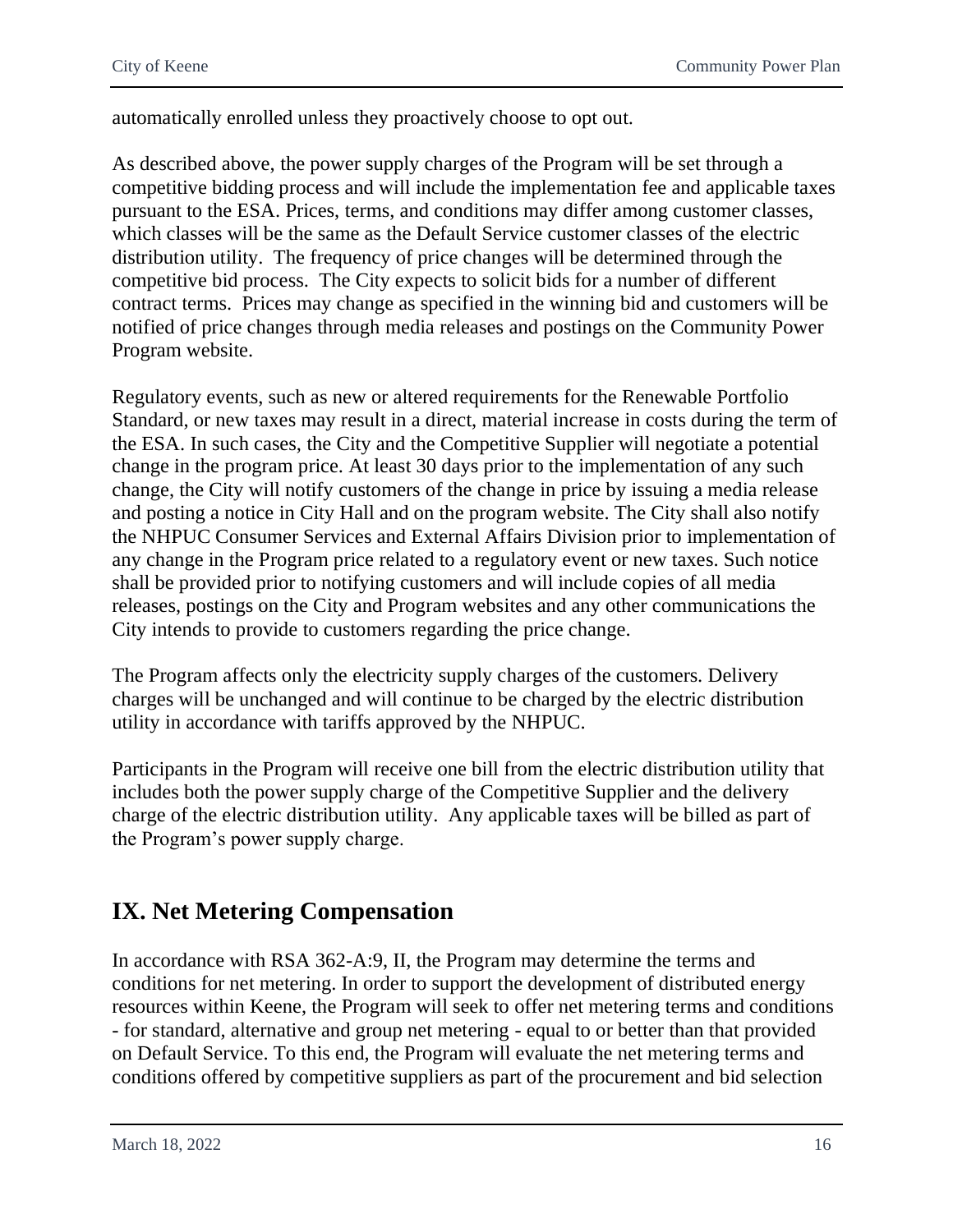process.

To ensure net metering customers can make a fully informed decision on their participation in the Program, the Program will tailor all education and outreach materials to clearly communicate any and all differences between the net metering value and operation provided by the Program and Default Service.

Additionally, the Program will evaluate how any proposed or implemented changes to the utility metering or billing infrastructure may create new opportunities to enhance the net metering benefits.

# <span id="page-18-0"></span>**X. Electric Assistance Program and other discounts**

The New Hampshire Electric Assistance Program (EAP) provides qualifying customers with a discount on their monthly electric bill. The New Hampshire Legislature authorized funding for this statewide program as part of electric utility deregulation. All electric utility ratepayers support the statewide EAP through the System Benefits Charge (SBC) portion of their electric bill.

The EAP for income-eligible customers that may qualify for a discount off their monthly electric bill would continue for participants in the Program. The level of discount depends on household income, household size and electricity usage.

The EAP discount does apply to the Supplier Services portion of an electric bill when a customer chooses an independent supplier for their electricity needs. The participants in the Program who are enrolled in the EAP will receive their discounts by the same method they presently receive their discount. Participation in the Program is independent of enrollment in the EAP and does not impact the EAP discount.

Other discount programs administered by Community Action Programs that address the needs of low-income residents would continue for participants in the Program.

# <span id="page-18-1"></span>**XI. Aggregating Municipalities & Buying Group**

Participating in a buying group may offer the potential for the City to expand its buying power for greater economies of scale and to support the City's goal of acting as a regional leader, supporting other municipalities to access the benefits for Community Power. Keene will evaluate opportunities for such a buying group before issuing a bid for competitive supply. See **Section VI.a. Issue an RFP for Power Supply and Select a Competitive Supplier** for details on the implementation of a buying group.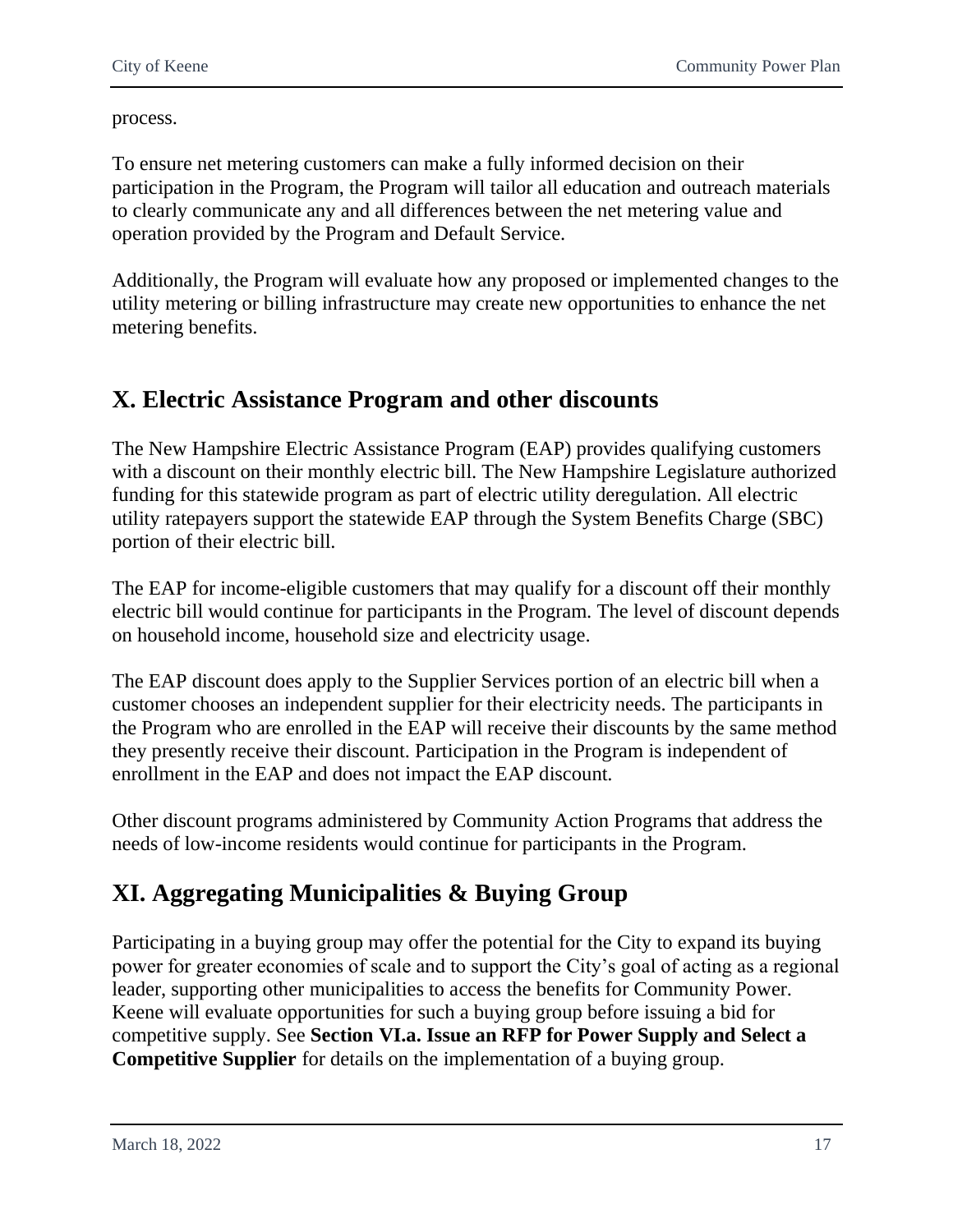Additionally, the City reserves its right, in accordance with RSA 53-E:6, I, to join with other municipalities or counties for its Community Power Plan and implementing its Community Power program. Any changes to the Community Power Plan must be reviewed and approved by the City Council.

# <span id="page-19-0"></span>**XII. Promoting Energy Efficiency**

In addition to supporting cost-competitive and cleaner electricity, the City seeks to leverage the Community Power Program to help reduce energy use. This will initially take the form of cross-promoting awareness of efficiency programs through the Program's education and outreach. The Program will also evaluate opportunities for direct support of energy efficiency.

Promotional education will focus on existing energy efficiency and conservation programs, such as New Hampshire's Weatherization Assistance Program for low-income households and the New Hampshire Saves (NHSaves) program, which provides customers with information, incentives and support designed to save energy, reduce costs, and protect our environment statewide. NHSaves is funded by electric and natural gas ratepayers and delivered by Eversource, Liberty Utilities, New Hampshire Electric Cooperative and Unitil to make homes, businesses and towns more sustainable and more comfortable places to live and work, both now and in the future. Through NHSaves customers can receive a Home Energy Assessment. The assessment identifies energysaving opportunities in the home and provides the customer with an energy report. The report includes information on equipment rebates and no-cost products, as well as access to 0% financing and a limited time offers, such as up to 100% off approved insulation. The assessment can also include delivery of energy-saving products recommended by the Energy Specialist, such as LED light bulbs, advanced power strips, and thermostats that can be installed right away to start saving money and energy.

If and when additional energy efficiency and conservation programs or initiatives become available, the Program will evaluate how to incorporate them into its promotional outreach and education.

# <span id="page-19-1"></span>**XIII. Method of Entering and Terminating Agreements with Other Entities**

The process for entering, modifying, enforcing, and terminating all agreements associated with the Plan will comply with the municipal charter, federal and state law and regulations, and the provisions of the relevant agreement.

The City plans to use the same process described in **Section IV.a.** of this Plan to solicit bids and enter into any subsequent ESAs with the assistance of its then-current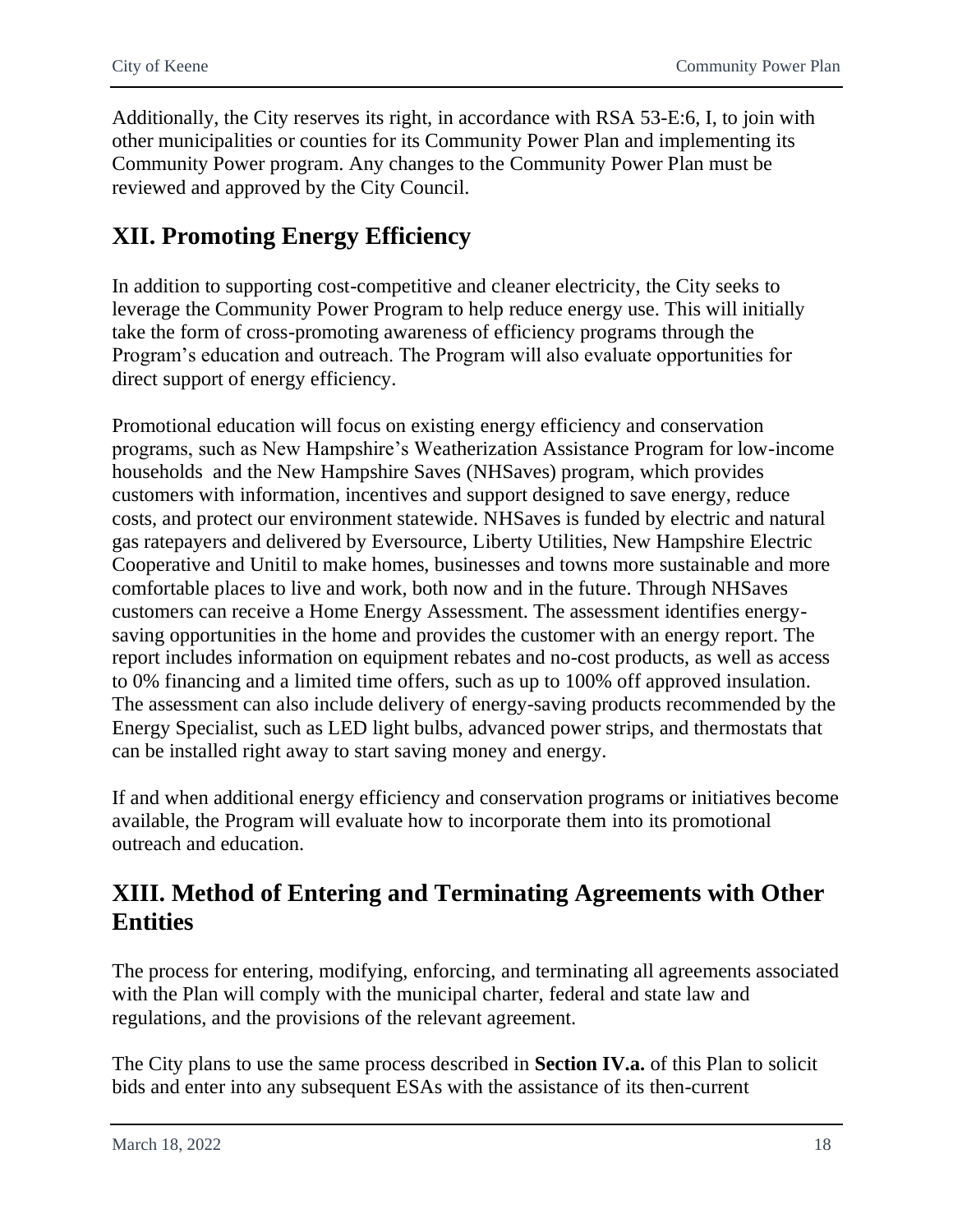Community Power Consultant. Customers will be notified of subsequent ESAs through press releases and public notices. The transfer of customers from the existing supplier to the new supplier will be coordinated with the electric distribution utility using established Electronic Data Interchange (EDI) protocols.

If the City determines that it requires the services of a Community Power Consultant after expiration of the existing agreement with GE/SP, it will evaluate opportunities to solicit a Community Power Consultant individually or as part of a group of municipalities aggregating the electric load of their respective customers. The City will solicit proposals for, and evaluate, potential Community Power Consultants using a competitive procurement process or alternative procedure which the City determines to be in the best interest of its customers and consistent with all applicable local, state and federal laws and regulations.

# <span id="page-20-0"></span>**XIV. Rights and Responsibilities of Program Participants**

All participants will have the right to opt out of the Program at any time without charge. They may exercise this right by any of the following: 1) calling the toll-free number of the Competitive Supplier; 2) contacting the electric distribution utility and asking to be returned to Default Service; or 3) enrolling with another competitive supplier.

All participants will have available to them the customer protection provisions of the law and regulations of New Hampshire, including the right to question billing and service quality practices. Customers will be able to ask questions of and register complaints with the City, the Community Power Consultant, the Competitive Supplier, the electric distribution utility and the NHPUC. As appropriate, the City and the Community Power Consultant will direct customer complaints to the Competitive Supplier, the electric distribution utility or the NHPUC.

Participants will continue to be responsible for paying their bills and for providing access to metering and other equipment necessary to carry out utility operations. Participants are responsible for requesting any exemption from the collection of any applicable taxes and must provide appropriate documentation of such exemption to the Competitive Supplier.

# <span id="page-20-1"></span>**XV. Extensions or Termination of Program**

At least 90 days prior to the end of the term of the initial ESA, the City will solicit bids for a new supply agreement and plans to continue the program with the same or new competitive supplier.

Although the City is not contemplating a termination date, the program could be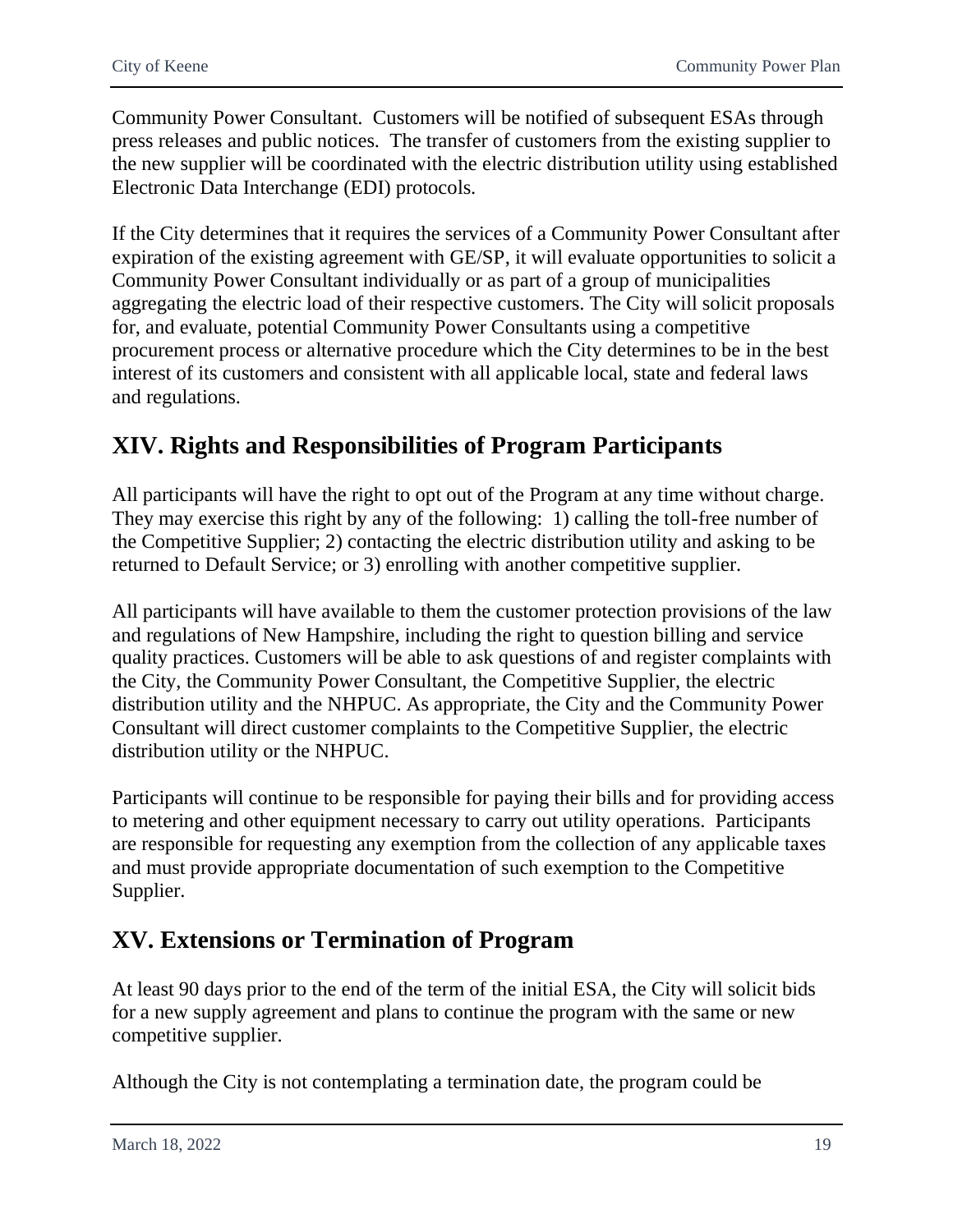terminated upon the termination or expiration of the ESA without any extension, renewal, or negotiation of a subsequent supply contract, or upon the decision of the City to dissolve the program effective on the end date of the existing ESA. In the event of termination, customers would return to the Default Service of the electric distribution utility, unless they choose an alternative competitive supplier. The City will notify customers of a planned termination of the program through media releases and postings on the Program website.

The City will notify the electric distribution utility of the planned termination or extension of the Program. In particular, the City will provide the electric distribution utility notice: (1) 90 days prior to a planned termination of the program; (2) 90 days prior to the end of the anticipated term of the ESA; and (3) four business-days after the successful negotiation of a new electric service agreement. The City will also provide notice to the NHPUC 90 days prior to a planned termination, which notice shall include copies of all media releases, City Hall and website postings and other communications the City intends to provide customers regarding the termination of the Program and the return of participants to Default Service.

In the event of the termination of the Program, it is the responsibility and requirement of the Competitive Supplier to return the customers to Default Service of the electric distribution utility in accordance with the then applicable EDI rules and procedures.

# <span id="page-21-0"></span>**XVI. Planned Schedule**

The planned schedule below is presented for illustrative purposes. The final schedule will be established once the Program has received all necessary approvals.

| Day | <b>Action or Event</b>                                                                                                                                         |
|-----|----------------------------------------------------------------------------------------------------------------------------------------------------------------|
| 1   | <b>Issue RFP for Competitive Supplier</b>                                                                                                                      |
| 31  | ESA executed between City and Competitive Supplier                                                                                                             |
| 32  | Competitive Supplier notifies electric distribution utility to prepare retail<br>electric customer data of the City; broad–based educational campaign begins   |
| 33  | Competitive Supplier begins EDI testing with electric distribution utility.                                                                                    |
| 44  | Competitive Supplier receives retail electric customer data from electric<br>distribution utility                                                              |
| 48  | Competitive Supplier, at its expense, mails opt-out notice and reply cards<br>with pre-paid envelopes to all retail electric customers, identifying the return |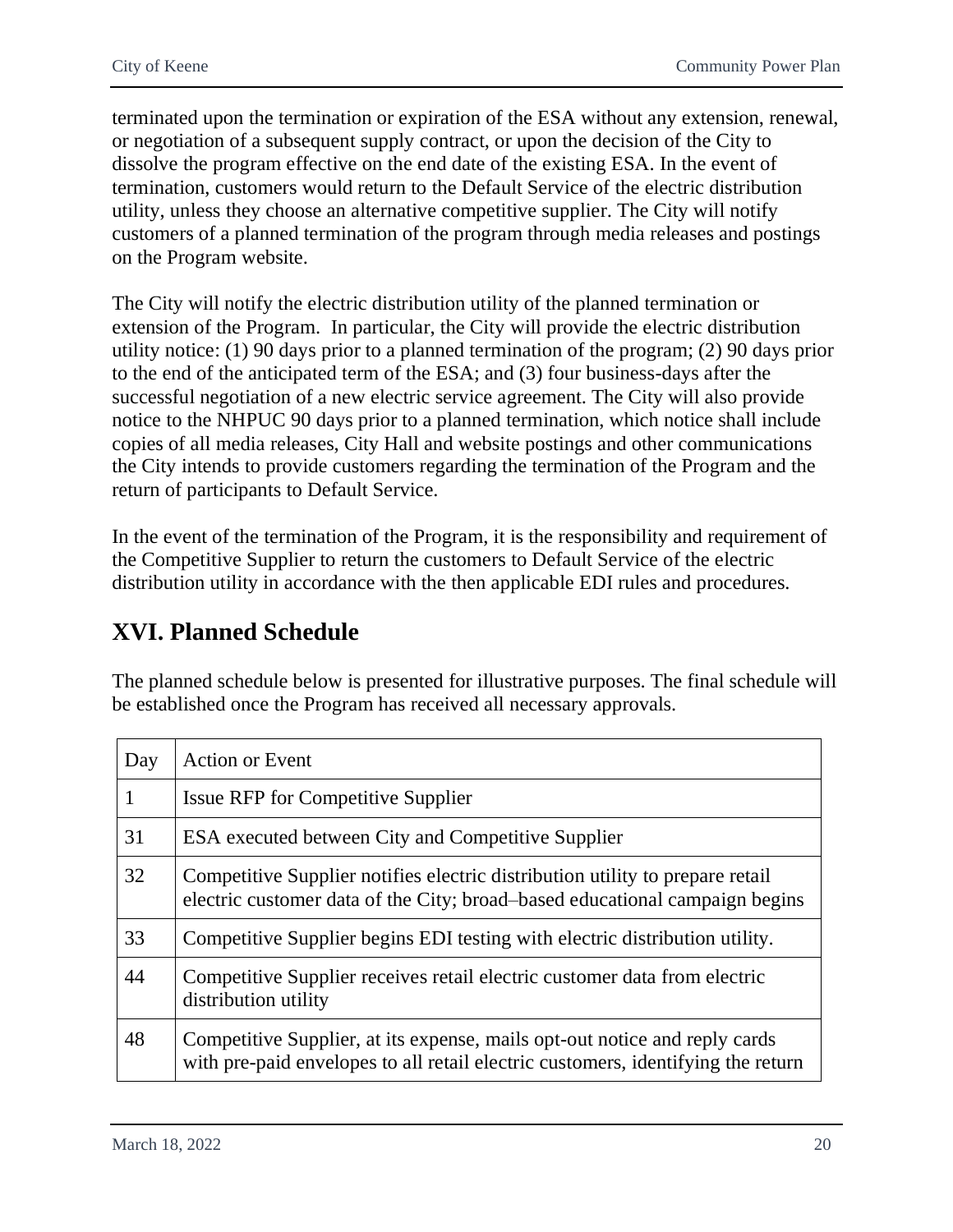|    | date by which the reply card envelopes must be mailed and postmarked                                                       |  |
|----|----------------------------------------------------------------------------------------------------------------------------|--|
| 51 | Retail electric customers receive opt-out notice in the mail                                                               |  |
| 63 | Competitive Supplier completes EDI testing with electric distribution utility.                                             |  |
| 81 | Return date by which customers deciding to opt-out must mail a reply card in<br>pre-paid envelope to Competitive Supplier. |  |
| 85 | Competitive Supplier removes all retail electric customers who opt out from<br>the eligible list                           |  |
| 85 | Competitive Supplier sends "supplier enrolls customer" EDI for all<br>participating customers.                             |  |
| 90 | Service begins as of each customer's next meter read date                                                                  |  |

# <span id="page-22-0"></span>**XVII. Conclusion**

Keene's Community Power Program meets all of the requirements of the Community Power law, including providing universal access, a reliable power supply and treating all customer classes equitably. The City looks forward to launching the Program and pursuing the benefits of a competitive power supply, renewable energy, and electricity choice for its retail electric customers.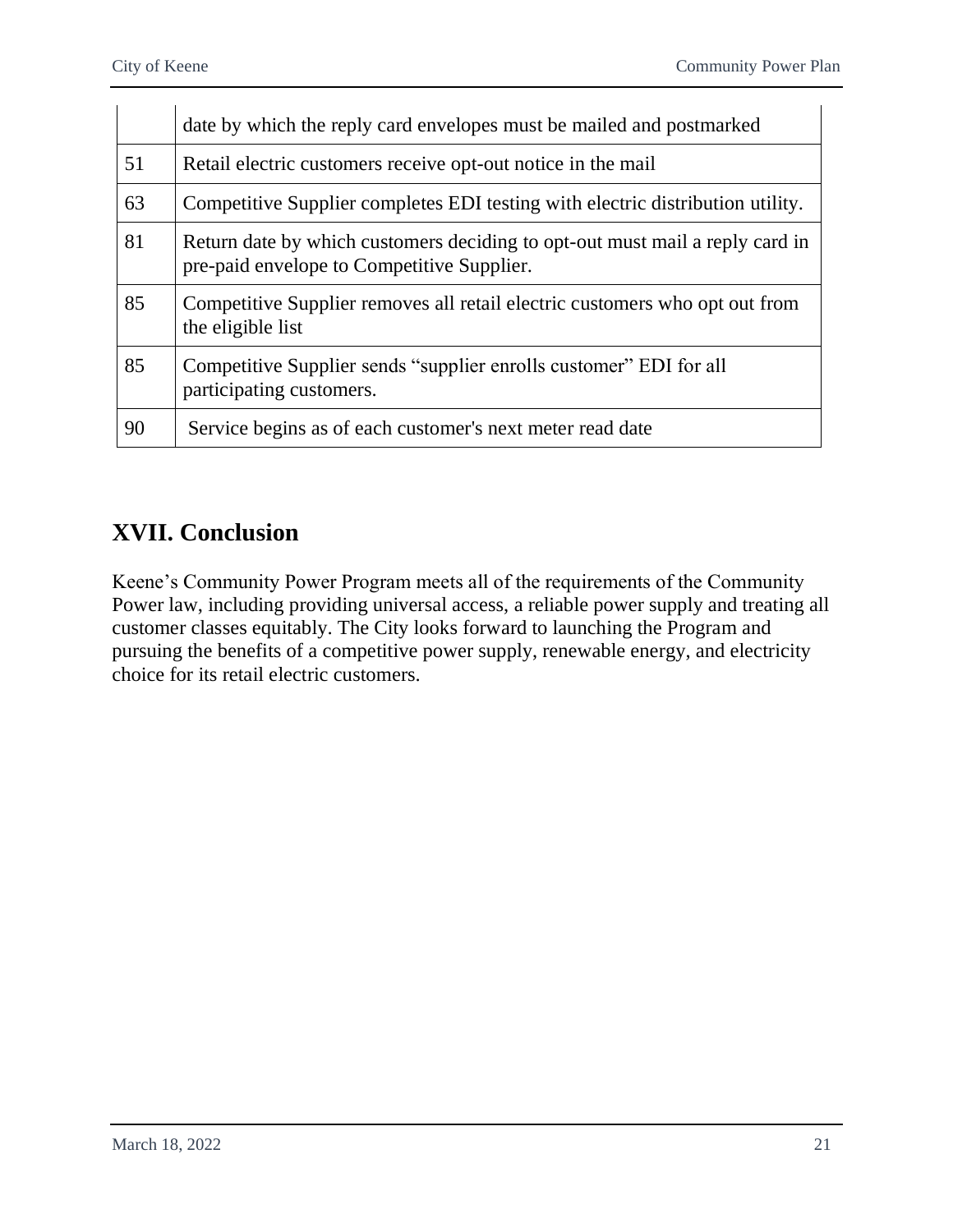# **Exhibit I - Historical Overview**

#### <span id="page-23-0"></span>**1. Creation of Community Power Committee**

On June 18, 2020 the Keene City Council approved the formation of an Ad-Hoc Community Power Committee (CPC). From City Council Minutes June 18, 2020:

FOP REPORT - COMMUNITY POWER PROGRAM & AD HOC COMMUNITY POWER COMMITTEE - ASSISTANT CITY MANAGER/COMMUNITY DEVELOPMENT **DIRECTOR** 

The Mayor brought forward the Finance, Organization and Personnel Committee report recommending that the Mayor be requested to constitute an ad-hoc Community Power Committee to develop a Community Power Plan for submission to the City Council in accordance with RSA 53-E. A motion by Councilor Powers to carry out the intent of the report was duly seconded by Councilor Hooper. The motion passed on a roll call vote with 15 Councilors present and voting in favor.

APPOINTMENT OF AN AD HOC COMMUNITY POWER COMMITTEE

The Mayor appointed an ad hoc Community Power Committee that would be charged with developing a community power plan for the citizens of Keene. The appointments from the Mayor included: Dr. Ann Shedd, Peter Hansel, Paul Roth, Jeffrey Titus, Michael Giacomo and Daniel Belluscio. A motion by Councilor Powers to confirm the appointments was duly seconded by Councilor Bosley. On roll call vote, 15 Councilors were present and voting in favor. The appointments were confirmed.

### **2. Creation of a Draft Plan with public hearings**

The Committee, supported by City Staff and the Community Power Consultant, held two public information sessions on December 8, 2020 to promote awareness of the development of a Community Power Plan and to begin gathering input. Also on December 8, 2020, the Committee released a community survey open for approximately one month through January 7, 2021. The survey was available online and via paper in the Monadnock Shopper News. The online survey and the City's website, KeeneEnergyPlan.com also hosted two educational videos about Community Power. KeeneEnergyPlan.com has hosted additional educational resources about Community Power, including an FAQ page, podcast and interviews with municipal leaders from active community power (also known as municipal aggregation) programs, such as Medford, Massachusetts.

The survey received 126 responses, 97 online and 29 in paper via the Monadnock Shopper News. Key survey findings:

• 86% of respondents currently receive supply from Eversource Default Service. Such customers would be eligible for automatic enrollment in the program.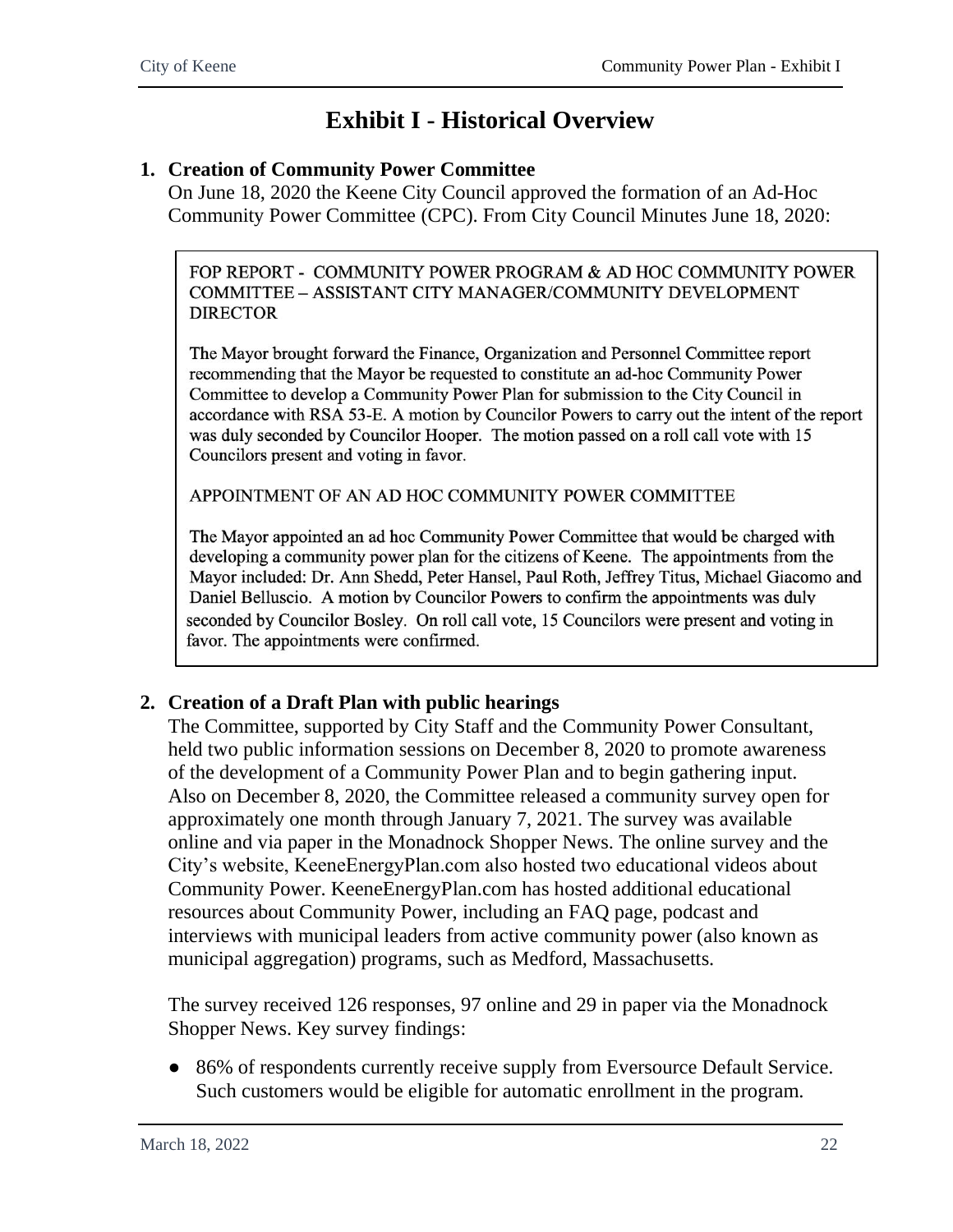● The survey had a well-distributed diversity of household income groups and age, as shown below:



● Respondents identified a range of benefits they are interested in with Community Power:

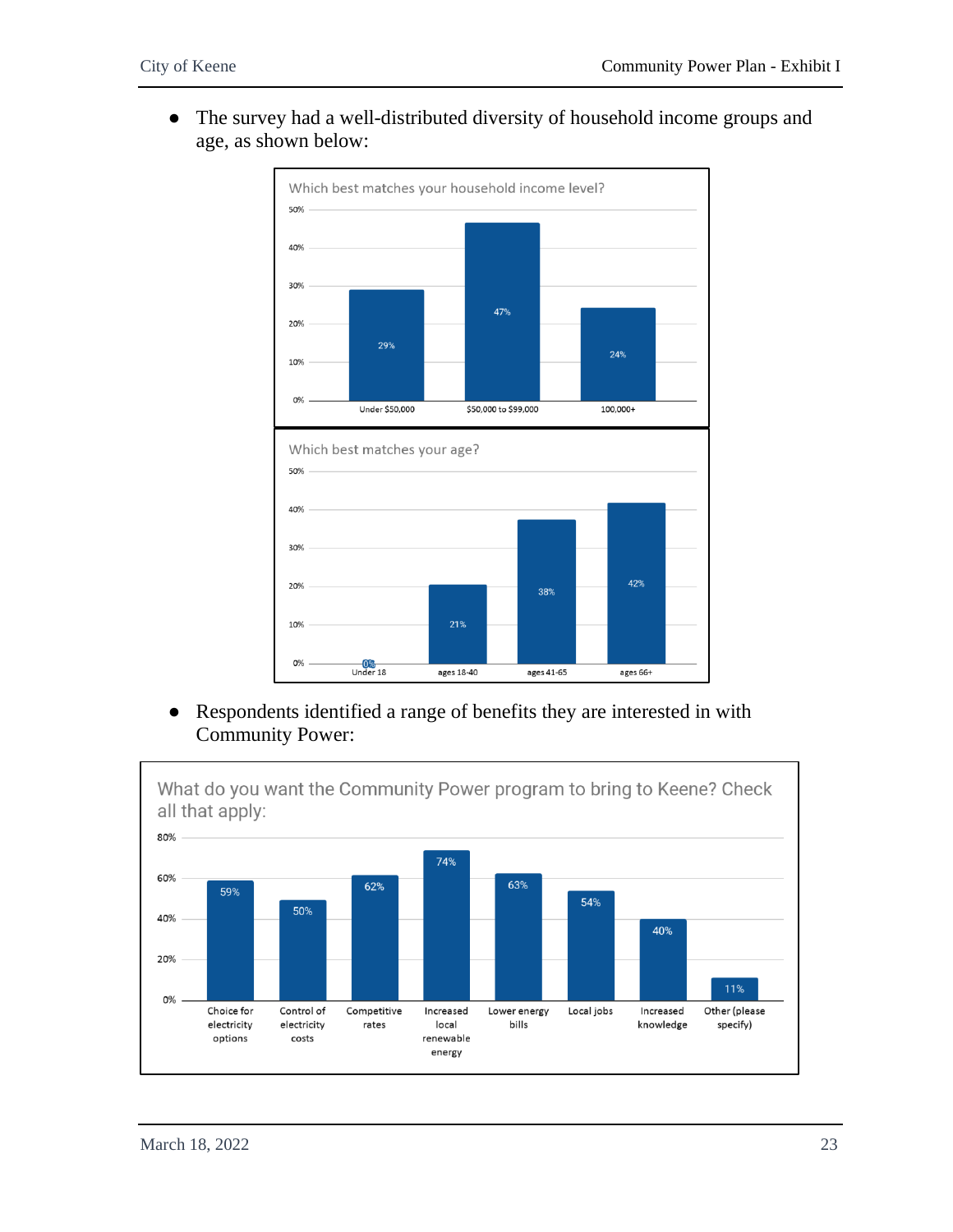● 92% of respondents were interested in including more renewable energy in their electricity. Of those interested, roughly half (45%) sought extra renewable energy if they could pay about the same they pay today. The other half (55%) was willing to pay a little or a lot more for extra renewable energy.



● When analyzing preferences for renewable energy and cost by household income, a similar pattern remains for each income group.

Those households under \$50k were more likely than other income groups to want no extra renewable energy; however, 83% of the income group was still interested in more renewable energy. Of those interested, 50% sought extra renewable energy if they could pay about the same they pay today. The other 33% was willing to pay a little or a lot more for extra renewable energy.

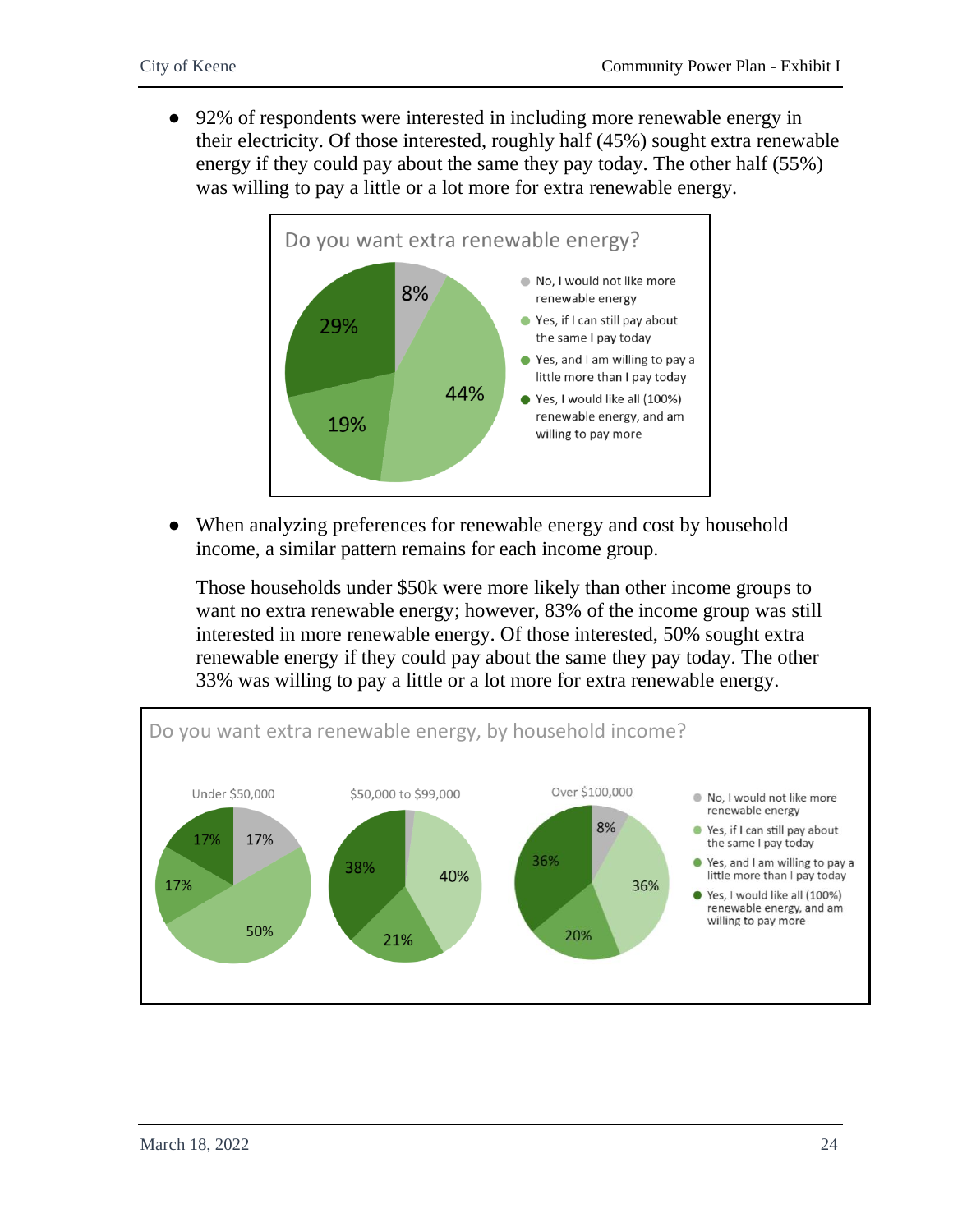• Nearly three-quarters (73%) of participants had not performed an energy audit, and the percentages were nearly identical across household income groups. There appears to be widespread opportunity for energy efficiency improvements, with nearly three-quarters (71%) reporting that they keep their thermostat lower than they would like in winter and over half (51%) reporting their home is drafty or heating costs are too high.



#### **Survey Conclusions:**

The majority of participants in Community Power programs typically remain in the default product rather than choosing any of the program optional products. Given the strong support for both renewable energy and cost parity demonstrated in the survey responses, it suggests that Keene would be well-served by a default product designed with the goals of 1) achieving cost parity or savings compared to Eversource Default Service and 2) including some extra renewable energy.

Additionally, the survey highlighted that, for those that can afford it, the program should offer options with substantially more renewable energy for a price premium.

Although less than 8% of survey responses were not interested in extra renewable energy, it could be beneficial to have an optional product that would meet their needs by providing a lower-cost option with no extra renewable energy, particularly for those households in the lowest income bracket.

There is substantial opportunity for energy audits and efficiency improvements, suggesting support for energy efficiency by the Program would be valuable.

Respondents also cited an interest in local jobs, which the Program can support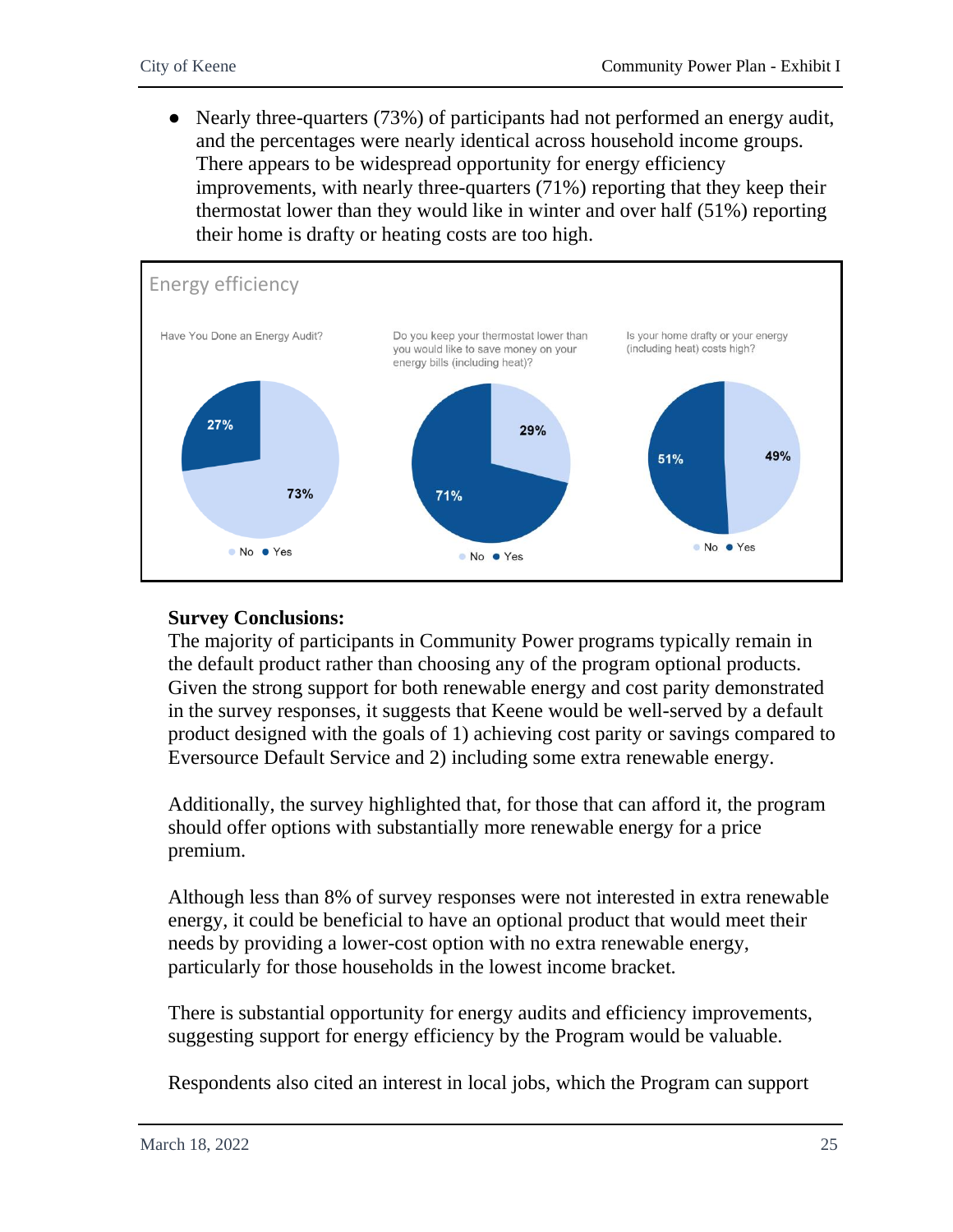through demand for additional local renewable energy and by promotion greater participation in energy efficiency programs. Regional cooperation, particularly with neighboring municipalities, would amplify this impact as well.

#### **Draft Plan: Public Hearings & Comments**

The Committee held two additional public meetings on January 26, 2021(12:00 pm and 6:30 pm) to present the survey findings, discuss how the results would be incorporated into the draft Community Power Plan, and provide an overview of other details to expect in the Community Power Plan.

On February 5, 2021 the draft Community Power Plan was posted publicly to the program website, KeeneCommunityPower.com. During the Committee's meeting on February 12, 2021, the Committee announced the availability of the draft Community Power Plan, invited comment and scheduled two public hearings for March 30, 2021 (12:00 pm and 6:30 pm). The Committee and the City promoted awareness of the draft Plan through diverse means including a formal hearing notice in the newspaper, press releases, postings on the City website and social media, and email outreach to the City's Community Power email list. The public was encouraged to submit comments ahead of the public hearings using the online comment form on the program's website, KeeneCommunityPower.com, and email, phone or written comment to the City's Community Development department.

The Committee received comments ahead of and during the public hearings. All public comment is available in the Committee's meeting packet for April 8, 2021.

### **3. Approval of Plan by Community Power Committee**

The Committee discussed public comments and potential changes to the Community Power Plan during their Committee meeting on April 2, 2021. Additional public comment was provided during the meeting, and the Committee determined to reconvene on April 8, 2021 (see the Committee's meeting packet for April 8, 2021 for additional comment received).

In response to some of the public comments, the Committee revised the plan as follows:

- Adjusted the language describing the likely sources of additional renewable energy in the City's first supply contract to make it clear that local renewable energy generated within the "greater Monadnock region" could also be included, in addition to NH Class I renewable energy.
- Revised the procurement language to clearly allow for the procurement of power and Renewable Energy Credits (RECs) from the same facility (also known as "bundled") or purchase only one or the other from a facility (also known as "unbundled").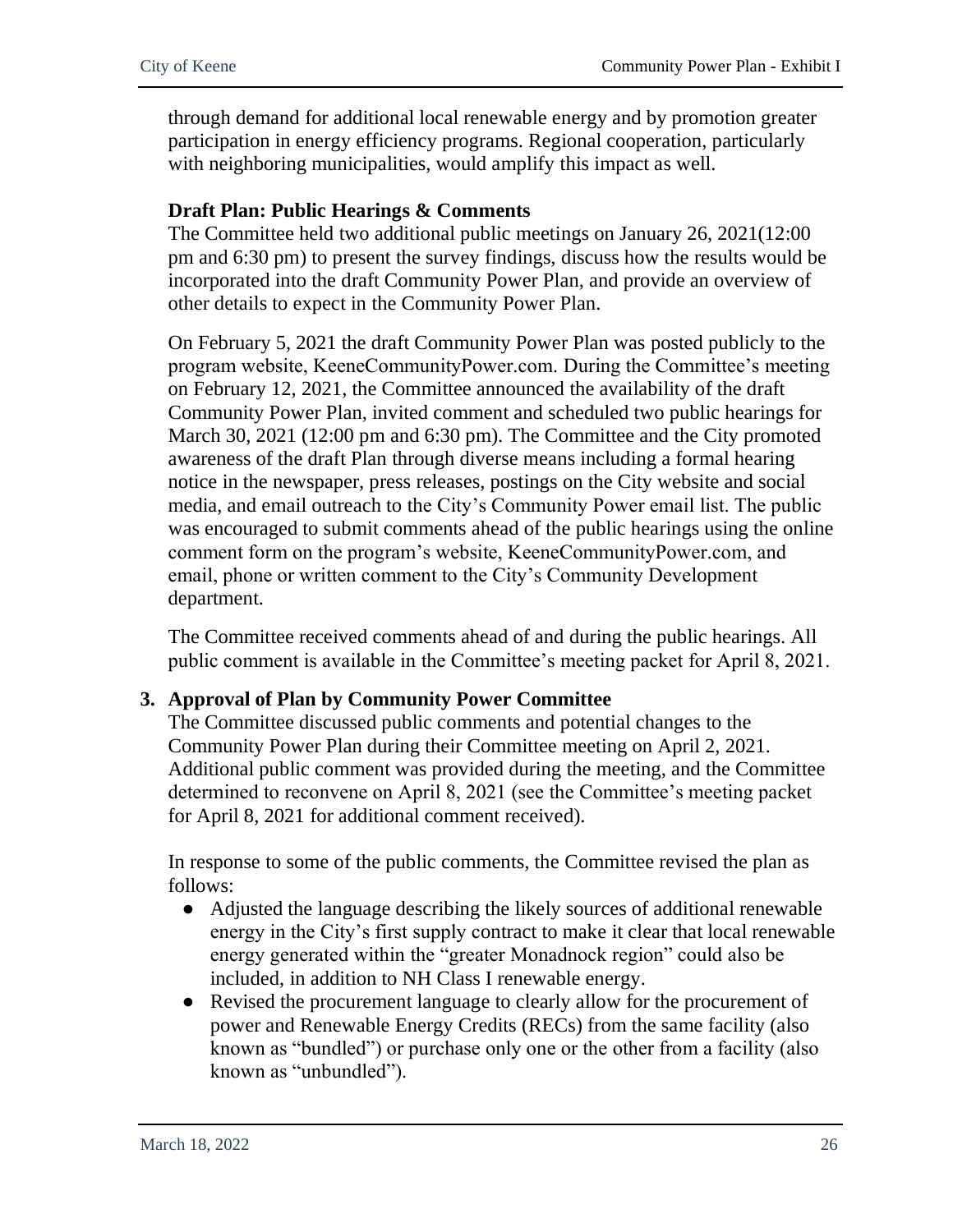- Revised the procurement language to allow for the selection of multiple suppliers (for example, one for residential and small commercial and one for large industrial).
- Modified language throughout the plan to clarify what is meant by the term "local" in different contexts (e.g. "renewables that are on the ISO-New England electricity grid," or "within or as close as possible to Keene in New Hampshire").

The revised plan, including a red-line and clean version dated April 5, 2021, was included in the Committee's meeting packet for the meeting on April 8, 2021. During the meeting, the Committee discussed the revisions. The Committee then unanimously voted to approve the plan and recommend it to the City Council for adoption.

Subsequent to the meeting, on April 8, 2021, summary detail of the public hearings, public comment, Committee's deliberation and vote was added to the Historical Overview.

### **4. Adoption of Plan by City Council**

At the City Council meeting on April 15, 2021 the Community Power Committee's report, which unanimously approved the City of Keene Community Power Plan and recommended adoption to the City Council, was read. The report was referred to the Finance, Organization & Personnel Committee (FOP). The FOP Committee met on April 22, 2021 to review the Plan. Representatives from City staff, the Community Power Committee and the Community Power Consultant presented to the FOP Committee, and following questions and discussion, the FOP Committee unanimously voted to recommend adoption of the Plan. At the City Council meeting on May 6, 2021, the FOP Committee's recommendation was reported to the City Council, and the Council voted unanimously to adopt the Plan.

Subsequent to the meeting, on May 10, 2021, summary detail of the City Council review and adoption process was added to the Historical Overview.

### **5. Submission of Final Plan to Public Utilities Commission** [insert detail]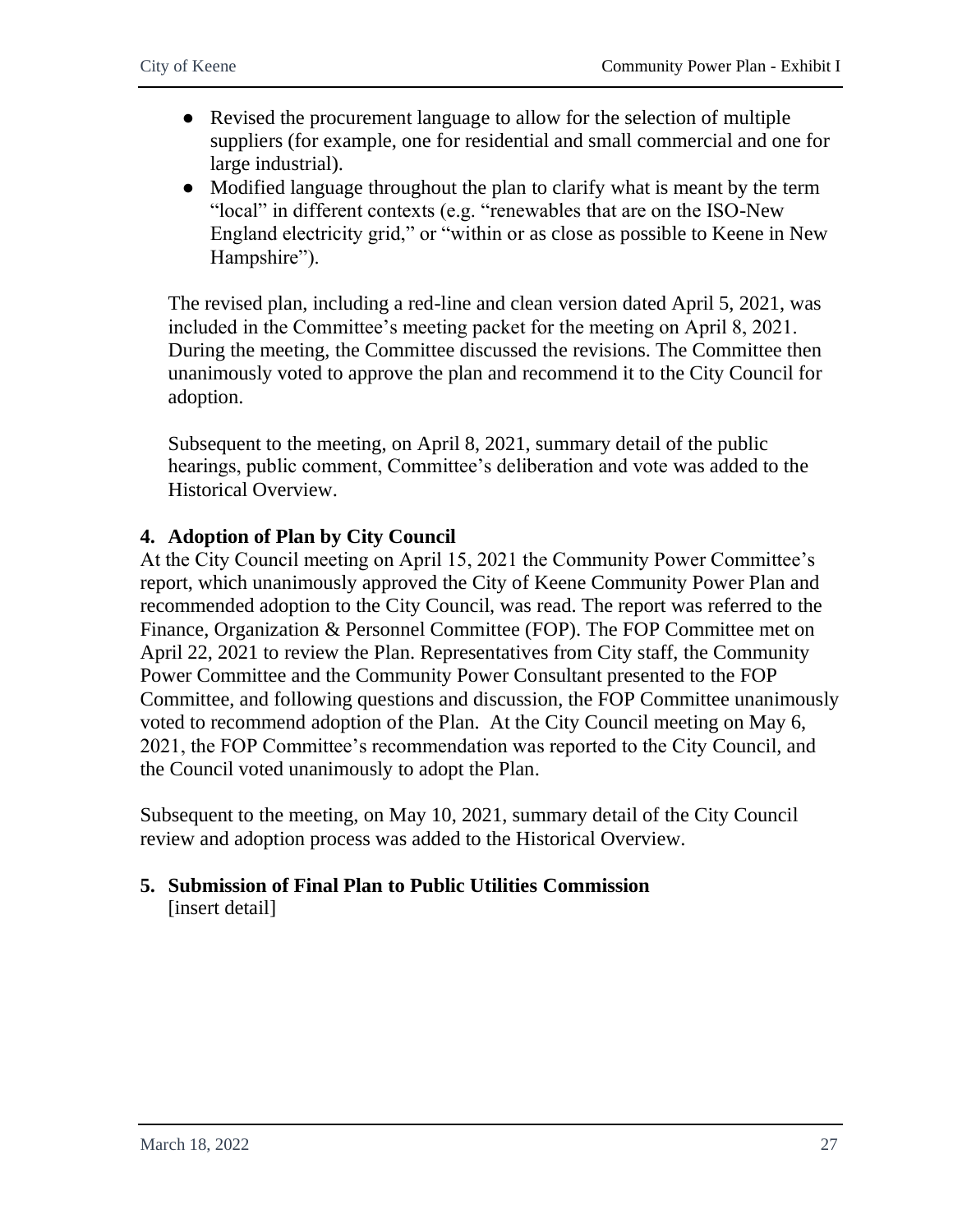# **Exhibit II - Education & Outreach Plan**

### <span id="page-29-0"></span>**1. Initial Outreach and Education**

The initial outreach and education will provide a description of the Program for eligible customers and will be conducted via traditional print and TV channels, social media, a dedicated website, public presentations and personal communications to inform eligible customers about the Program and will include a toll-free number. This effort will provide specific information about the Program and increase public awareness of the goals of the Program and the upcoming opt-out notification process.

If any Program materials were to reference cost savings for any part of the program, a notice would be included which states that the City cannot guarantee that the Program will provide customers with prices lower than the distribution utility's Default Service rate over the full term of any supply contract entered into by the City.

### **1.1 Media Outreach**

Prior to the launch of the Program, the City will initiate media outreach that may include the use of local cable television shows, newspapers and social media to provide greater public education and to describe the Program, the opt-out process, the website, and the toll-free telephone number. Outreach may also include public service announcements (PSAs), scheduling interviews of Program spokespersons with local media outlets, and securing a positive media presence.

A news release may be distributed to help achieve the aforementioned goals. Followup news releases may be used to update the media on the status of the progress of the Program.

### **1.2 Notices and Public Postings**

Brochures/flyers will be distributed in City offices describing the Program, the opt-out process and the toll-free telephone number in order to further reinforce the Program's details. Brochures/flyers may be placed in key gathering areas or buildings (e.g. library, Senior Center, etc.) which will create the necessary repetition of messages required to motivate customer action and build awareness and understanding.

### **1.3 Customer Service Center**

The Program will maintain a toll-free telephone number to address eligible customers' questions regarding the Program, deregulation, the opt-out process, price information and other issues eligible customers may raise.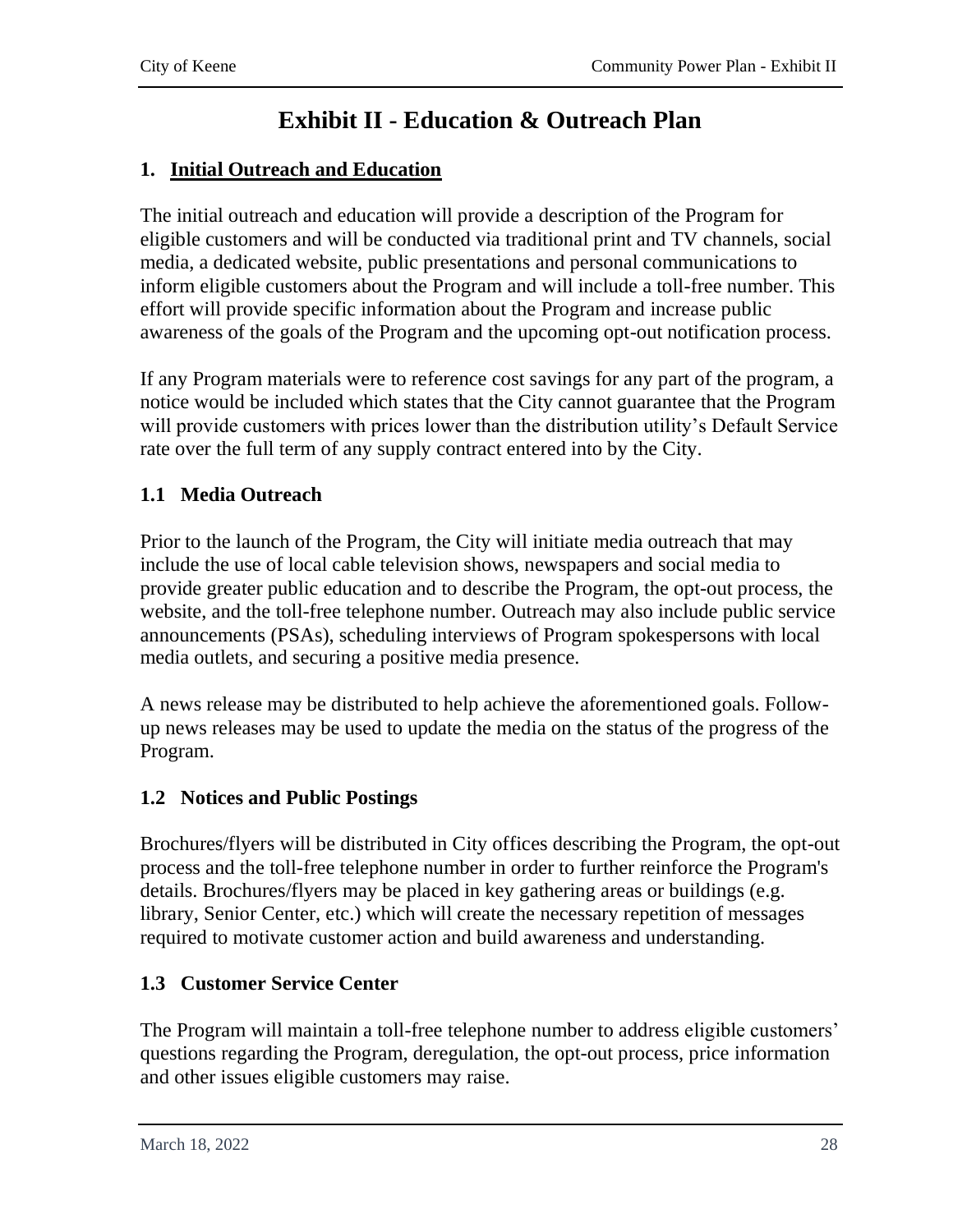### **1.4 Website**

All information regarding the Program will be posted on the Community Power (CP) website, which is linked to the website of the City. The CP website will have links to the website of the electric distribution utility, the New Hampshire Public Utilities Commission (NHPUC), and the Competitive Supplier.

### **1.5 Public Presentations**

The Program will provide presentations to municipal officials and to interested community groups.

### **1.6 Outreach to Persons with Limited English Proficiency or Disabilities**

At the launch of the Program, the City will include in its customer notification letter a Language Access Document in the native languages of limited-English-speaking residents, which includes, but is not limited to, Spanish. This Language Access Document will inform eligible customers that the letter contains important information from the City about their electric service and they should have the notice translated. The notice will also include the toll-free customer service number. The City will also provide a translation option on its Program website that will translate any written materials on the website into over 100 different languages. The website will be designed with the goal of being compliant with the Americans with Disabilities Act ("ADA") and will include formats that allow the content to be read out loud by computer assistive technology. Outreach efforts will be communicated in print and audio formats to provide access to both the hearing and visually impaired.

### **2. Customer Notification Letter**

The customer notification letter (also known as "opt out notice") will be sent via standard mail to the billing address of each eligible customer on Default Service. The notification envelope will be designed to appear as an official City communication and it will be clearly marked as containing time sensitive information related to the Program. The notification will contain a letter describing the Program. The Competitive Supplier shall bear all expenses regarding the opt-out notice.

The letter will inform eligible customers:

- a) about the Program and provide information regarding participation and rights;
- b) that they have the right to opt-out of the Program without penalty;
- c) of all charges, prominently stated, with a comparison of price and primary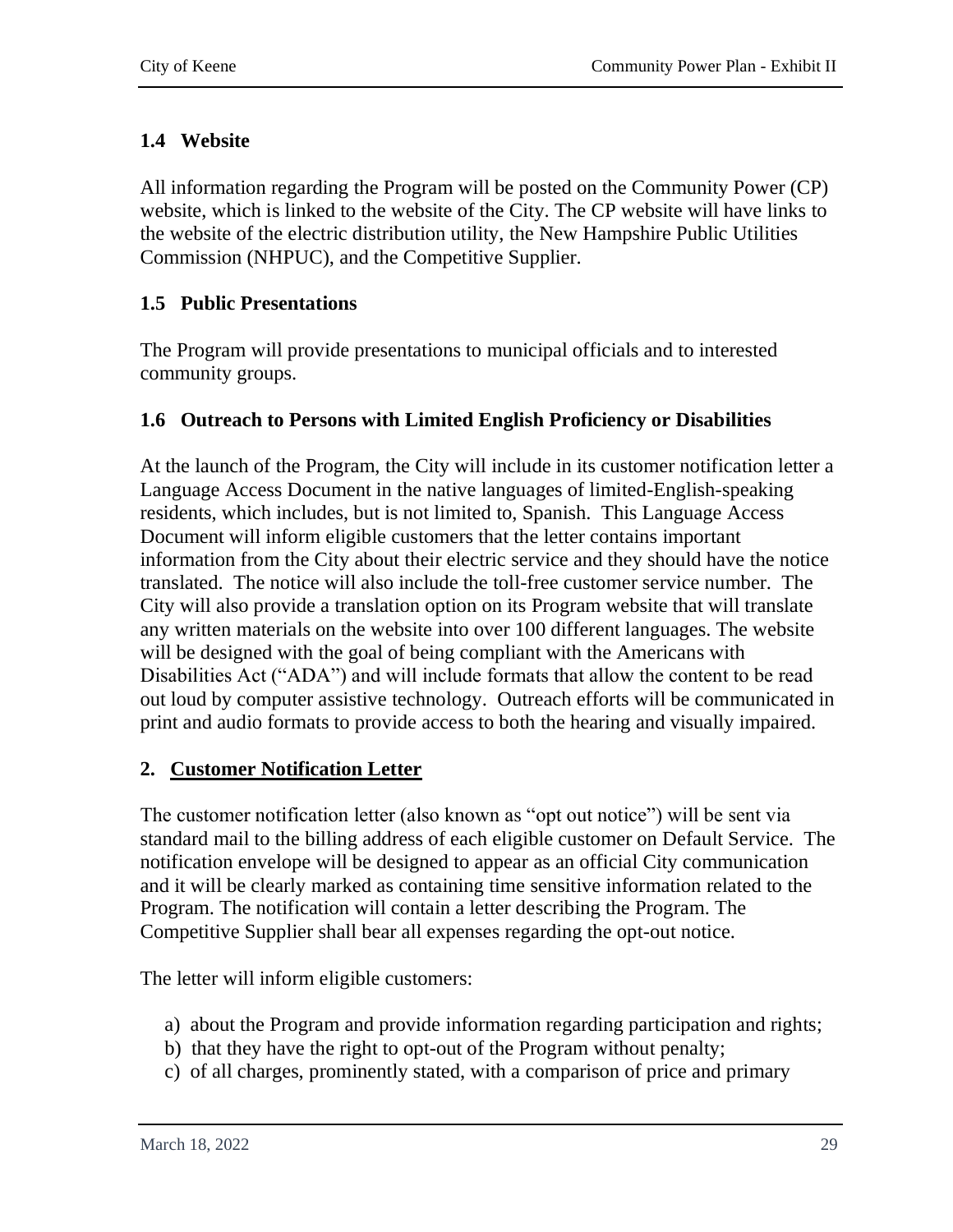terms of the Competitive Supplier and the current Default Service offering; d) that any savings under the Program compared to Default Service cannot be guaranteed because the Default Service rate is subject to changes

e) about the opt-out process; and

f) in languages other than English for appropriate customer groups (i.e. toll-free telephone number).

The customer notification letter will also contain an opt-out reply card with a simple check off and signature line for eligible customers who do not wish to participate. The envelope will be pre-stamped for return of the opt-out reply card in order to protect customer privacy.

Eligible customers will have 33 days from the date of the mailing to mail back the opt-out card in a pre-addressed postage-paid envelope and the customer notification shall identify the specific date by which the envelopes containing the opt-out card must be postmarked. Automatic enrollment of customers will not start until three days after the date specified for the postmark of the return envelopes to allow for receipt of the opt-out cards prior to the start of automatic enrollments. New eligible customers will be enrolled in the Program in accordance with applicable Local Distributor Company rules. Upon initiation of service, these new eligible customers will receive the same customer information as all other eligible customers.

A copy of the initial customer Notification Letter will be filed with the Director of the Consumer Services and External Affairs Division of the Public Utilities Commission prior to the start of the opt-out period.

### **3. Opt-Out Period Education & Outreach**

After the customer Notification Letter has been sent, City will continue its education and outreach to afford residents and businesses the opportunity to learn more and find answers to key questions relating to their decision to opt out or enroll in one of the optional products of the program. This process will include, at a minimum, a public information meeting within 15 days of the mailing of the customer notification letter. It will also include a similar range of outreach activities as enumerated in section 1.1 to 1.6.

### **4. Timeline and Preliminary Marketing Plan for Launch**

The timeline and preliminary marketing plan identifies the steps the City may take to inform the community about the Program, as described in Sections 1 through 3 of Exhibit II. The schedule is designed to work towards the estimated date when the customer Notification Letter is scheduled to arrive in customer mailboxes.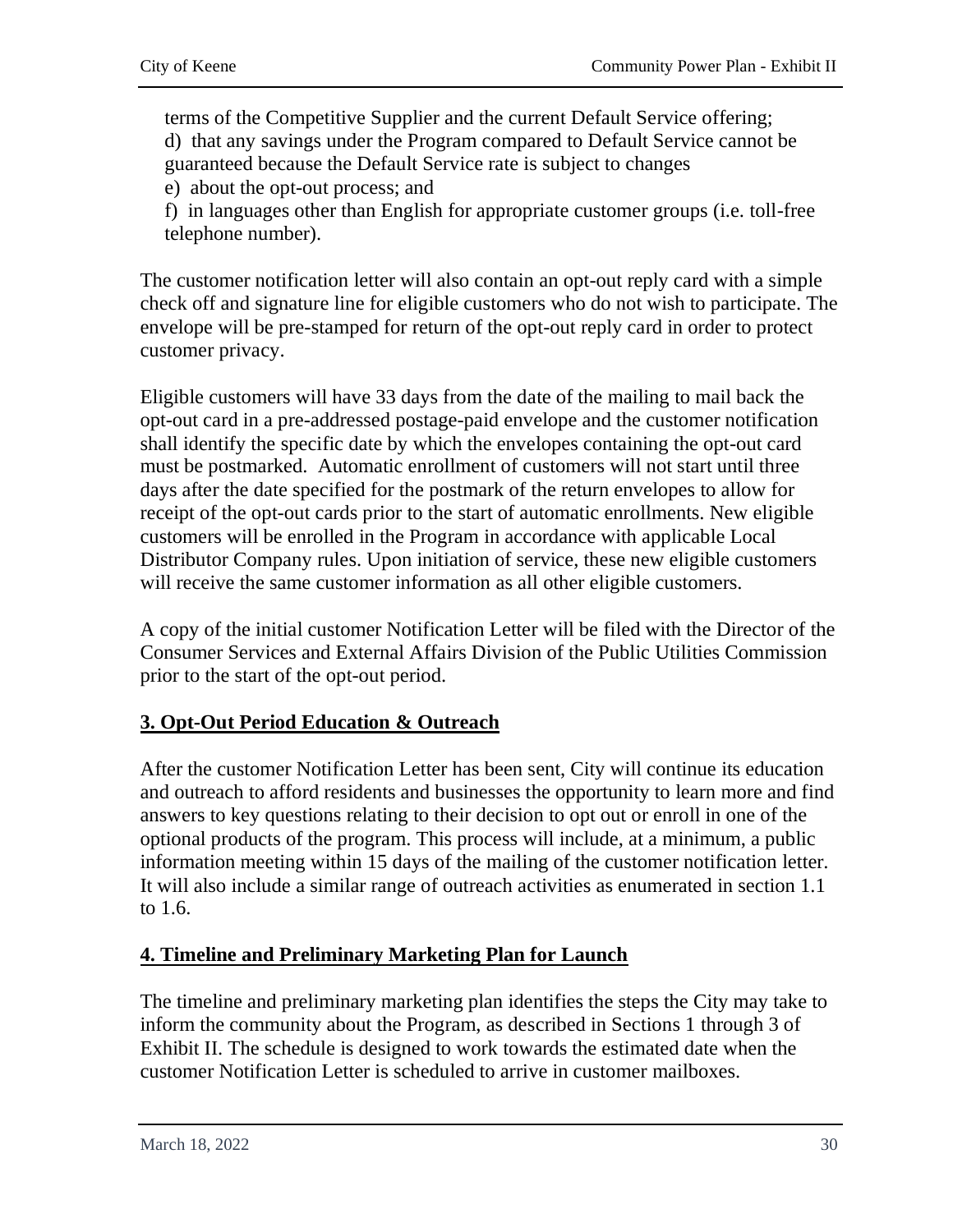$\overline{\Gamma}$ 

٦

The costs and implementation will be handled by the Community Power Consultant, under the direction of the City.

| From estimated date customer notification letter arrives in customer mailboxes |             |            |  |  |
|--------------------------------------------------------------------------------|-------------|------------|--|--|
| Action                                                                         | Days before | Days after |  |  |
| A. Website launch                                                              | 60          | Ongoing    |  |  |
| B. Work with local media resources                                             | 60          | 30         |  |  |
| C. Active social media outreach                                                | 30          | 30         |  |  |
| D. Initial person presentations                                                | 30          | 30         |  |  |
| E. Distribute marketing materials                                              | 30          | 30         |  |  |
| F. Customer help line                                                          | 30          | Ongoing    |  |  |
| G. Mail postcard to all eligible accounts                                      | 15          |            |  |  |
| H. Customer notification letter arrives                                        | 0           |            |  |  |

### **A. Website Launch:**

Timeframe: 60 days before the estimated date that the customer notification letter arrives in customer mailboxes, then maintained on an ongoing basis.

The Program will maintain an informational website with features that include Program details, an online savings calculator and enrollment, opt-up and opt-out forms for the convenience of participants.

### **B. Work with local media resources:**

Timeframe: 60 days before to 30 days after the estimated date that the customer notification letter arrives.

### *Area Newspapers:*

The City will work with area print and online newspapers to disseminate accurate and timely information about the Program. As part of this targeted outreach to these papers, the City may seek a meeting with the editorial board to establish a good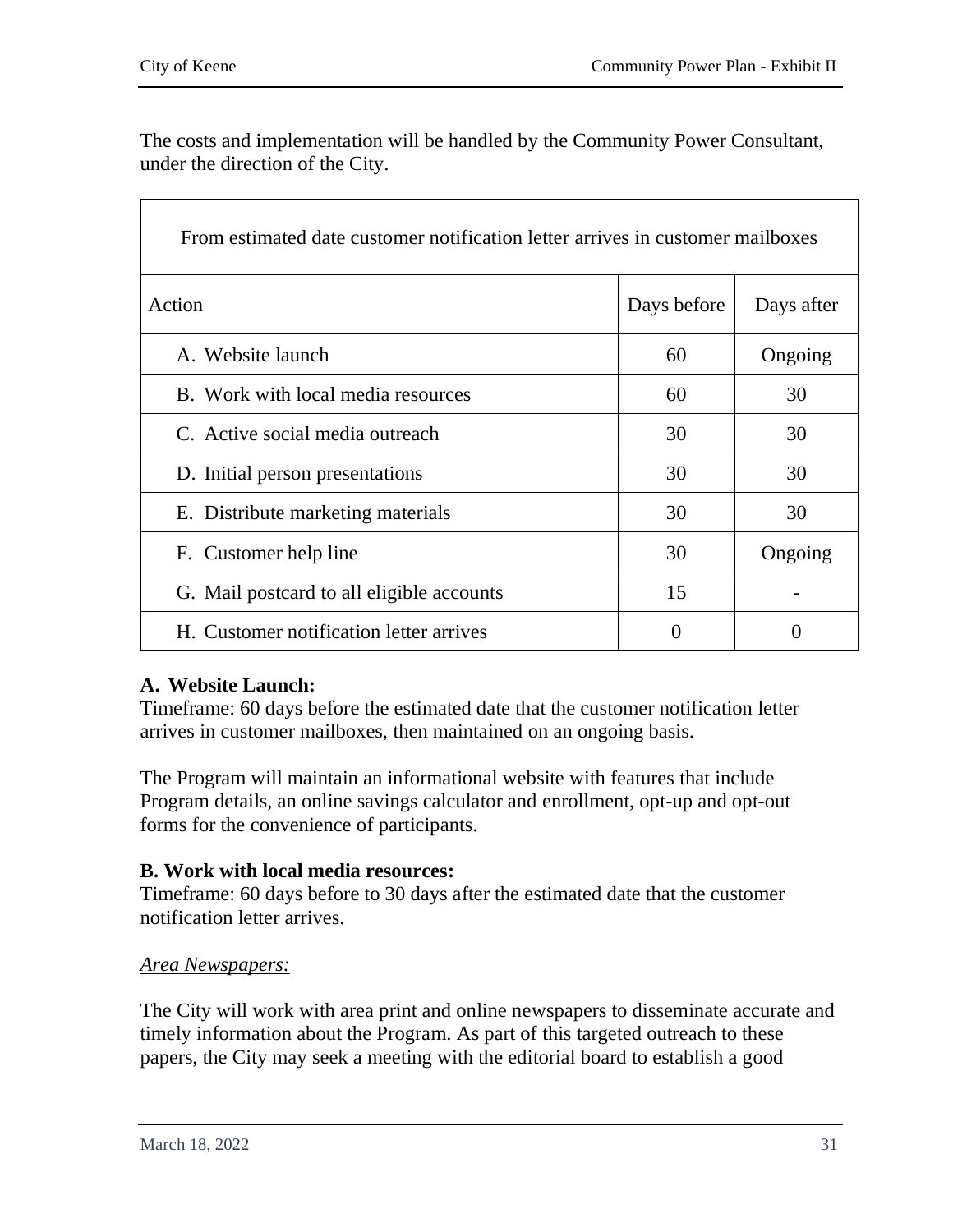foundation for continued dialogue over the course of the contract. Other newspaper outlets may include other local publications.

● These papers include: Keene Sentinel, Monadnock Shopper News, and the New Hampshire Union Leader

### *Local Public Access Television:*

The City intends to work with Cheshire TV channels for public (1301) and government (1302) access. City can record interviews about the program and PSAs for upcoming meetings.

#### *Other Television and Radio Stations*

Develop press releases to send to other TV stations and radio stations.

- TV stations include WMUR (ABC, MANCHESTER, NH) Channel 9; WUTF (INDEPENDENT, WORCESTER, MA) Channel 27; WVTA (PBS, WINDSOR, VT) Channel 41; WWJE (INDEPENDENT, DERRY, NH) Channel 50; WEKW (PBS, KEENE, NH) Channel 52; WNEU (NBC, MERRIMACK, NH) Channel 60;
- Radio stations include WVBA (88.9 FM) Brattleboro, VT; WEVO (89.1 FM) Concord, NH; WEVN (90.7 FM) Keene, NH; WEEY (93.5 FM) Swanzey, NH; WSNI (97.7 FM) Keene, NH; WINQ (103.1 FM) Keene, NH; WKNE (103.7 FM) Keene, NH; WYRY (105.5 FM) Keene, NH; WCNL (1010 AM) Newport, NH; WKBK (1290 AM) Keene, NH; WTSA (1450 AM) Brattleboro, VT

#### *Municipal Staff Interviews*

Develop Q&A Scripts and prepare municipal staff or volunteers for interviews.

#### **C. Active Social Media Outreach**

Timeframe: 60 days before to 30 days after the estimated date that the customer notification letter arrives.

Boost all traditional media coverage on social media platforms, with the goal of driving traffic to the dedicated website of the City.

In concert with the communication leads of the City, develop a campaign of planned tweets and Facebook posts, timed to coincide with important milestones in order to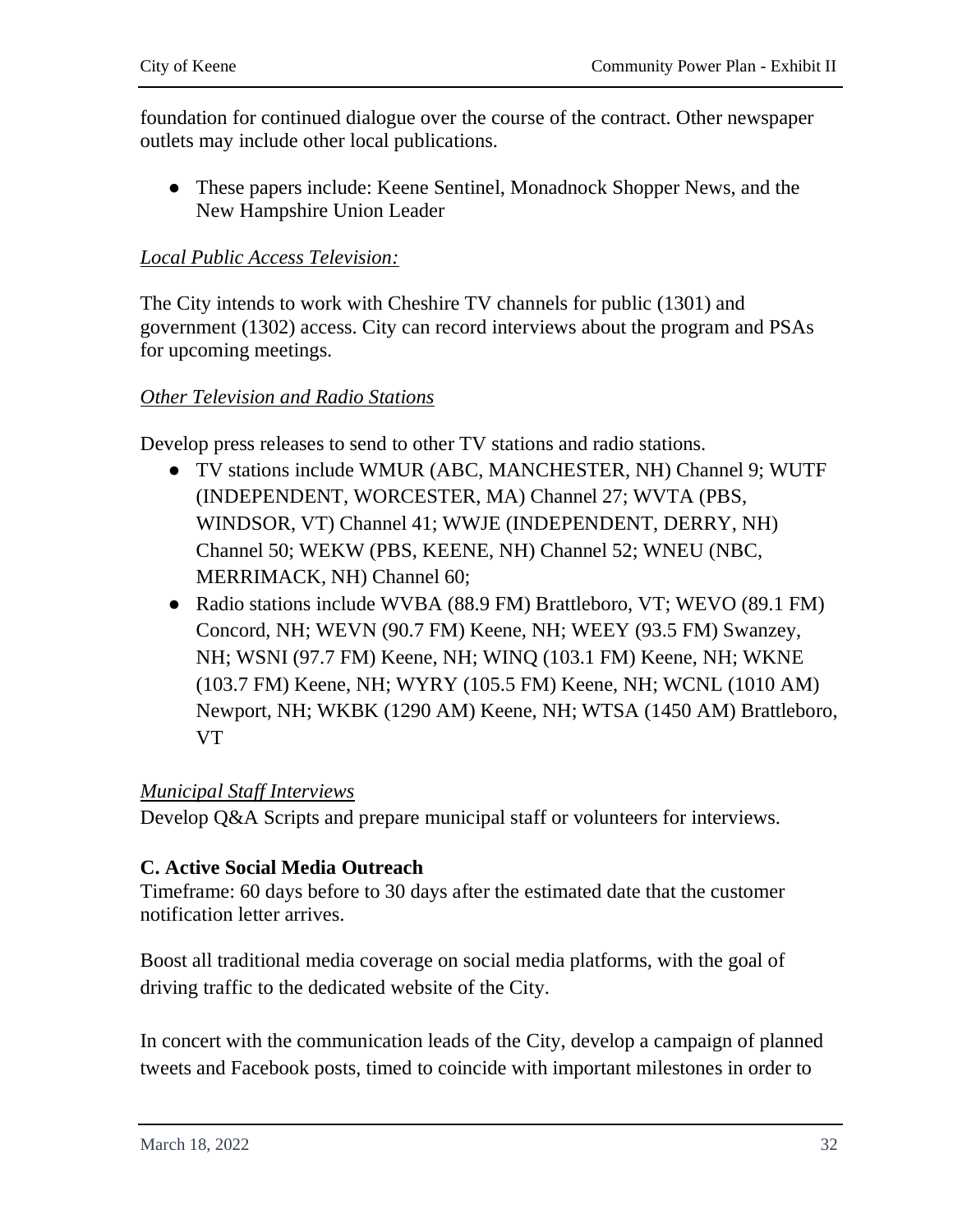keep ratepayers informed, particularly those that may not interact with traditional media on a regular basis. Draft content and graphics to accompany the posts, to be made by City staff.

• These accounts may include: City of Keene (Instagram, Facebook); City Manager (Twitter); Keene Community Development (Instagram, Facebook & Twitter) and Keene Public Library (Instagram, Facebook & Twitter).

Monitor various channels such as Facebook and Instagram for relevant conversations and questions about the Program. Draft responses to comments and questions and utilize social media as a critical tool in engaging with members of the community.

• These accounts may include: "Downtown Keene" Facebook page (@downtownkeene); the "Keene, NH" Facebook group (5.5k members); and "Keene NH Community Forum" Facebook group (1.5k members)

Identify key social media influencers in the City, including lawmakers, advocates and reporters. Develop a spreadsheet of the social media handles/accounts and reach out to them to keep them informed about the Program.

### **D. In Person Presentations**

Timeframe: 30 days before to 30 days after the estimated date that the customer notification letter arrives. This will include, as required in RSA 53:E-7, a public information meeting within 15 days of the mailing of the customer notification letter.

### *Local Groups*

Connect with local groups and associations to see if representatives of the City can participate in an upcoming meeting or offer to host a dedicated event. Seek their assistance in identifying how to best connect with customers with limited-English capabilities or disabilities that may prevent them from accessing Program information.

● Example groups include: Neighborhood associations, Social service agencies, Business Focus Group, Rotary, Kiwanis, Lions, Chamber, Clean Energy team, Keene Young Professionals, Downtown Group, Board of Realtors, Keene Senior Center, Keene Off-campus Housing (landlords and tenants), Keene State College English as a Second Language (ESL) classes, CALL Program (Cheshire Academy for Lifelong Learning).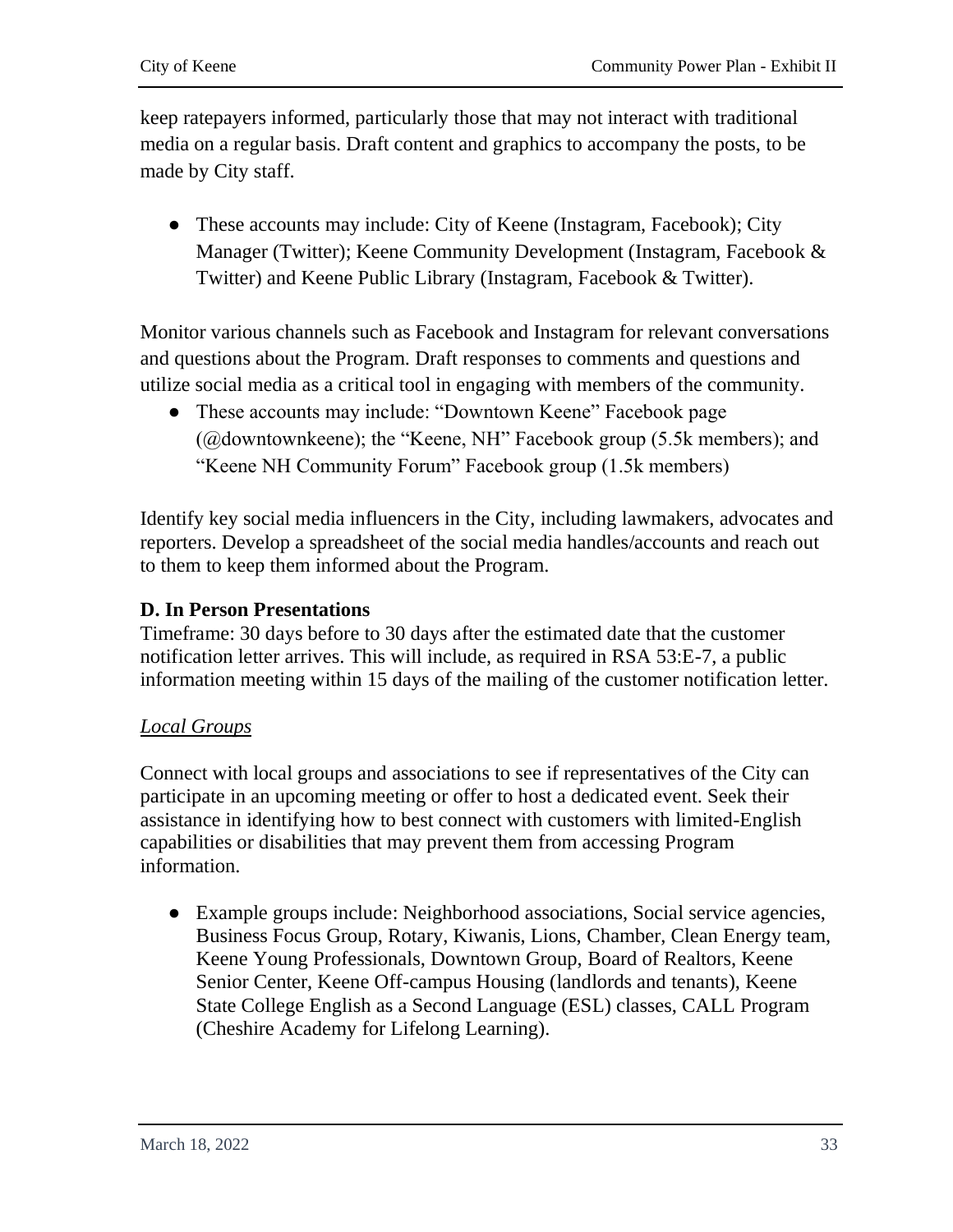Reaching the business community will be important. Presenting to the Chamber of Commerce can start this dialogue and lead to additional outreach to and connection with businesses.

### *Council Meetings*

Present or provide materials for the Council meetings and any constituent meeting they may have.

### **E. Distribute marketing materials**

Timeframe: 30 days before to 30 days after the estimated date that the customer Notification Letter arrives.

Many groups may have a natural interest in promoting awareness about the Program and can be provided with electronic and hard-copy materials with reference information for the Program.

Distribute to key locations such as Municipal Offices and Public Library.

### **F. Customer Help Line**

Timeframe: 30 days before the estimated date that the customer notification letter arrives and ongoing thereafter.

Establish customer helplines with the Competitive Supplier and Community Power Consultant to answer customer inquiries.

### **G. Mail Postcard to all eligible accounts**

Timeframe: 15 days before the estimated date that the customer notification letter arrives.

### *Post Card*

Send out prior to customer notification letter. Establishes that there is a communitysponsored Program and increases the likelihood that recipient engages with the more detailed opt-out letter.

### **H. Customer Notification Letter arrives**

Sent to all retail electricity customers on Default Service. Customers will have at least 30 days from the date of mailing to elect not to participate in the Program (i.e opt out) before the Program starts. The customer notification letter will provide all Program rates, terms and conditions, identify the deadline to opt out, and will provide instructions for how to opt out via web, phone or mail. It will also remind customers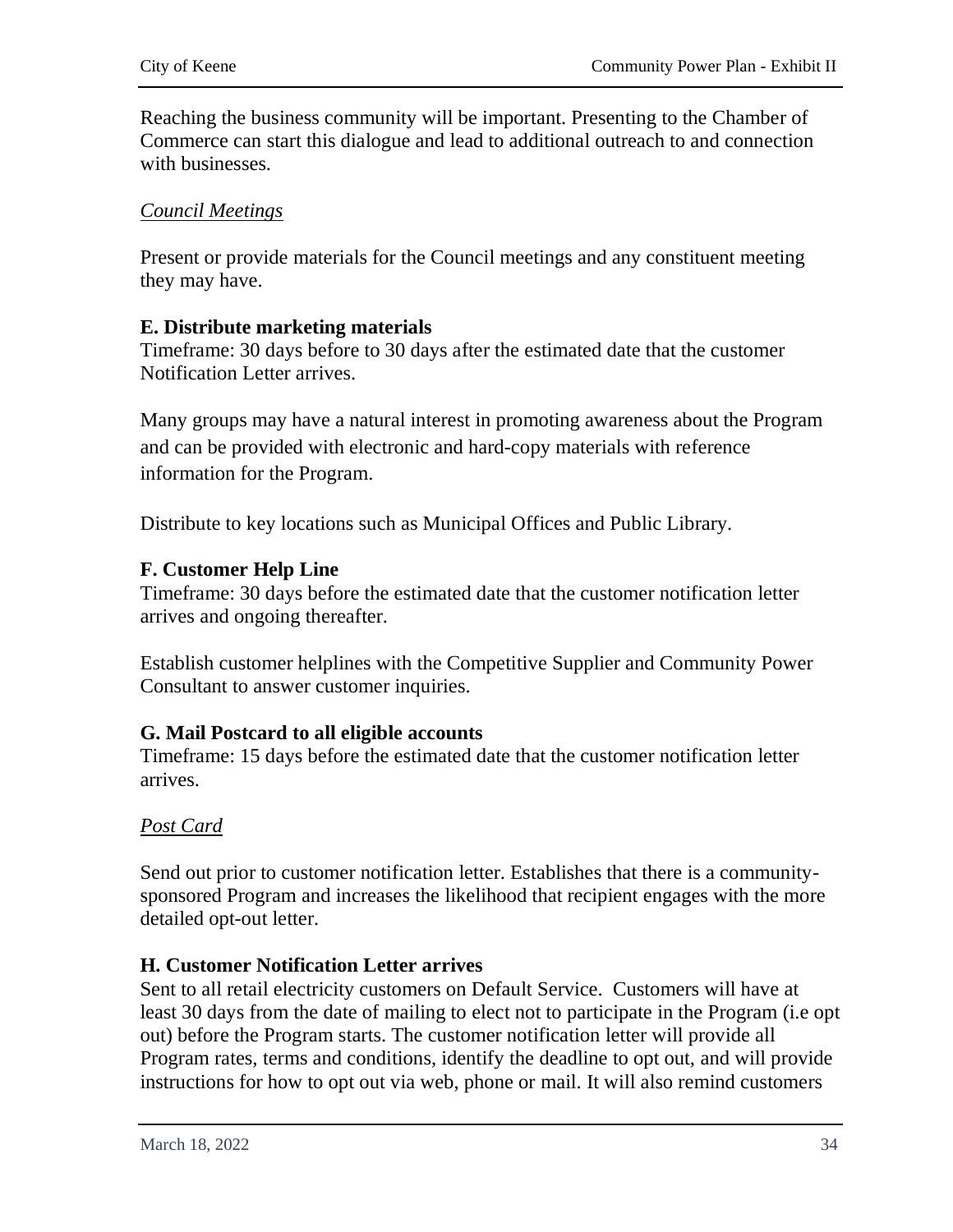that once the Program starts, they may still opt out at any time, without penalty.

### **5. Ongoing Outreach and Education**

The City intends to continue outreach and education for customers after enrollment in the Program. The costs and implementation will be handled by the Community Power Consultant, under the direction of the City. These efforts will include:

- **Program impact**: Key metrics relating to cost performance, renewable energy purchases and program enrollment. Particularly as the program accomplishments relate to progress towards the City's ambitious short- and long- term goals for renewable energy and greenhouse gas emission reduction. This will also include the Energy Source Disclosure labels for the electricity supply;
- **Opt up campaigns:** On-going campaigns to recruit participation into its optional product(s) that contain more renewable energy than required by law ("Opt up campaigns"). Increasing participation in these products will serve the City's goals to expand new renewable energy and reduce greenhouse gas emissions;
- **Customer awareness:** Rights and procedures for Program participants; contact information for customer inquiries, responses to frequently asked questions, and details regarding the Program's electric supply and renewable attributes.
- **Public input:** As the program considers changes to further its progress toward a 100% renewable future and other goals, City will manage outreach to solicit input and feedback from the community.
- **Program changes and evolution:** Any changes in offerings and prices, which will be posted on the Program website that is linked to the website of the City.

The program will utilize similar mediums for on-going education and outreach as for the initial launch education and outreach, including but not limited to: social media, traditional media, in-person meetings and presentations, outreach to local groups, video, and mail.

Translation of all materials will be provided as necessary to reach communities with limited English proficiency.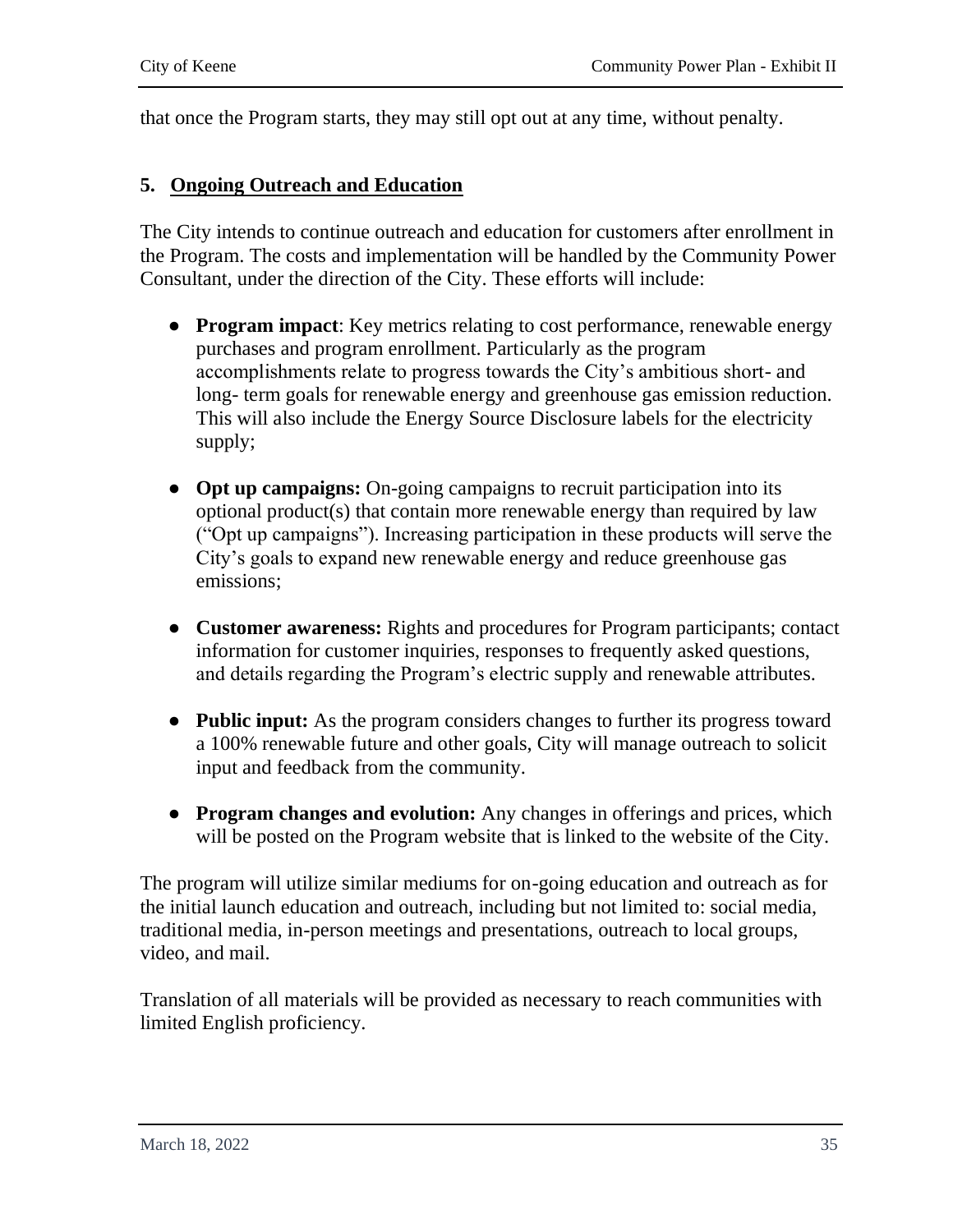# **Exhibit III - Data Protection Plan**

### <span id="page-37-0"></span>**I. Introduction**

The City of Keene (the "Municipality") is developing a Community Power program (the "Program"), pursuant to RSA 53-E. A municipality that implements such a program is known as an aggregator ("Aggregator"). RSA 363:38 and PUC 2004.19 require that service providers, including Aggregators, protect individual and confidential customer data ("Individual Customer Data"). Individual Customer Data, as defined in RSA 363:38 and expanded in PUC 2004.19, means information that is collected as part of providing electric services to a customer that can identify, singly or in combination, that specific customer, and includes the customer name, address, and account number and the quantity, characteristics, or time of consumption by the customer, and also includes specific customer payment, financial, banking, and credit information. Further, Aggregators must only use Individual Customer Data for the Program's primary purpose, which may include 1) providing or billing for electric service, 2) meeting electric system, electric grid, or other operational needs, and 3) researching, developing and implementing new rate structures or demand response, customer assistance, energy management or energy efficiency programs. The Municipality's aggregation consultants, Good Energy and Standard Power, have developed this Data Protection Plan to ensure that Individual Customer Data obtained as part of operation of the Program will be protected from disclosure and/or inappropriate use.

### **II. Elements of the Plan**

1. Access to Customer Data

As part of the Program, Good Energy, Standard Power, local designees of the Municipality, and competitive electricity suppliers ("Suppliers") selected to provide electricity for the Program (collectively, "Data Administrators") will receive access to certain information on file with a customer's local distribution company ("LDC"), including, among other things, the customer's name, mailing address, and energy usage history ("Customer Data"). In particular, depending on the status of implementation of the Program, LDC's may provide four types of Customer Data to Data Administrators: a) aggregated customer data, b) eligible customer data, c) customer contact information, and d) enrolled customer information. Each type of Customer Data is described more fully below.

a. Aggregated Customer Data – contains certain information for all electric customers within a municipality, aggregated by rate class or other grouping. This may include data such as the number of customers by rate class, counts of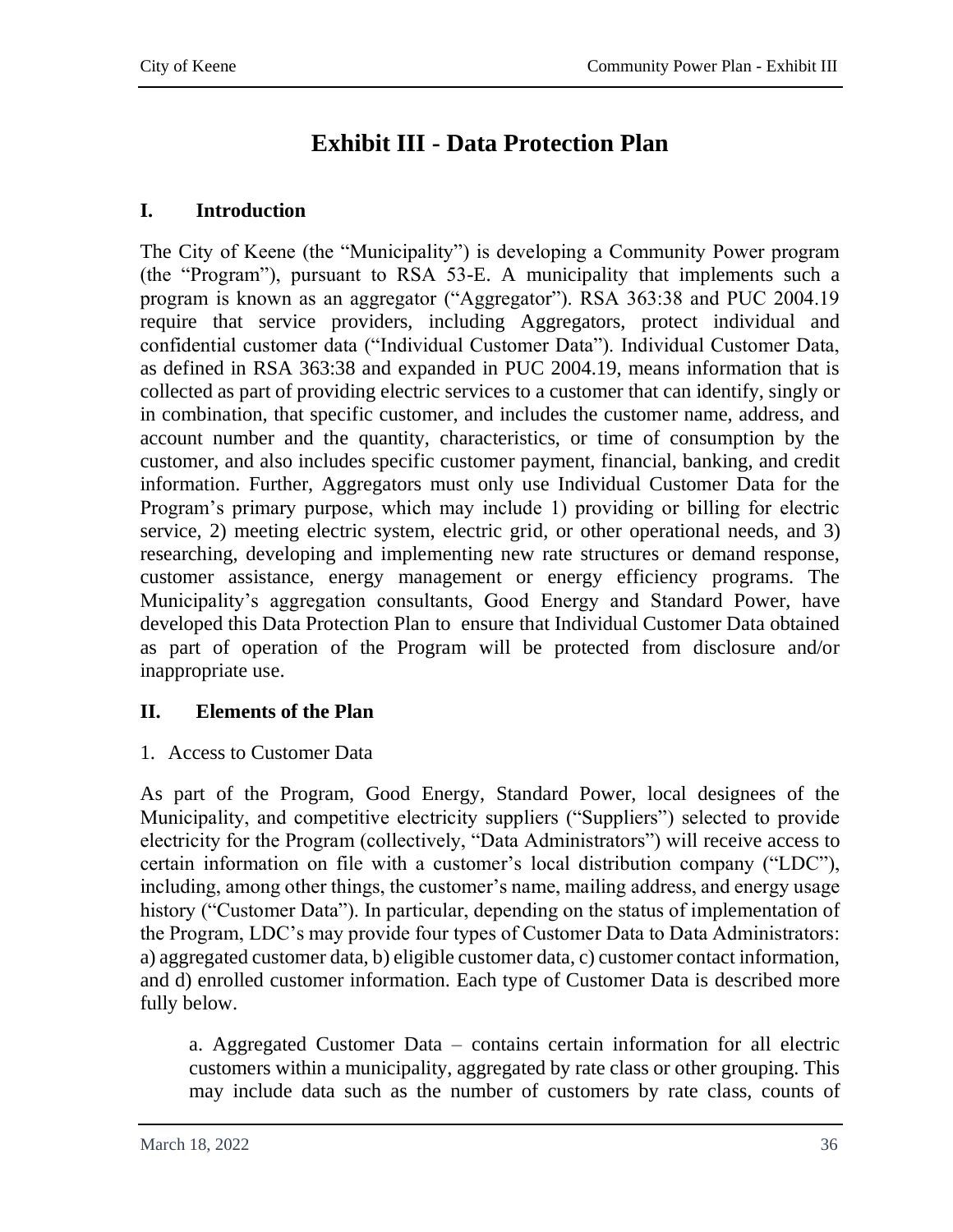customers participating in net energy metering by rate class, counts of customers participating in electric assistance program by rate class, the aggregated energy (kWh) for electricity consumption by month for the past 12 months or more by rate class, and revenue, receipts and past-due accounts receivable.

b. Eligible Customer Data – contains certain information for each electricity customer currently receiving utility-provided default service within a municipality. This may include data such as account number, capacity tags for current, prior and next power years, energy (kWh) for electricity consumption for the past 12 months or more, meter reading cycle, whether customer net meters and under which terms, and group net metering data including whether customer is a group net metering host or member of a net metering group, whether a group net metering customer-generator operates as a low-moderate income community solar project and the size of any such net metered generation.

c. Customer Contact Information – comprises certain customer contact information for the provision of Program communications, such as opt-out notices to eligible customers. This may include such data as the customer of record's name, mailing address, account number, meter number, rate class, and any other information needed for successful enrollment through the utility.

d. Enrolled Customer Data – contains certain information for all individual customers who elected not to opt-out of the Program during the opt-out period. This may include such data as Name of customer and customer contact, Mailing address, Service address, Account number and related meter numbers, Contact information such as phone numbers, email address, Billing account number, Preferred billing and communication method, Billing cycle, Meter read date or cycle, Form or type of meter reading, Capacity tag information for past two years, current power year and forecasted next power year, Most recent 24 months of usage data, Current and historic status of net metering, distributed generation, payment plans and electric assistance program participation, and Rate class.

### 2. Data Security

All Customer Data that is not anonymized (i.e. presented or aggregated in such a way that removes information that can be used to identify the individual customer that it pertains to, such that it does not constitute individual customer data as defined by RSA 363:37, I or PUC 2002.09) shall be considered Individual Customer Data.

Data Administrators will utilize industry standard physical, technical, and administrative controls and procedures to safeguard Individual Customer Data collected as part of the Program and to prevent unauthorized or accidental access, destruction, loss, alteration, or disclosure of, to protect against anticipated threats or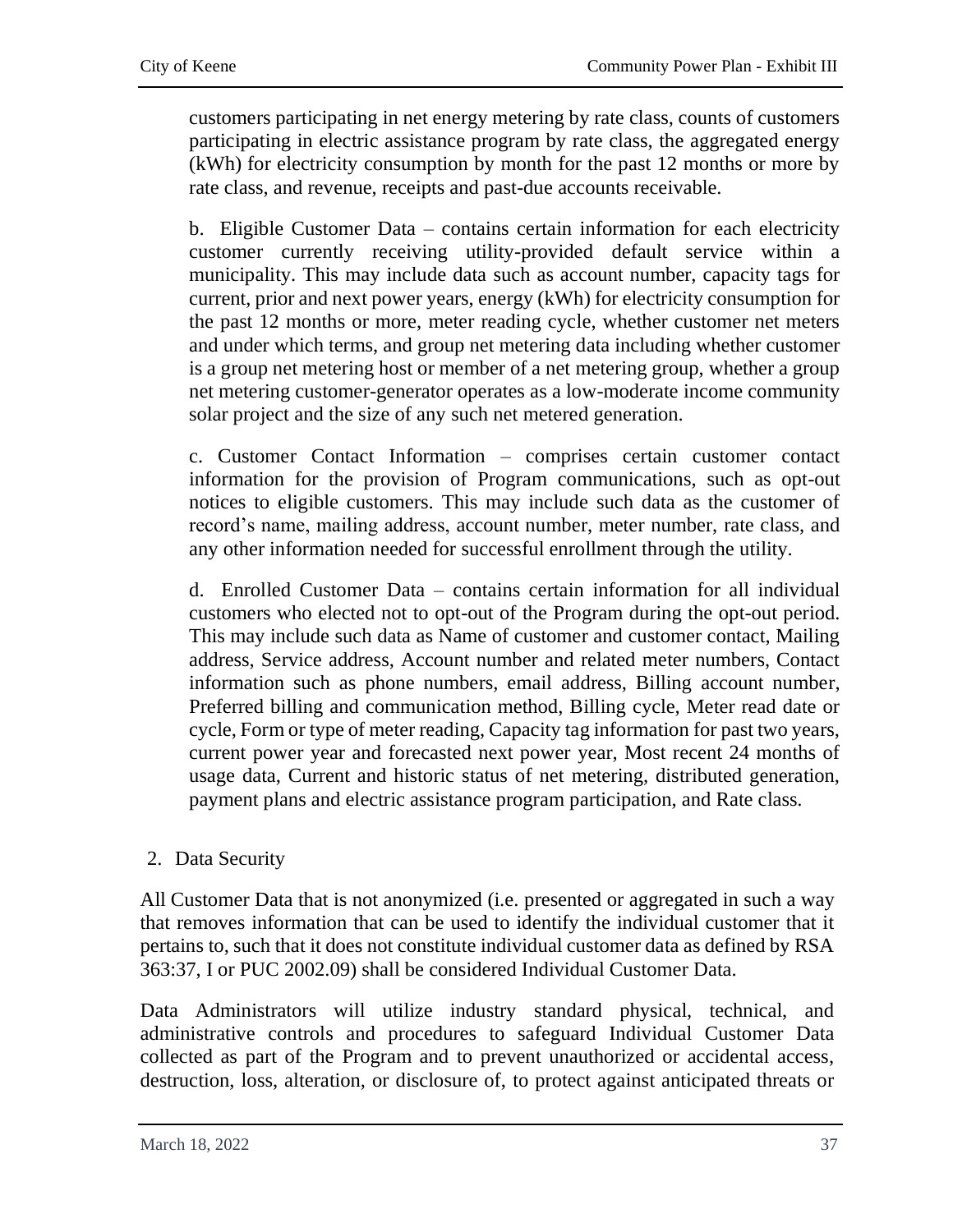hazards to the security, confidentiality, or integrity of, and to permit only the appropriate use of, such customer information.

To protect the confidentiality, integrity, and availability of Individual Customer Data, Data Administrators will utilize a variety of industry standard physical and logical access controls, firewalls, password protections, intrusion detection/prevention systems, network and database monitoring, and backup systems. These systems will be designed to cover all networks, servers, computers, notebooks, laptops, PDAs, mobile phones, or other devices that contain Individual Customer Data, or through which Individual Customer Data is made available.

Data Administrators will limit access to Individual Customer Data to those persons and entities having a specific business purpose for maintaining and processing such information. Those granted access to Individual Customer Data will be trained on their responsibilities to protect the confidentiality, integrity, and availability of such information.

Data Administrators will work cooperatively with the LDC(s), as necessary, to implement this Data Protection Plan, and will at a minimum, implement the following actions:

- a. Conduct a risk assessment to identify and assess reasonably foreseeable internal and external risks to the security, confidentiality, and integrity of electronic, paper, and other records containing Individual Customer Data and evaluate and improve, where necessary, the effectiveness of their safeguards for limiting those internal and external risks;
- b. Timely notify the LDC(s) of any important modifications of this Data Protection Plan within a reasonable amount of time;
- c. Review and, as appropriate, revise this Data Protection Plan: (i) at least annually or whenever there is a material change in their business practices that may reasonably affect the security or integrity of Customer Data; (ii) in accordance with prevailing industry practices and applicable law; and (iii) as reasonably requested by the LDC(s). If the Data Administrators modify this Data Protection Plan following such a review, the Data Administrators will promptly notify the LDC(s) of such modifications and will provide the modifications to the LDC(s) in writing upon a LDC's request. The Data Administrators will at no time alter or modify this Data Protection Plan in such a way that will weaken or compromise the confidentiality, security, or integrity of Individual Customer Data;
- d. Maintain and enforce this Data Protection Plan in all locations where Individual Customer Data is processed by the Data Administrators;
- e. Conduct security testing using a third party to provide monitoring penetration and intrusion testing with respect to Data Administrators systems and promptly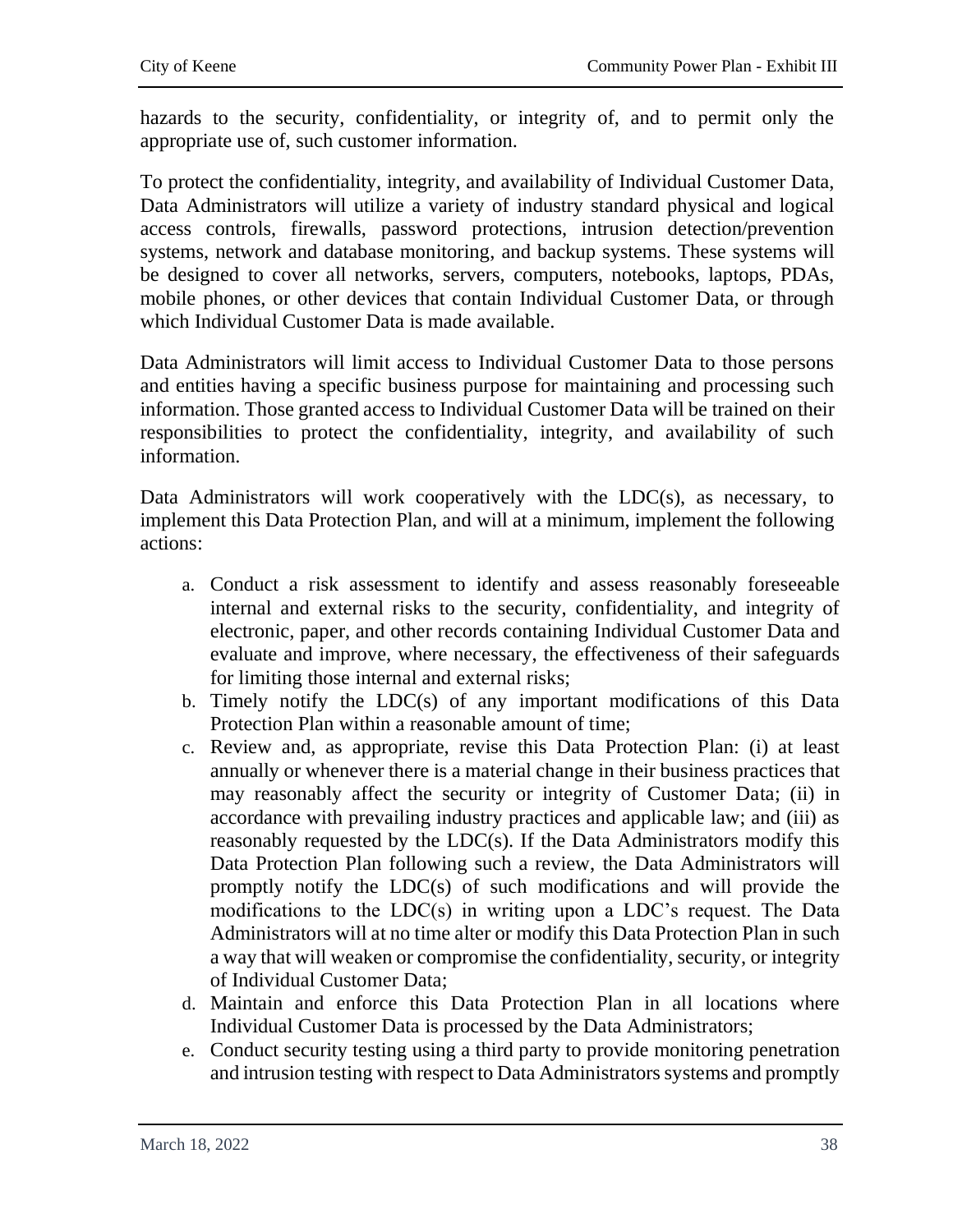provide a copy of the results to the LDC(s), provided that the third party may redact IP addresses and other client names and information;

- f. Provide annual security awareness training to all individuals having access to Individual Customer Data and maintain a record of such training; and
- g. Implement a standard process for identifying, assessing, and mitigating security risks.
- 3. Confidentiality

Data Administrators will not sell Individual Customer Data to others unless such sale is specifically authorized by the customer, or is required by law or court order. Data Administrators will not share, disclose, or provide Individual Customer Data to others, including their affiliates, unless such disclosure, or provision is required to operate the Program (i.e., the Program's "primary purpose", per RSA 363:38), is specifically authorized by the customer, or is required by law or court order. If Data Administrators request customer authorization to disclose Individual Customer Data, Data Administrators will first describe to the customer the information they intend to release and provide details concerning the recipient of such information.

Data Administrators will hold all Customer Data in strict confidence and except as otherwise needed for provision of the Program, required by law, or permitted as below, (a) not disclose Individual Customer Data to any other person or entity (including but not limited to Suppliers, subcontractors, and affiliates or members of Good Energy and Standard Power); (b) not process Individual Customer Data outside of the United States; (c) not process Individual Customer Data other than in connection with the Program; (d) not process Individual Customer Data for any marketing purposes other than in connection with the Program; (e) limit reproduction of Individual Customer Data to the extent required for the Program; (f) store Individual Customer Data in a secure fashion at a secure location in the United States that is not accessible to any person or entity not authorized to receive the Individual Customer Data; and (g) otherwise use at least the same degree of care to avoid publication or dissemination of the Individual Customer Data as Data Administrators employ (or would employ) with respect to their own confidential information that they do not (or would not) desire to have published or disseminated, but in no event less than reasonable care.

4. Disclosure of Individual Customer Data

Notwithstanding the provisions of Section 3 above, the Data Administrators may disclose Individual Customer Data to their representatives who have a legitimate need to know or use such Individual Customer Data for the sole and limited purposes of administering and/or conducting the Program. Such representatives will first be advised of the sensitive and confidential nature of such Individual Customer Data and agree to comply with the provisions of this Data Protection Plan. Pursuant to PUC 200.19, Data Administrators may also provide Individual Customer Data to third parties for the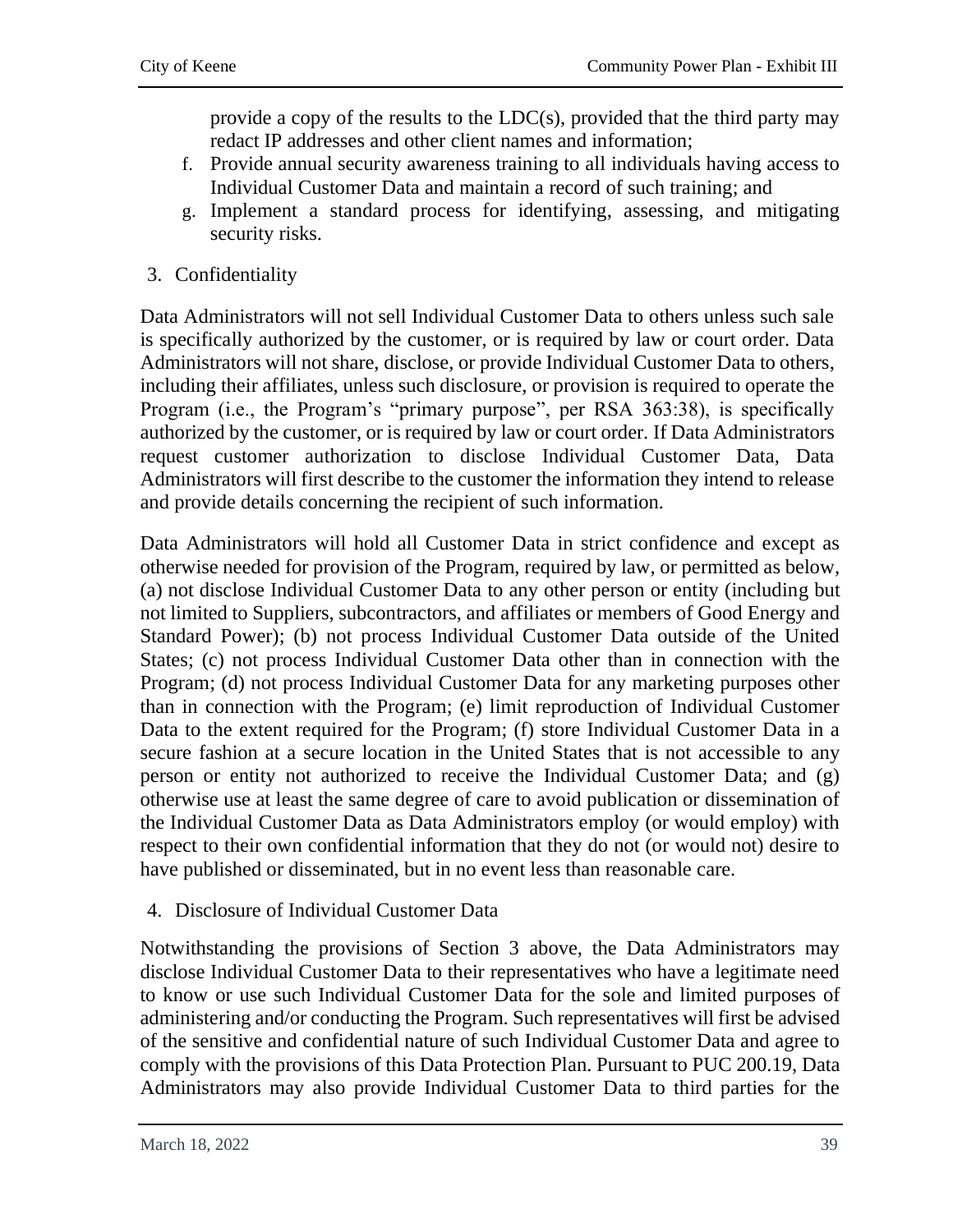purposes of 1) billing for electric service, 2) meeting electric system, electric grid, or other operational needs, and 3) implementing demand response, customer assistance, energy management or energy efficiency programs. Any such third parties will be required by contract to comply with the provisions of this Data Protection Plan.

In the event that Data Administrators or any of their representatives receive notice that they have, will, or may become compelled, pursuant to applicable law or regulation or legal process, to disclose any Individual Customer Data (whether by receipt of oral questions, interrogatories, requests for information or documents in legal proceedings, subpoenas, civil investigative demands, other similar processes or otherwise), Data Administrators will, except to the extent prohibited by law, immediately notify the LDC(s), orally and in writing, of the pending or threatened compulsion. To the extent lawfully allowable, the LDC(s) will have the right to consult with the Data Administrators and the parties will cooperate, in advance of any disclosure, to undertake any lawfully permissible steps to reduce and/or minimize the extent of Individual Customer Data that must be disclosed. The LDC(s) will also have the right to seek an appropriate protective order or other remedy reducing and/or minimizing the extent of Individual Customer Data that must be disclosed.

Data Administrators and their representatives will disclose only such Individual Customer Data which they are advised by legal counsel that they are legally required to disclose in order to comply with such applicable law or regulation or legal process (as such may be affected by any protective order or other remedy obtained by LDC) and Data Administrators and their representatives will use all reasonable efforts to ensure that all Individual Customer Data that is so disclosed will be accorded confidential treatment.

5. Return/Destruction of Individual Customer Data

Upon the expiration of the Program, or as otherwise required by law or Commission order, the Data Administrators will destroy all copies of any Individual Customer Data (including any and all extracts, compilations, studies or other documents based upon, derived from or containing Individual Customer Data) within their or their representatives' possession (including destroying Individual Customer Data from all systems, records, archives and backups), and all subsequent use and processing of the Individual Customer Data by the Data Administrators and their representatives will cease.

Notwithstanding the foregoing, the Data Administrators and their representatives will not erase Individual Customer Data contained in an archived computer system backup maintained in accordance with their respective security or disaster recovery procedures. The Data Administrators will not provide access to or recovery of Individual Customer Data from such computer backup system and will keep all such Individual Customer Data confidential in accordance with this Data Protection Plan.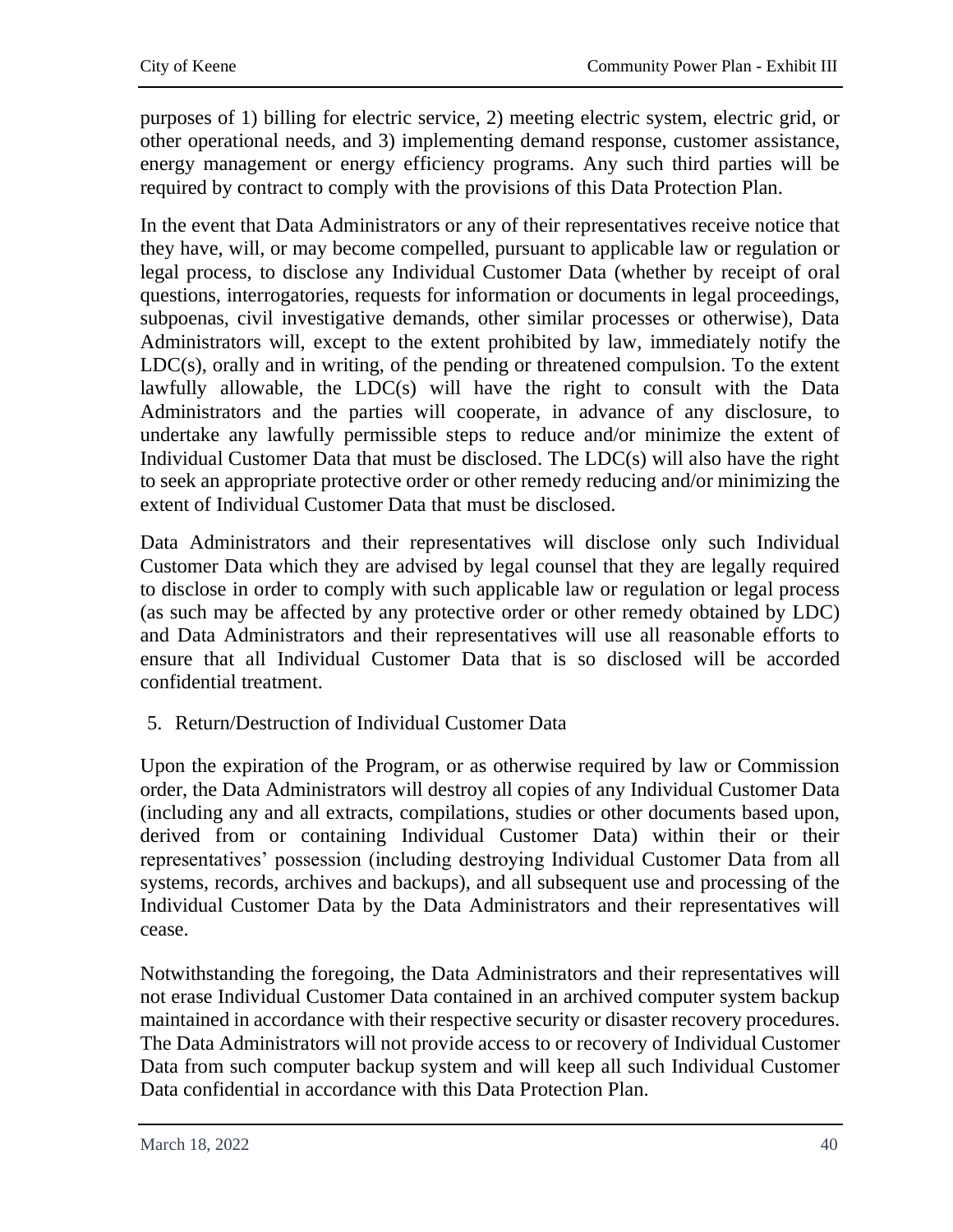### 6. Data Security Incidents

The Data Administrators are responsible for any and all security incidents involving Individual Customer Data that is processed as part of the Program. The Data Administrators will notify the LDC(s) in writing immediately (and in any event within twenty-four (24) hours) whenever the Data Administrators reasonably believe that there has been a data security incident involving Individual Customer Data. After providing such notice, the Data Administrators will investigate the incident, and immediately take all necessary steps to eliminate or contain any exposure of Individual Customer Data. The Data Administrators will provide the LDC(s) with reasonable assistance and cooperation in the furtherance of any correction, remediation, or investigation of any such data security incidents and/or the mitigation of any damage, including any notification required by law or that LDC(s) may determine appropriate to send to individuals impacted or potentially impacted by such data security incident(s), and/or the provision of any credit reporting service required by law or that LDC(s) deems appropriate to provide to such individuals.

Unless required by law, the Data Administrators will not notify any individual or any third party other than law enforcement of any potential data security incidents involving Individual Customer Data without first consulting with, and obtaining the permission of, the LDC(s). Within 30 days of identifying or being informed of a data security incident, the Data Administrators will develop and execute a plan, with the cooperation of the LDC(s), which reduces the likelihood of a recurrence of such data security incident(s).

### 7. Additional Protections

The Data Administrators will comply with all applicable privacy and security laws to which it is subject, including this Data Protection Plan.

The Data Administrators will safely secure and/or encrypt all Individual Customer Data during storage and transmission.

The Data Administrators will have in place appropriate and reasonable processes and systems, including this Data Protection Plan, to protect the security of Individual Customer Data and to prevent a data security incident, including, without limitation, a breach resulting from or arising out of the Data Administrators' internal use, processing, or other transmission of Individual Customer Data, whether between or among their representatives, subsidiaries and affiliates, or any other person or entity acting on behalf of the Data Administrators.

The Data Administrators will work cooperatively with the LDC(s) to implement this Data Protection Plan, including: establishing policies and procedures to provide